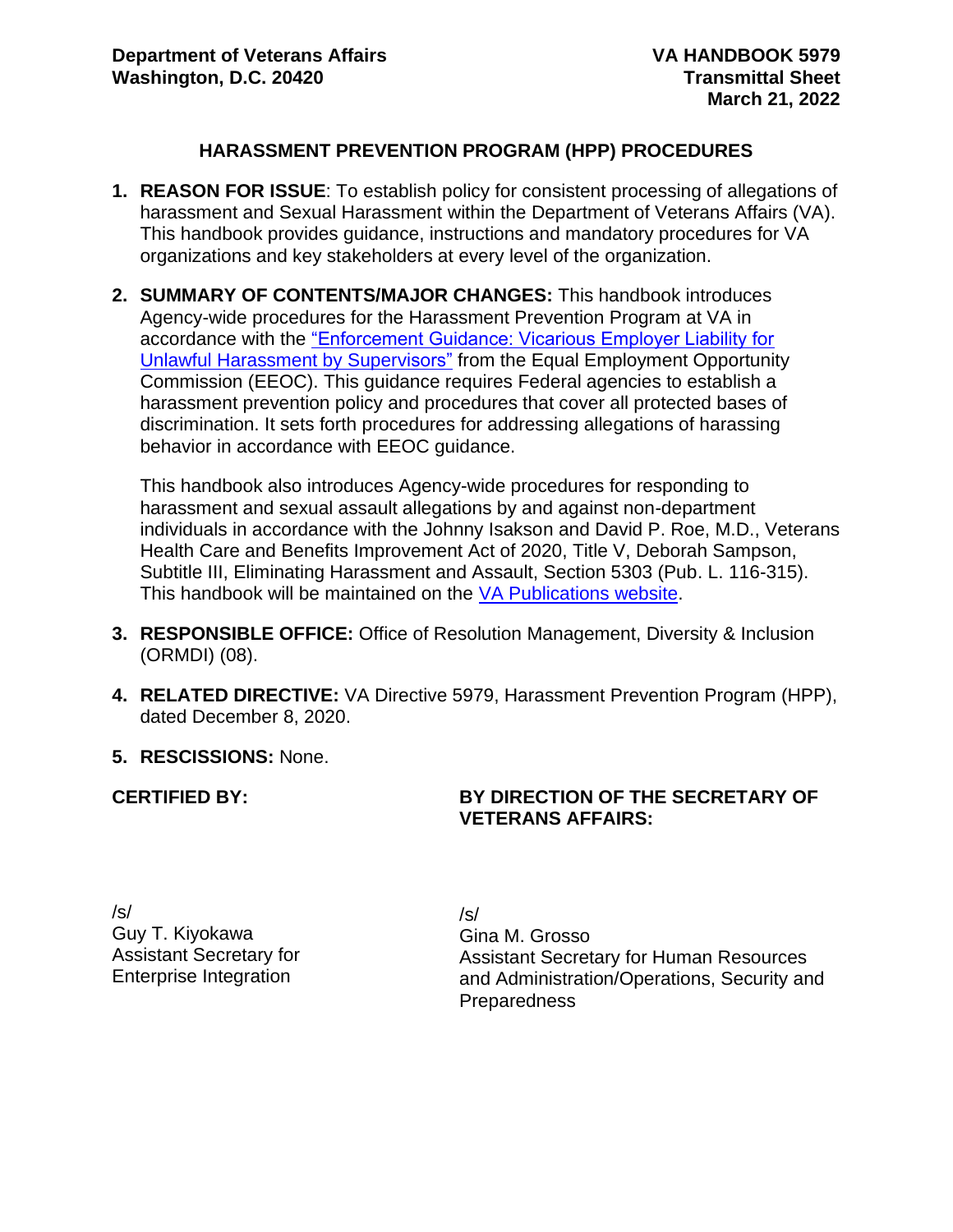# **HARASSMENT PREVENTION PROGRAM (HPP) PROCEDURES**

### **TABLE OF CONTENTS**

| 3.      |                                                       |     |
|---------|-------------------------------------------------------|-----|
|         |                                                       |     |
| 5.      |                                                       |     |
| 6.      |                                                       |     |
| $7_{-}$ |                                                       |     |
| 8.      |                                                       |     |
|         |                                                       |     |
|         | 10. OTHER STATUTORY AND ADMINISTRATIVEPROCESSES. 25   |     |
|         |                                                       | .26 |
|         |                                                       |     |
|         |                                                       |     |
|         |                                                       |     |
|         |                                                       |     |
|         |                                                       |     |
|         |                                                       |     |
|         |                                                       |     |
|         | APPENDIX F VA SAMPLE SEXUAL HARASSMENT INTAKE FORM 50 |     |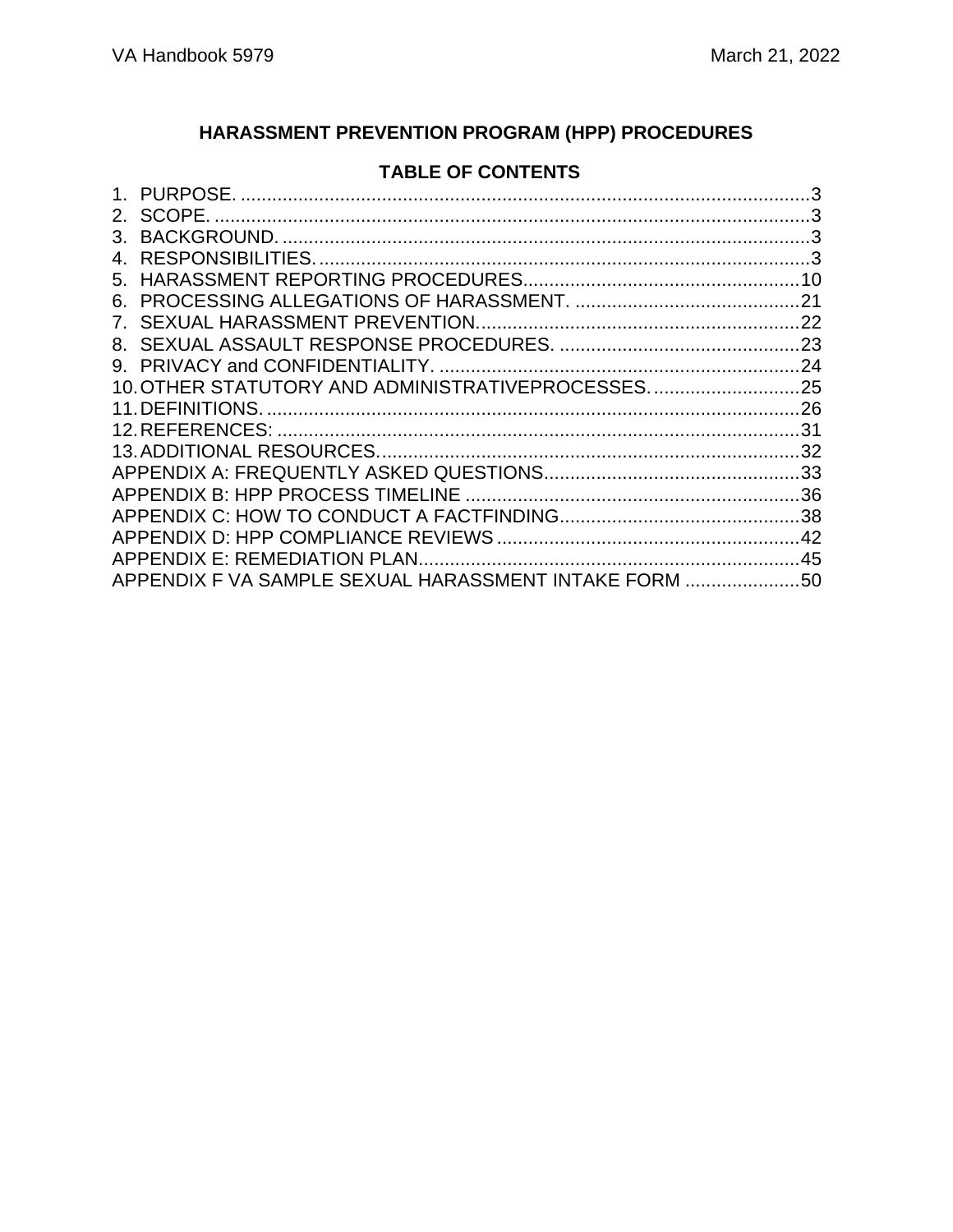#### **HARASSMENT PREVENTION PROGRAM (HPP) PROCESSING PROCEDURES**

- <span id="page-2-0"></span>**1. PURPOSE.** This handbook establishes the roles, responsibilities and procedures for reporting harassment allegations within VA, in accordance with VA Directive 5979, HPP. It ensures the consistent processing of allegations of harassment for all VA facilities.
- <span id="page-2-1"></span>**2. SCOPE.** This handbook provides mandatory procedures and processes necessary to address, prevent and report all allegations of harassment in VA. The procedures and processes established herein are mandatory and apply to all harassment allegations.
- <span id="page-2-2"></span>**3. BACKGROUND.** In 2016, EEOC mandated that all Federal agencies establish a stand-alone Harassment Prevention office. The Office of Resolution Management, Diversity & Inclusion (ORMDI) established the Anti-Harassment Prevention office, later changed to the Harassment Prevention Program (HPP) office.

#### <span id="page-2-3"></span>**4. RESPONSIBILITIES.**

- **a. Assistant Secretary for Human Resources and Administration/Operations, Security and Preparedness (AS HRA/OSP), along with the responsibilities in Para c,** shall:
	- (1) Designate the Deputy Assistant Secretary (DAS) of the Office of Resolution Management, Diversity & Inclusion (ORMDI) as the Responsible Agency Official for the Harassment Prevention Program.
	- (2) Support the effective implementation of the VA Equal Employment [Opportunity, Diversity and Inclusion, NO FEAR, Whistle-blower Rights and](https://www.va.gov/ORMDI/docs/EEO_Policy.pdf)  [Protection Policy Statement.](https://www.va.gov/ORMDI/docs/EEO_Policy.pdf)

#### **b. Under Secretaries, Assistant Secretaries and Other Key officials** shall:

- (1) Ensure all employees are aware of the HPP Policy, VA Directive 5979 and that this handbook is available to employees who do not have access to a computer.
- (2) Appoint a National Harassment Prevention Lead (NHPL) for the Administrations (Veterans Health Administration (VHA), Veterans Benefits Administration (VBA) and National Cemetery Administration (NCA). This position can be a collateral duty position; however, it is recommended that the NHPL be a full-time dedicated position. This position will serve as the National Point of Contact (POC) for harassment and sexual harassment reporting for their respective Administration.
- (3) Ensure all Staff Offices designate a Harassment Prevention Coordinator (HPC) to receive all reports of harassment. This can be a collateral duty position.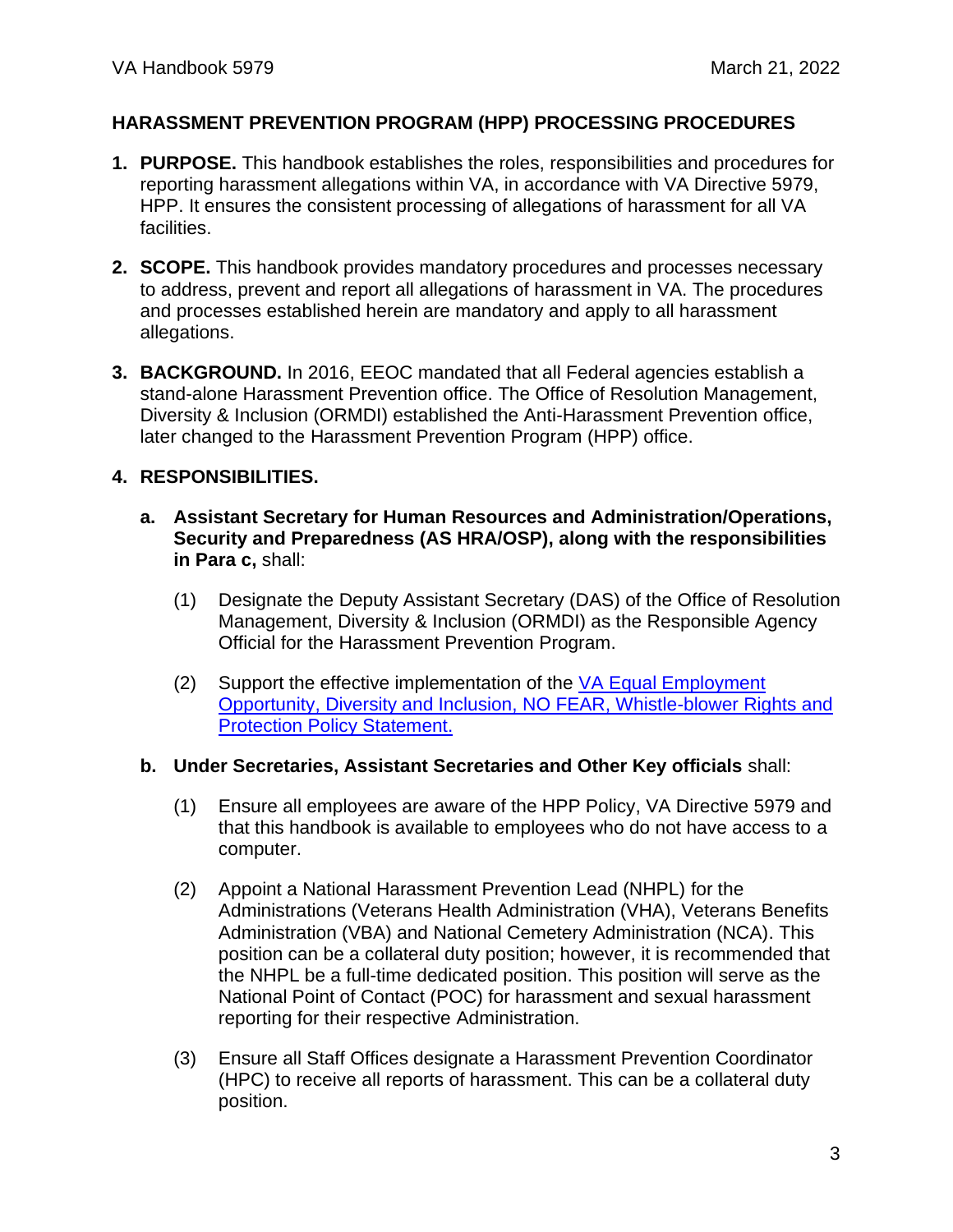- (4) Require each facility to designate a point of contact (these positions may be collateral duty positions) to receive reports of harassment, sexual harassment and sexual assault from Veterans and visitors in compliance with the Deborah Sampson Act (P.L. 116-315, Section 5303). The Administrations and Staff Offices are required to have:
	- (a) At least one individual, in addition to law enforcement, at each facility including Veteran Centers.
	- (b) At least one individual at each Veterans Integrated Service Network (VISN).
	- (c) At least one individual at each Regional Benefits Office.
	- (d) At least one individual at each NCA district office.
	- (e) At least one individual at each headquarters Staff Office.
- (5) Ensure harassment prevention programs within their respective areas are compliant to this policy.
- (6) Review and sign a supplemental harassment prevention policy for Administrations or Staff Offices. A supplemental policy is not required, however if created, the policy must comply with this handbook and VA Directive 5979 and include the following:
	- (a) A process for employees and contractors of the Department to respond to reported incidents of harassment and sexual assault committed by any non-Department individual within a facility of the Department, including accountability actions such as no contact/stay away orders.
	- (b) A process for any non-Department individual (any visitor to a VA facility or Staff Office who is not an employee, contractor or Veteran who receives care or services from the VA) to report harassment and sexual assault.
	- (c) Clear mechanisms for non-Department individuals to readily identify to whom and how to report incidents of harassment and sexual assault committed by another non-Department individual.
	- (d) Clear mechanisms for employees and contractors of the Department to readily identify to whom and how to report incidents of harassment and sexual assault and how to refer non-Department individuals with respect to reporting an incident of harassment or sexual assault.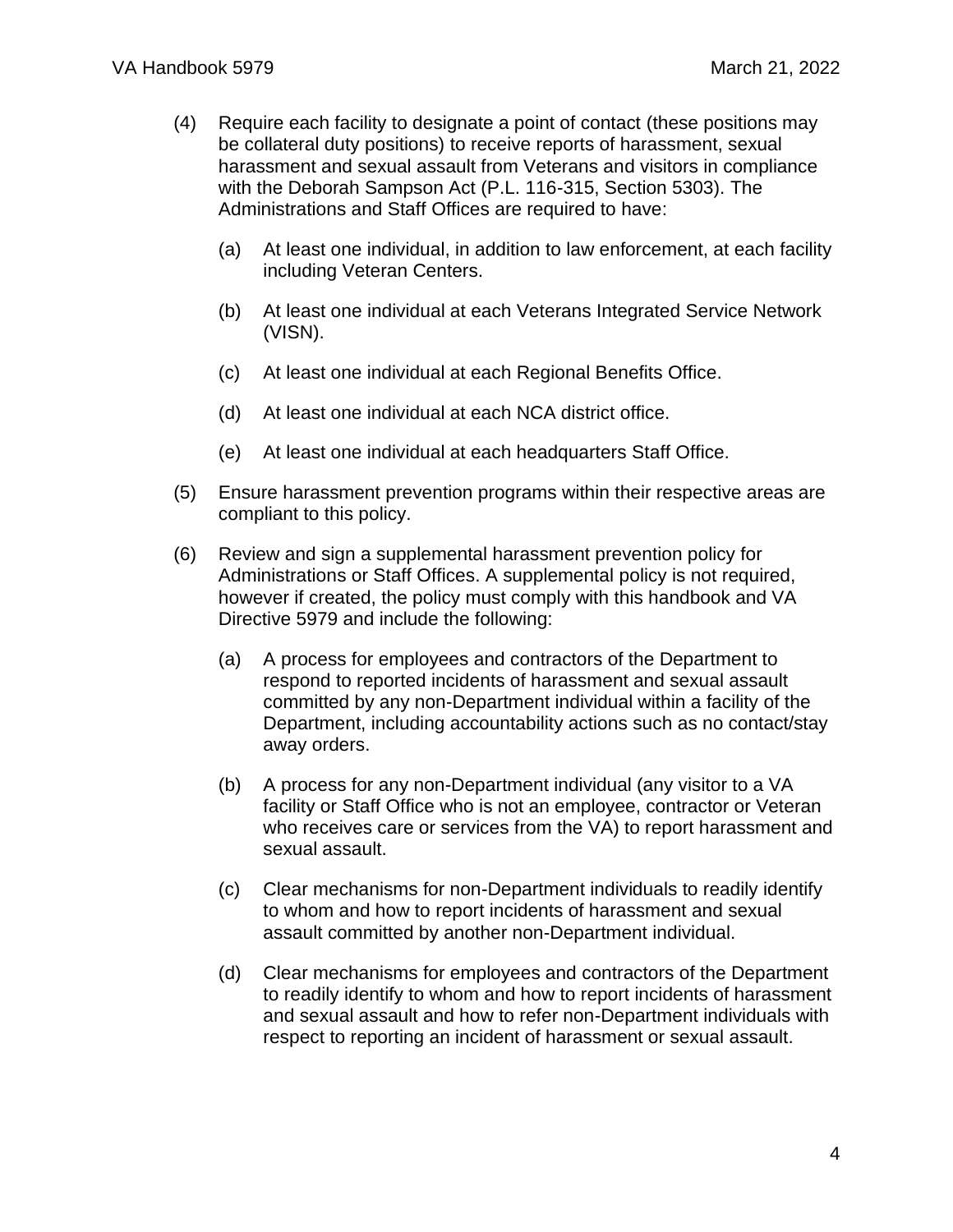- (e) Establish a reporting process for any employee or contractor of the Department who witnesses harassment or sexual assault within a facility committed by or against a non-Department individual.
- (f) Consider corrective actions for employees or contractors of the Department who witness and fail to report incidents of harassment and sexual assault committed by or against a non-Department individual.
- (7) Ensure each facility that experiences five or more incidents of substantiated sexual harassment, sexual assault, or a combination thereof, during any single fiscal year develop a remediation plan to remedy or prevent these findings in the future or improve environmental conditions.
	- (a) Remediation plans require two levels of approval, the Facility or Staff Office Director and Network/Regional/Executive Director or other applicable key officials.
	- (b) Approved remediation plans must be submitted to the ORMDI HPP office within five business days after second level approval.
	- (c) Updates and status of the facility's plans must be provided to the Agency HPP office and applicable Under Secretaries, Assistant Secretaries and Other Key officials office quarterly. To view a remediation plan template, visit www.va.gov/ORMDI/HPP.asp.

#### **c. Deputy Assistant Secretary of the Office of Resolution Management, Diversity & Inclusion** shall:

- (1) Provide executive leadership, general oversight and support to the HPP and ensure that its functions remain separate and distinct from Equal Employment Opportunity (EEO) complaint processing functions.
- (2) Designate an ORMDI Program Manager to oversee the Harassment Prevention Program.
- (3) Develop and oversee VA-wide policy for processing harassment allegations.
- (4) Provide an electronic case management system and a call center to receive harassment allegations from VA employees and managers.
- (5) Ensure that an Agency-wide training program is established and maintained to address and prevent harassment within the VA.
- (6) Verify that VA Directive 5979 and this Handbook are posted on [VA](https://vaww.va.gov/vapubs/search_action.cfm?dType=1)  [Publications Website](https://vaww.va.gov/vapubs/search_action.cfm?dType=1) and [ORMDI HPP Website](https://www.va.gov/ORMDI/HPP.asp) and distributed via email through mass distribution to all employees annually.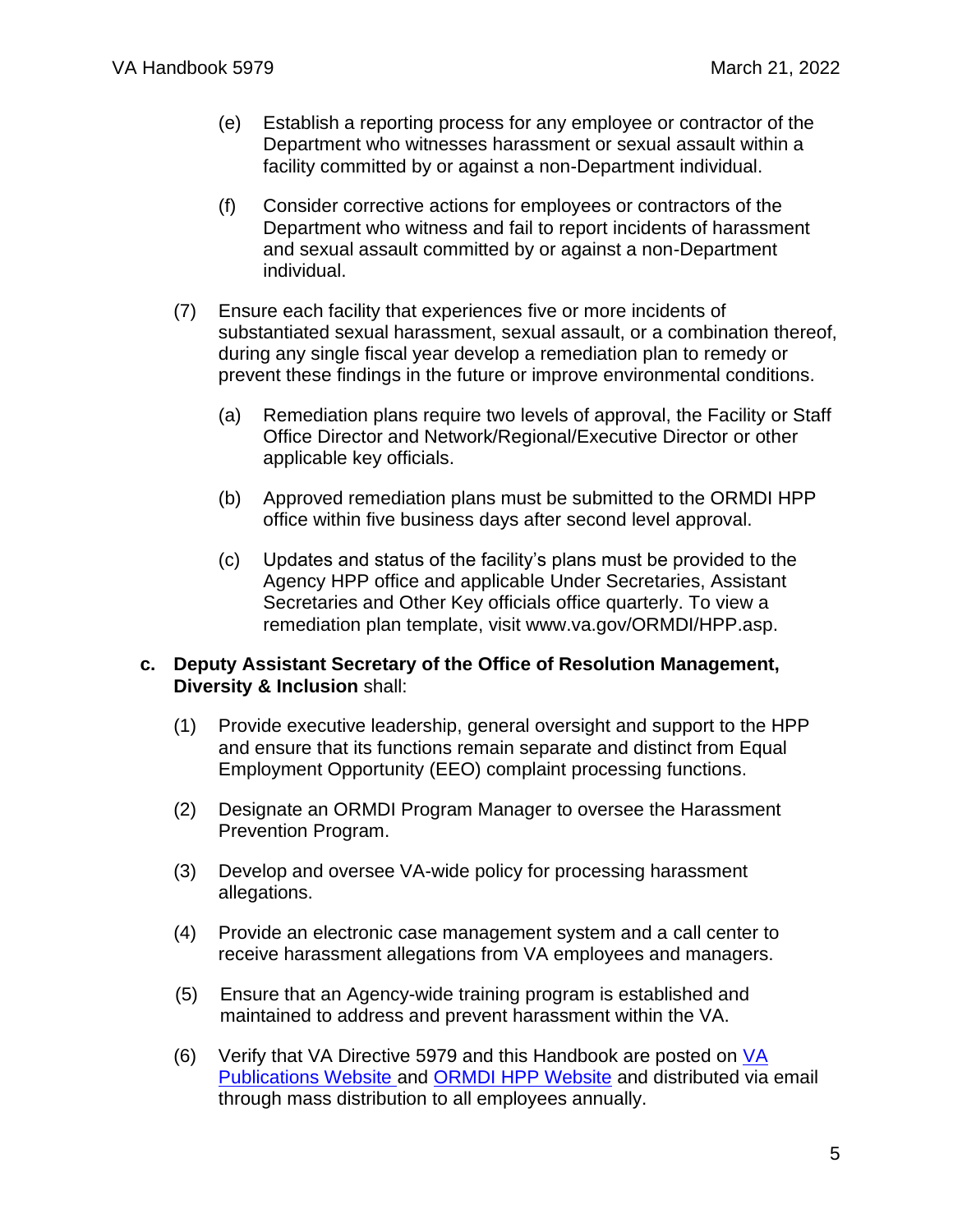#### **d. The VA Sexual Harassment and Assault Prevention/Survivor Care and Support Sub-Council Governance** shall:

- (1) Compile and share agency harassment and sexual assault prevention best practices across all Administrations and Staff Offices.
- (2) Coordinate the Agency's world-class harassment initiatives across the enterprise to ensure a unified approach in addressing sexual harassment, sexual assault, survivor care, and interpersonal violence.
- **e. The ORMDI Program Manager (Chief, Harassment Prevention Program)**  shall:
	- (1) Develop and oversee the harassment prevention policy.
	- (2) Provide training and policy guidance to managers, supervisors and employees regarding the implementation and interpretation of this policy.
	- (3) Communicate the Harassment Prevention Policy and reporting procedures to all employees and contractors.
	- (4) Establish a collateral-duty Fact Finder Program and provide initial and refresher training for a Fact Finder Cadre. This group of volunteer factfinders will be responsible for conducting HPP investigations only.
	- (5) Collaborate with each Administration and Staff Office to ensure supplemental harassment prevention policies are consistent with this Handbook and VA Directive 5979. Supplemental policies must be reviewed and approved by the Harassment Prevention Program office. All supplemental policies must include harassment prevention and reporting procedures for non-Department individuals including Veterans.
	- (6) Ensure the Harassment Prevention Policy and reporting procedures are posted on policy and guidance websites throughout the Agency.
	- (7) Maintain and post a list of the Agency's Harassment Prevention Coordinators (HPC) on the ORMDI website. Information shall include HPC email address, telephone number and local website (if applicable).
	- (8) Establish a centralized HPP complaint tracking system that will be the official system of record for tracking all harassment allegations. The tracking system will store reported harassment allegations, inquiries, reports, findings, actions taken and other pertinent documents in accordance with this policy.
	- (9) Provide non-compliance notifications and compliance reports to Under Secretaries and other key officials on the status of the harassment prevention programs within their respective program areas. Programs not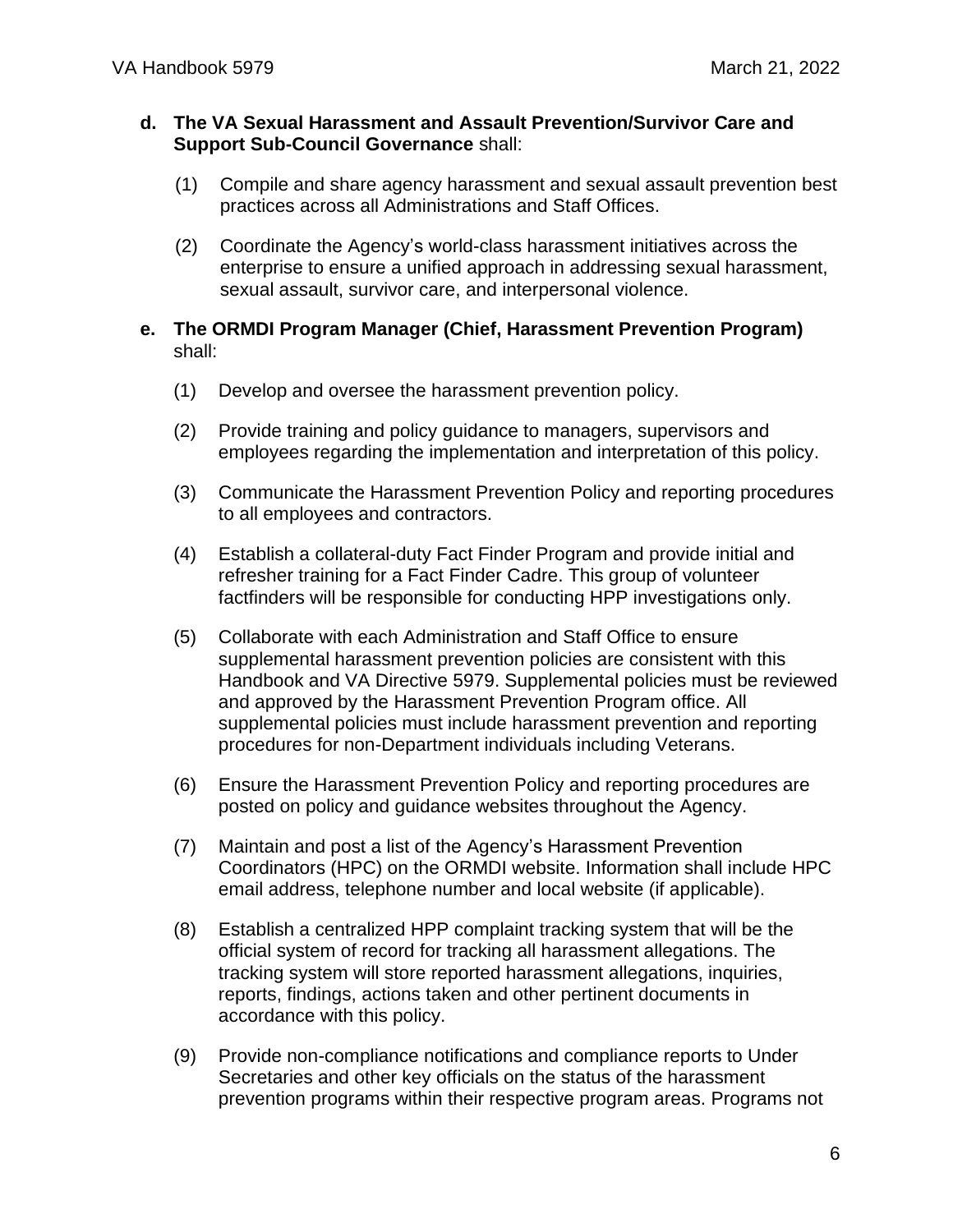in compliance with this policy will be reported to the Secretary of VA quarterly.

- (10) Conduct Harassment Prevention Program (HPP) Compliance Reviews for each facility that experiences five or more incidents of substantiated harassment, sexual harassment and sexual assault, or a combination thereof, during any single fiscal year. The compliance reviews will focus on each Administration and Staff Office within VA to ensure the Agency is meeting the VA's goal of a harassment-free work environment. The compliance review focus areas are:
	- (a) Leadership and accountability
	- (b) Program compliance
	- (c) Harassment prevention efforts
	- (d) Training and communication
- (11) Establish and distribute harassment prevention program guidelines and conduct periodic program assessments for Administrations and Staff Offices.

#### **f. VA Administration and Staff Office Managers/Supervisors** shall:

- (1) Take measures to prevent and address all forms of harassment in the workplace
- (2) Ensure that harassment and sexual assault prevention signage include reporting procedures and points of contact and are prominently displayed.
- (3) Ensure harassment allegations are acknowledged to the individual reporting the allegation within two business days from receipt of complaint.
- (4) Appoint Harassment Prevention Coordinator(s) (HPC). The HPC will serve as the primary point of contact for receiving harassment allegations in their respective administration or staff office. The HPC can be a collateral duty position.
- (5) Ensure that the facility HPC receives ORMDI HPP Coordinator training within 45 business days of their appointment to the position by contacting the ORMDI HPP office. Ensure employees receive a copy of this handbook and the associated VA Directive 5979 by email. These documents are available at: [VA Publications Website](https://vaww.va.gov/vapubs/search_action.cfm?dType=1) and [ORMDI HPP Website.](http://www.va.gov/ORMDI/HPP.asp)
- (6) Post HPP policy, directive, handbook and associated updates on the local facility website within 30 business days of distribution.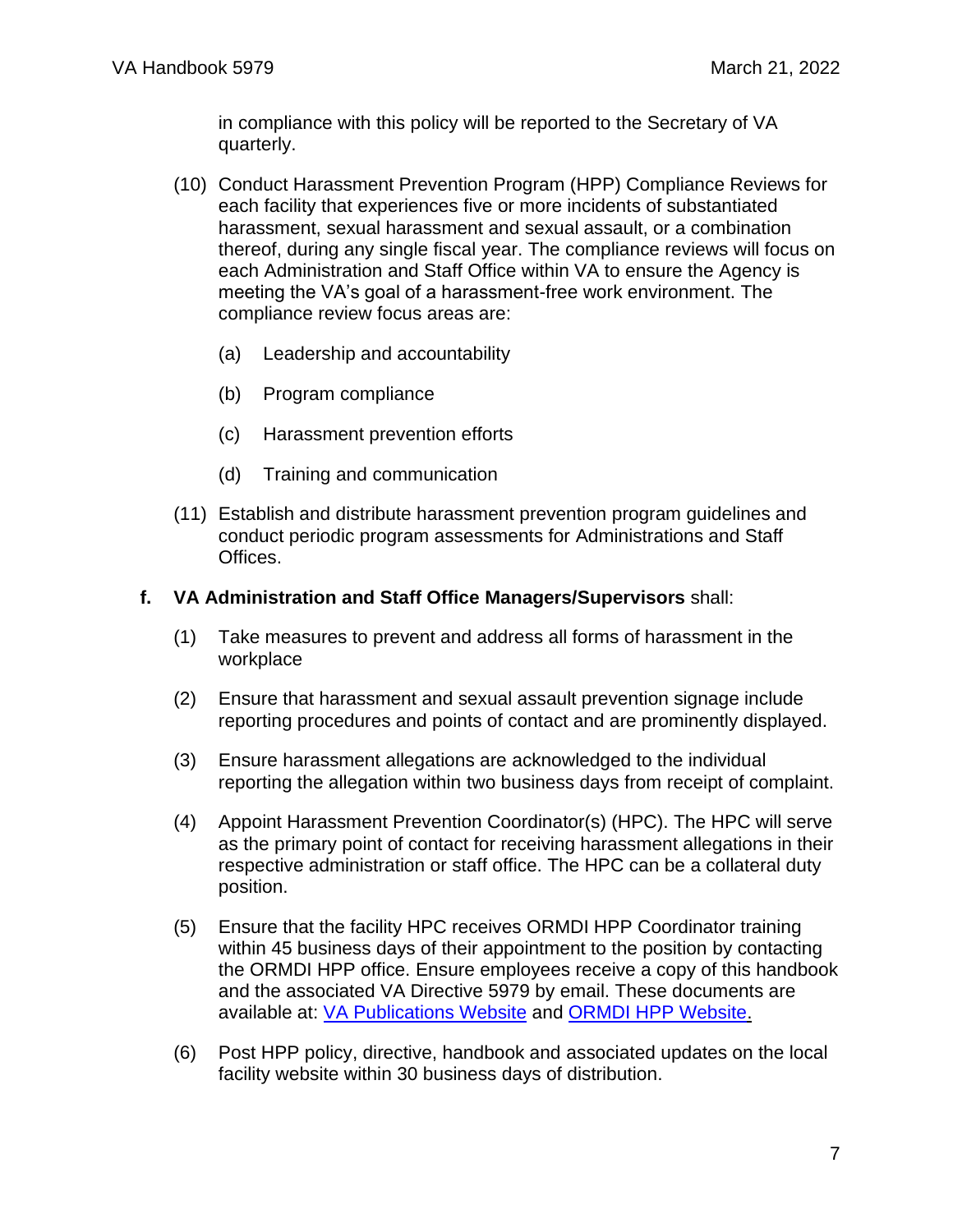- (7) Ensure that HPP training conducted at the facility or staff office level is reviewed and certified by ORMDI HPP office.
- (8) Ensure all employees and contractors complete the annual mandatory Harassment Prevention and Accountability training course (VA 45224) in Talent Management System (TMS).
- (9) Report sexual harassment allegations received by management that were not reported to ORMDI HPP office using VA Form 10221a. The completed form shall be submitted through the Sexual Harassment Intake Portal within two business days of receipt of the allegation.
- (10) Immediately, but no later than five business days from the receipt of the complaint, address any allegations of harassment. Addressing allegations can include separating the parties, conducting factfinding, inquiry, Administrative Investigative Board (AIB), or issuing stay away/no contact order, etc. For additional guidance concerning inquiries, factfinding and administrative investigations refer to [VA Handbook 0700.](https://www.va.gov/ogc/investigations.asp)
- (11) In the case of sexual harassment, separate the parties within one business day of the receipt of the allegation.
- (12) Upon notification that a HPP case has been filed involving senior leaders, as defined in [VA Directive 0500,](https://www.va.gov/vapubs/search_action.cfm?dType=1) management must also notify the Office of Accountability and Whistleblower Protection (OAWP).
- (13) Ensure all managers and supervisors receive a minimum of an hour of factfinding training in a program approved by the Office of the General Counsel (OGC), which includes the one-hour video hosted on TMS, course number 4557027. Self-initiated factfinding are most common type of factfinding. In this process, the Factfinder and the Initiating Authority are the same individual. This type of factfinding is typically done by a first-line supervisor within their own business unit or office when they are not directly involved in the allegation.
- (14) Designate 2-3 collateral duty factfinders to serve a voluntary 2-year appointment to conduct third-party initiated factfinding for the HPP; appointments may be renewed for a 2-year extension. All factfinders are required to complete a mandatory factfinding training within 45 days of appointment. See [VA Handbook 0700](https://www.va.gov/ogc/investigations.asp) for specific guidance.
- (15) Ensure allegations of inappropriate and harassing behavior are kept confidential. All information pertaining to a harassment claim must be maintained on a confidential basis. The maintenance of records and any disclosure of information from these records must be in complete compliance with the **Privacy Act, Title 5 U.S.C. 552a**. Such information can be disclosed on a need-to-know basis.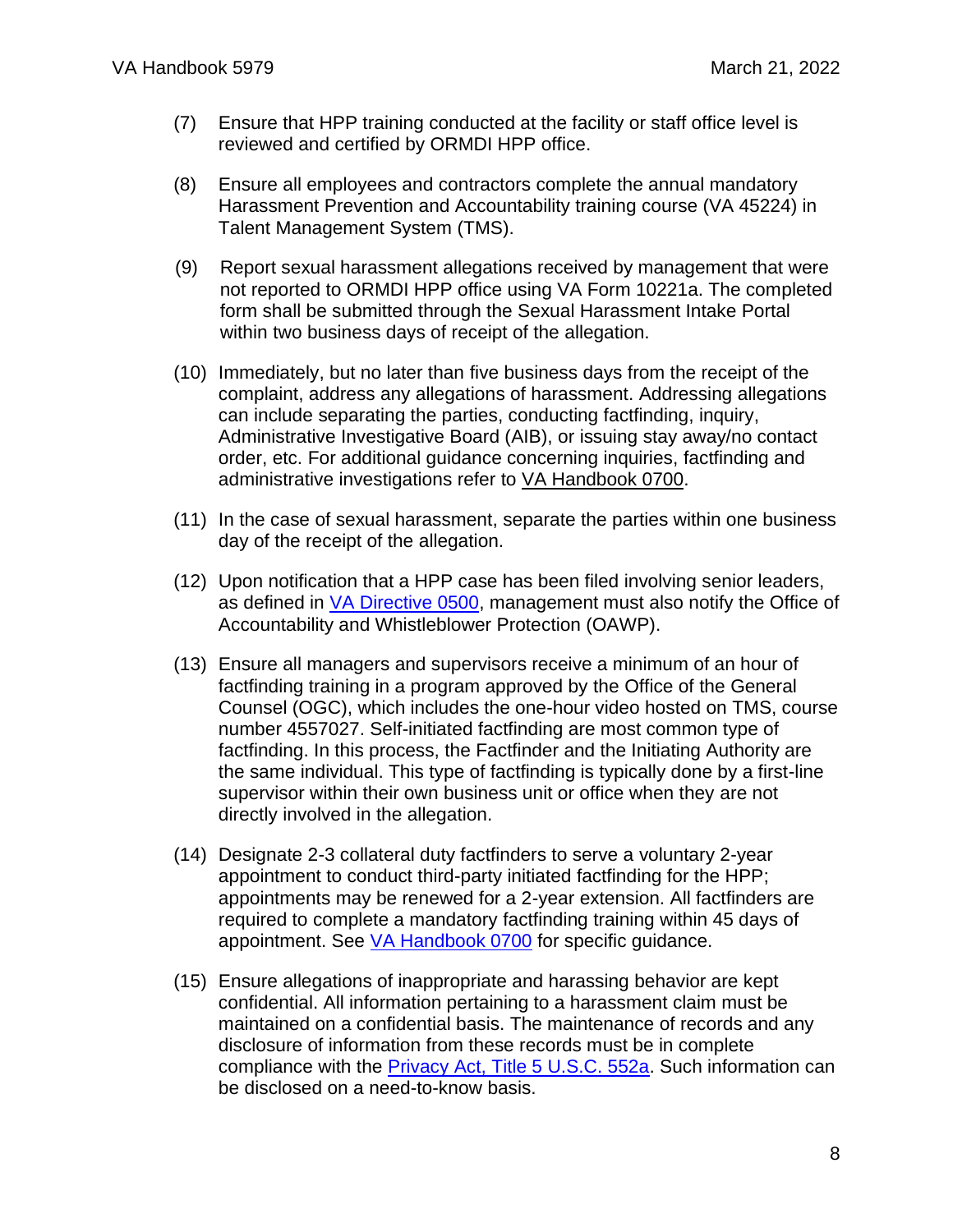- (16) Ensure all required documents (factfinding report and outcome memorandum/email) are provided to the ORMDI HPP office no later than 30 business days from the date of receipt of the complaint. For an example of a factfinding template go to [ORMDI HPP Website.](https://www.va.gov/ORMDI/HPP.asp)
- (17) Follow-up with the individual who reported the allegation within three business days of the completion of the investigation. The individual who reported the allegation should not receive a copy of the factfinding report. Please direct the individual to the local Privacy Office for any Freedom of Information Act disclosure requests.
- (18) Based on the outcome of the investigation, take prompt and appropriate personnel or other actions as identified by the investigation.

#### **g. Administration and Staff Office Human Resource Offices (HR)** shall:

- (1) Provide guidance and advice to employees and management to address harassment allegations.
- (2) Complete biannual HPP training provided by ORMDI HPP office specific to their roles in accordance with this policy.

#### **h. Administration/Staff Office National Harassment Prevention Lead (NHPL)**  shall:

- (1) Upon receiving notification of harassment/sexual harassment allegations from the ORMDI HPP office, the NHPL will determine the appropriate HPC and assign the HPP case to the appropriate facility or staff office HPC.
- (2) Work with the HPC to ensure a prompt inquiry regarding reports of harassment.
- (3) Input, update and review information and records in HPP Complaint Tracking System.
- (4) Provide the ORMDI HPP office quarterly reports on harassment prevention program events, updates on open cases, remediation plans, training and other Administration/Staff Office activities and/or initiatives.

#### **i. Harassment Prevention Coordinator (HPC)** shall:

- (1) Serve as the primary point of contact to receive harassment allegations from their respective facility or staff office. This position may be a collateral duty position.
- (2) Coordinate with the ORMDI HPP office to ensure management is aware of allegations and ensure management timely addresses all allegations based on the timelines established by this handbook.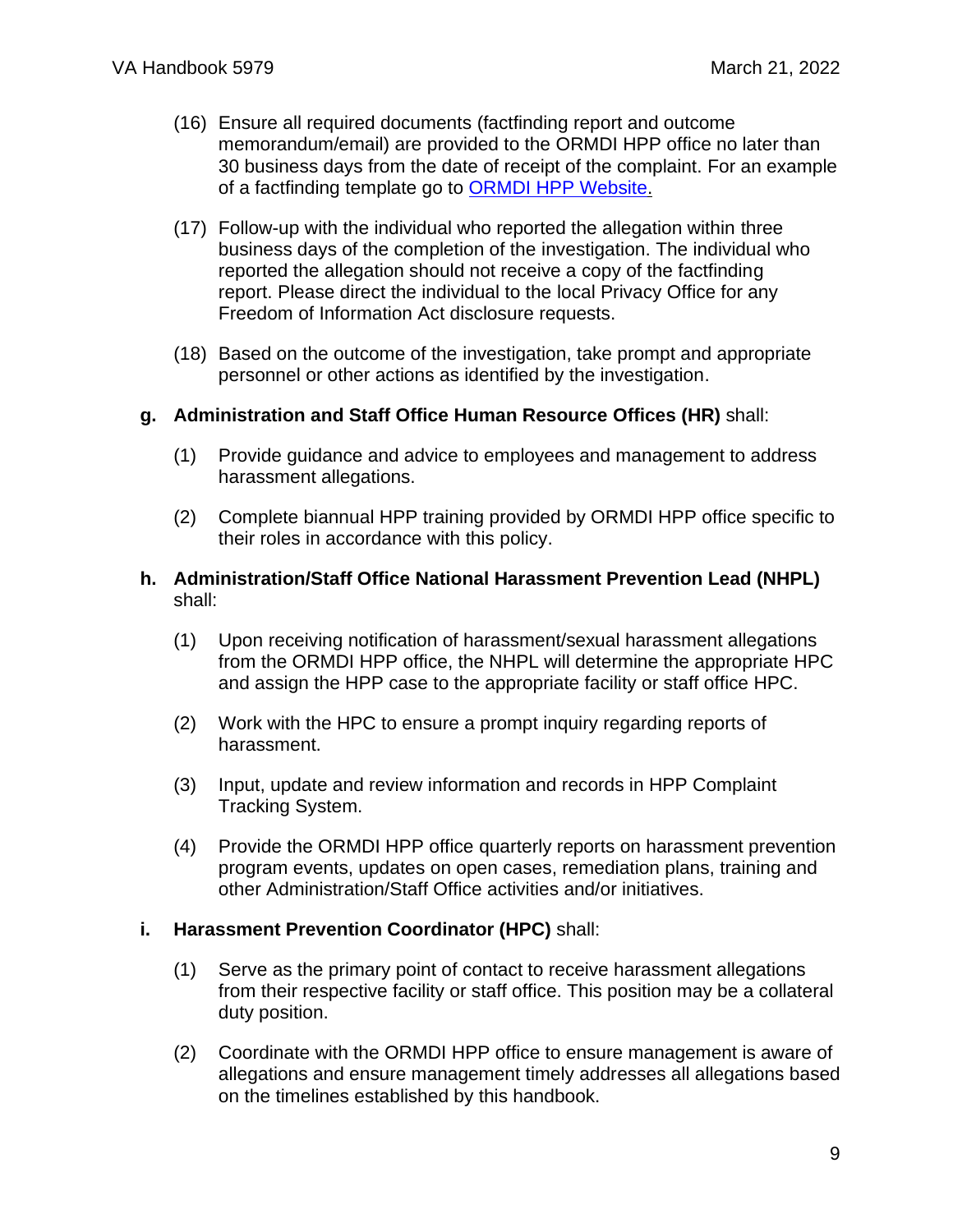- (3) Review, update and input all required information and records in the ORMDI HPP Complaint Tracking System related to reports of harassment.
- (4) Notify management of all received harassment allegations from ORMDI HPP office or directly received by the HPC. Educate the individual reporting harassment on the next steps in the HPP process.
- (5) Provide assigned fact finder the allegation details received from the ORMDI HPP Complaint Tracking System.
- (6) Coordinate with the ORMDI HPP office on providing HPP awareness training to the workforce.

### <span id="page-9-0"></span>**5. HARASSMENT REPORTING PROCEDURES.**

- a. All Department of Veterans Affairs employees and contractors are required to report unlawful harassment and public safety incidents to supervisory personnel and to facility law enforcement personnel when necessary as outlined below.
- b. Managers and supervisors will be held accountable for failure to respond to harassment incidents once they are made aware of such an incident or witness such conduct regardless of whether the alleged harasser or the target of the harassment is an employee, contractor, a visitor to a VA facility or a Veteran. Disciplinary action is an accountability measure that can be used against those who failed to report harassment.
- c. Employees and contractors who have been subjected to unwelcome conduct are encouraged to inform the person(s) responsible for the conduct that it is unwelcome and offensive. If the conduct continues or the individual is uncomfortable confronting the responsible person(s) regarding the conduct, the individual should report the matter to a VA official (VA Management official, HPC, ORMDI HPP office) immediately.
- d. Employees and contractors are reminded that contacting the ORMDI HPP office does not prevent the individual from filing an EEO complaint nor does it mean the individual has filed an EEO complaint.
	- (1) If an individual elects to file an EEO complaint, they must contact an ORMDI EEO Counselor within 45 calendar days from the date of most recent incident of alleged harassment to initiate an EEO complaint.
	- (2) To contact an ORMDI EEO Counselor the individual should call 1-888-566- 3982 and press Option # 2.
- e. All employees and contractors should familiarize themselves with the tables on the following pages that outline the appropriate harassment reporting process: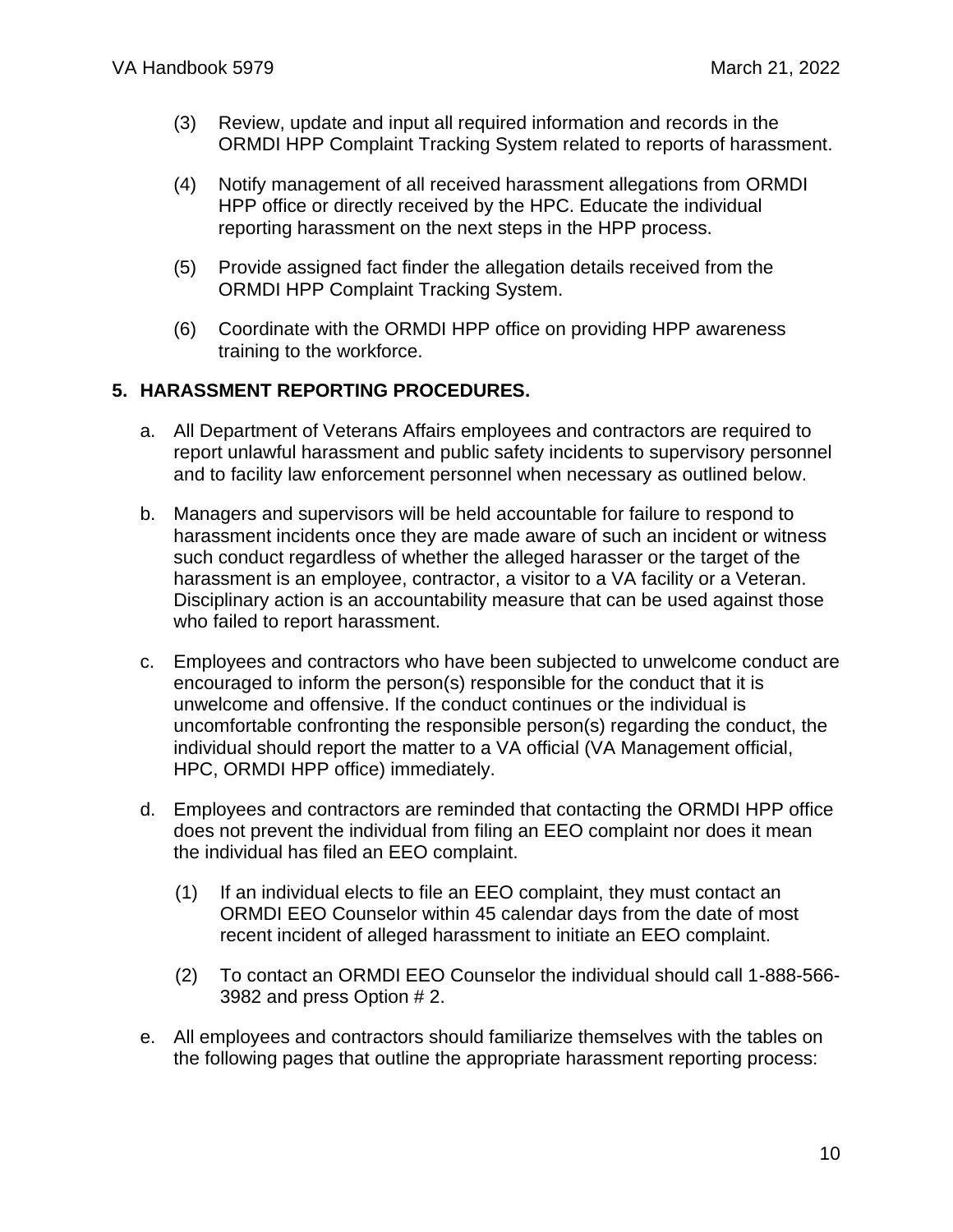### **TABLE 5.1 VHA REPORTING PROCEDURES FOR INDIVIDUALS EXPERIENCING HARASSMENT**

| <b>Note: Harassment</b><br>can be reported to<br>any of the points of<br>contact in any<br>order.                                                          | <b>Local Point</b><br>of Contact<br>(POC) | Local<br>Point of<br><b>Contact</b><br>(POC) | Local<br>Point of<br><b>Contact</b><br>(POC) | <b>Agency</b><br><b>Harassment</b><br><b>Complaint</b><br>(POC)                            | <b>Agency</b><br><b>Discrimination</b><br><b>Complaint</b><br>(POC)             | <b>Additional</b><br><b>Reporting</b><br><b>Option</b>                                          |
|------------------------------------------------------------------------------------------------------------------------------------------------------------|-------------------------------------------|----------------------------------------------|----------------------------------------------|--------------------------------------------------------------------------------------------|---------------------------------------------------------------------------------|-------------------------------------------------------------------------------------------------|
| If you are VA<br>employee and the<br>harasser is a VA<br>employee or<br>contractor<br>contact:                                                             | Immediate<br>Supervisor                   | Another<br>Management<br>Official            | Facility<br><b>HPC</b>                       | <b>ORMDI</b><br><b>HPP Office</b><br>$-$ Call 1-<br>888-566-<br>3982<br>select<br>option 3 | <b>ORMDI EEO</b><br>Counselor-<br>Call 1-888-<br>566-3982<br>select option<br>2 | <b>OAWP</b> (visit<br>https://oawp<br>va.gov/inta<br>ke/ for<br>further<br>guidance             |
| If you are VA<br>employee and the<br>harasser is a<br><b>Veteran or Non-</b><br><b>Department</b><br><b>Individual</b><br>contact:                         | Immediate<br>Supervisor                   | Another<br>Management<br>Official            | Facility<br><b>HPC</b>                       | <b>ORMDI</b><br><b>HPP Office</b>                                                          | <b>ORMDI EEO</b><br>Counselor                                                   | Submit<br><b>Disruptive</b><br><b>Behavior</b><br>Reporting<br><b>System</b><br>(DBRS)<br>entry |
| If you are a<br><b>Veteran Patient</b><br>and the harasser<br>is a VA employee<br>or contractor<br>contact:                                                | Patient<br>Advocate                       | VA<br>Management<br>Official                 | VA<br>Police                                 | <b>ORMDI</b><br><b>HPP Office</b>                                                          | N/A                                                                             | Submit<br><b>DBRS</b> entry                                                                     |
| If you are a<br><b>Veteran Patient</b><br>and the harasser<br>is a Veteran<br><b>Patient or Non-</b><br><b>Department</b><br><b>Individual</b><br>contact: | Patient<br>Advocate                       | VA<br>Management<br>Official                 | VA<br>Police                                 | N/A                                                                                        | N/A                                                                             | <b>Submit</b><br><b>DBRS</b> entry                                                              |
| If you are a<br>Student/Intern/<br><b>Trainee and the</b><br>harasser is a VA<br>employee or<br>contractor<br>contact:                                     | Immediate<br>Supervisor                   | Another<br>Management<br>Official            | Facility<br><b>HPC</b>                       | ORMDI<br><b>HPP Office</b>                                                                 | <b>ORMDI EEO</b><br>Counselor                                                   | Submit<br><b>DBRS</b> entry                                                                     |
| If you are a<br>Student/intern/<br><b>Trainee and the</b><br>harasser is a                                                                                 | Immediate<br>Supervisor                   | VA<br>Management<br>Official                 | VA<br>Police                                 | <b>ORMDI</b><br><b>HPP Office</b>                                                          | N/A                                                                             | Submit<br><b>DBRS</b> entry                                                                     |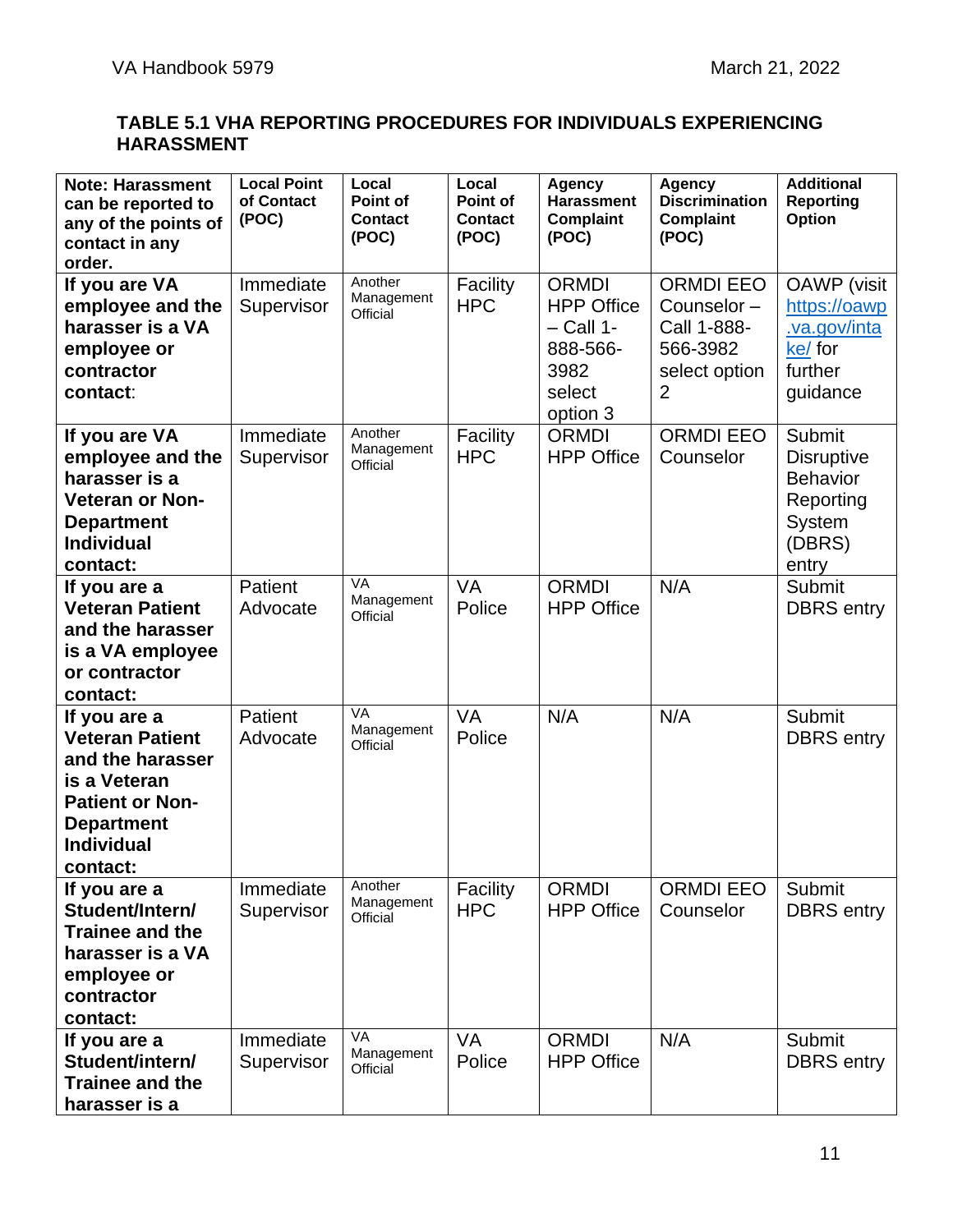| <b>Non-Department</b><br><b>Individual</b><br><b>Contact:</b>                                                                              |                         |                                   |                        |                                   |                               |                       |
|--------------------------------------------------------------------------------------------------------------------------------------------|-------------------------|-----------------------------------|------------------------|-----------------------------------|-------------------------------|-----------------------|
| If you are a<br>contractor and<br>the harasser is a<br><b>VA Employee or</b><br>contractor<br>contact:                                     | Immediate<br>Supervisor | Another<br>Management<br>Official | Facility<br><b>HPC</b> | ORMDI<br><b>HPP Office</b>        | <b>ORMDI EEO</b><br>Counselor | Contracting<br>Office |
| If you are a<br>contractor and<br>the harasser is a<br><b>Veteran or Non-</b><br><b>Department</b><br><b>Individual</b><br><b>Contact:</b> | Immediate<br>Supervisor | Another<br>Management<br>Official | Patient<br>Advocate    | <b>ORMDI</b><br><b>HPP Office</b> | N/A                           | Contracting<br>Office |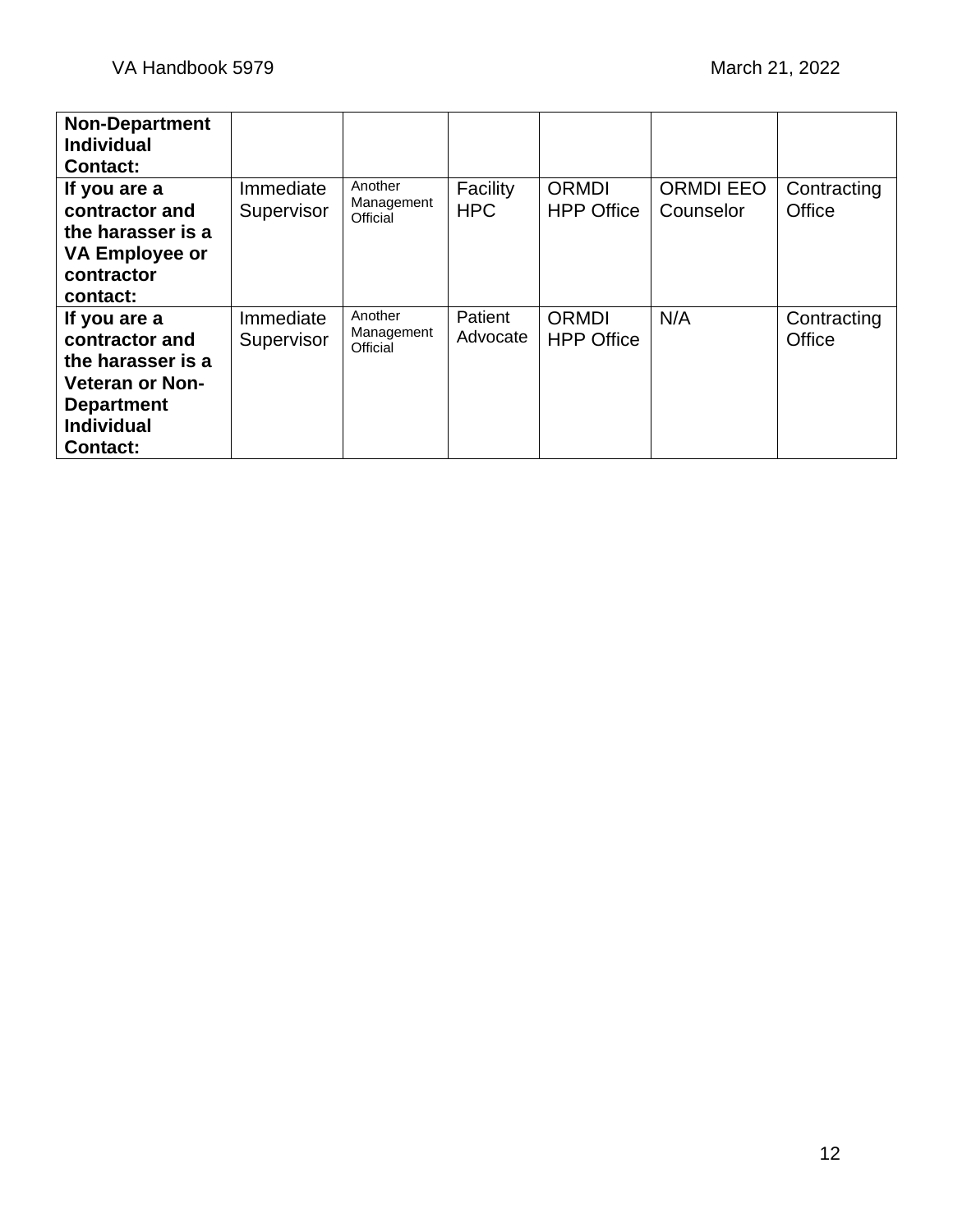### **TABLE 5.2 VBA REPORTING PROCEDURES FOR INDIVIDUALS EXPERIENCING HARASSMENT**

| <b>Note: Harassment</b><br>can be reported to<br>any of the points<br>of contact in any<br>order.                                             | Local<br><b>Point of</b><br><b>Contact</b><br>(POC) | Local<br><b>Point of</b><br><b>Contact</b><br>(POC) | Local<br><b>Point of</b><br><b>Contact</b><br>(POC) | <b>Agency</b><br><b>Harassment</b><br><b>Complaint</b><br>(POC)            | <b>Agency</b><br><b>Discrimination</b><br><b>Complaint</b><br>(POC)          | <b>Additional</b><br><b>Reporting</b><br><b>Option</b>                                  |
|-----------------------------------------------------------------------------------------------------------------------------------------------|-----------------------------------------------------|-----------------------------------------------------|-----------------------------------------------------|----------------------------------------------------------------------------|------------------------------------------------------------------------------|-----------------------------------------------------------------------------------------|
| If you are VA<br>employee and the<br>harasser is a VA<br>employee or<br>contractor contact:                                                   | Immediate<br>Supervisor                             | Another<br>Management<br><b>Official</b>            | <b>District</b><br>HPC or<br><b>NHPL</b>            | <b>ORMDI HPP</b><br>Office - Call<br>1-888-566-<br>3982 select<br>option 3 | <b>ORMDI EEO</b><br>Counselor-<br>Call 1-888-566-<br>3982 select<br>option 2 | <b>OAWP</b><br>(visit<br>https://oaw<br>p.va.gov/in<br>take/for<br>further<br>guidance) |
| If you are VA<br>employee and the<br>harasser is a<br><b>Veteran or Non-</b><br><b>Department</b><br><b>Individual contact:</b>               | Immediate<br>Supervisor                             | Another<br>Management<br><b>Official</b>            | <b>District</b><br>HPC or<br><b>NHPL</b>            | <b>ORMDI HPP</b><br>Office                                                 | <b>ORMDI EEO</b><br>Counselor                                                | N/A                                                                                     |
| If you are a<br>Veteran<br>beneficiary and the<br>harasser is a VA<br>employee or<br>contractor contact:                                      | <b>District</b><br><b>HPC</b><br>or<br><b>NHPL</b>  | <b>VA</b><br>Management<br><b>Official</b>          | <b>VA</b><br>Police                                 | <b>ORMDI HPP</b><br>Office                                                 | N/A                                                                          | N/A                                                                                     |
| If you are a<br>Veteran<br>beneficiary and the<br>harasser is a<br>Veteran<br>beneficiary or Non-<br><b>Department</b><br>Individual contact: | <b>District</b><br><b>HPC</b><br>or<br><b>NHPL</b>  | <b>VA</b><br>Management<br>Official                 | <b>VA</b><br>Police                                 | N/A                                                                        | N/A                                                                          | N/A                                                                                     |
| If you are a<br>Student/Intern/<br>Trainee and the<br>harasser is a VA<br>employee or<br>contractor contact:                                  | Immediate<br>Supervisor                             | Another<br>Management<br>Official                   | <b>District</b><br>HPC or<br><b>NHPL</b>            | ORMDI HPP<br>Office                                                        | ORMDI EEO<br>Counselor                                                       | N/A                                                                                     |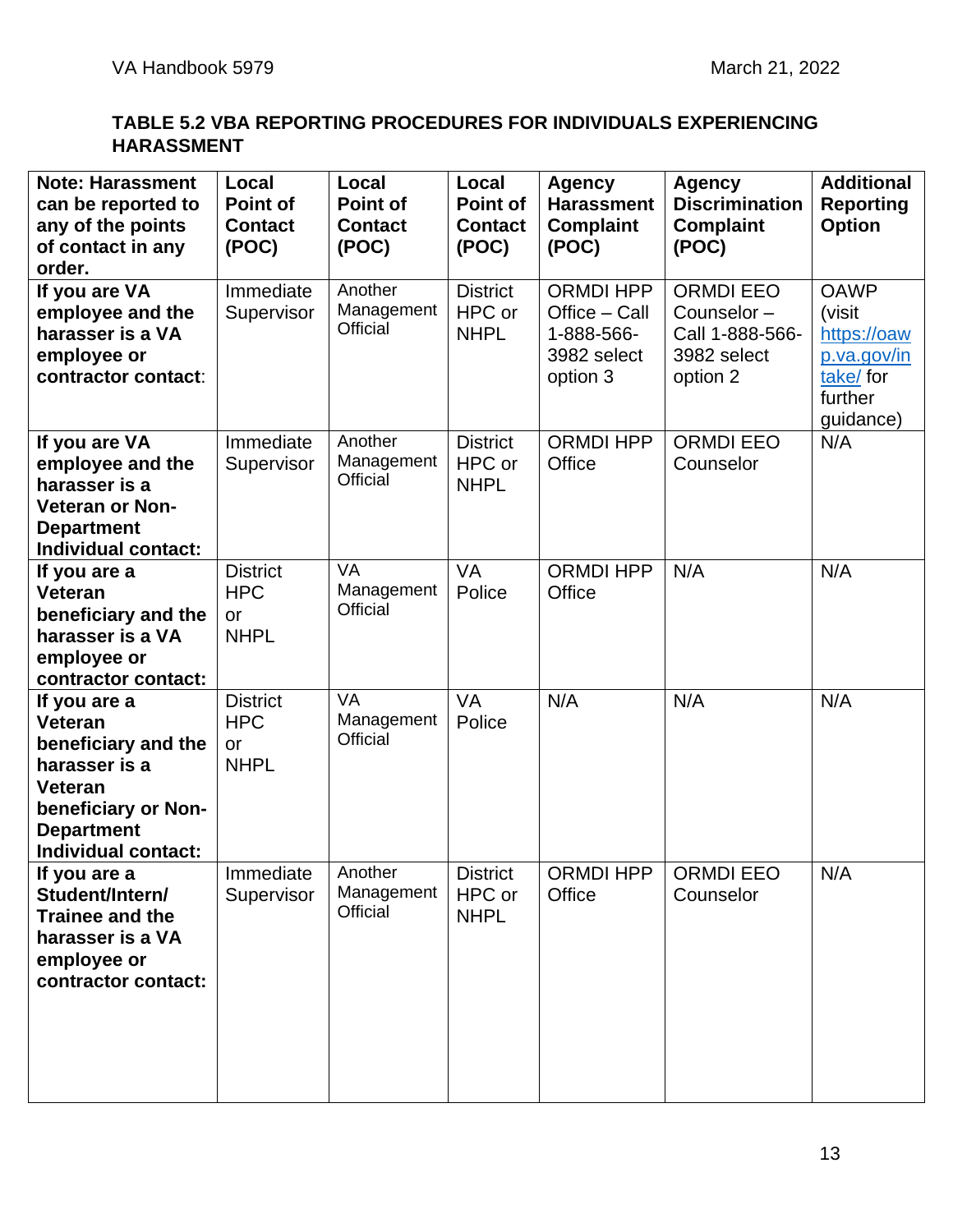| If you are a<br>Student/intern/                                                                                                  | <b>District</b><br>HPC or | <b>VA</b><br>Management           | VA<br>Police                             | <b>ORMDI HPP</b><br>Office | N/A                           | N/A                   |
|----------------------------------------------------------------------------------------------------------------------------------|---------------------------|-----------------------------------|------------------------------------------|----------------------------|-------------------------------|-----------------------|
| <b>Trainee and the</b><br>harasser is a Non-<br><b>Department</b>                                                                | <b>NHPL</b>               | Official                          |                                          |                            |                               |                       |
| <b>Individual Contact:</b>                                                                                                       |                           |                                   |                                          |                            |                               |                       |
| If you are a<br>contractor and the<br>harasser is a VA<br>employee or<br>contractor contact:                                     | Immediate<br>Supervisor   | Another<br>Management<br>Official | <b>District</b><br>HPC or<br><b>NHPL</b> | <b>ORMDI HPP</b><br>Office | <b>ORMDI EEO</b><br>Counselor | Contracting<br>Office |
| If you are a<br>contractor and the<br>harasser is a<br><b>Veteran or Non-</b><br><b>Department</b><br><b>Individual Contact:</b> | Immediate<br>Supervisor   | Another<br>Management<br>Official | <b>District</b><br>HPC or<br><b>NHPL</b> | N/A                        | N/A                           | Contracting<br>Office |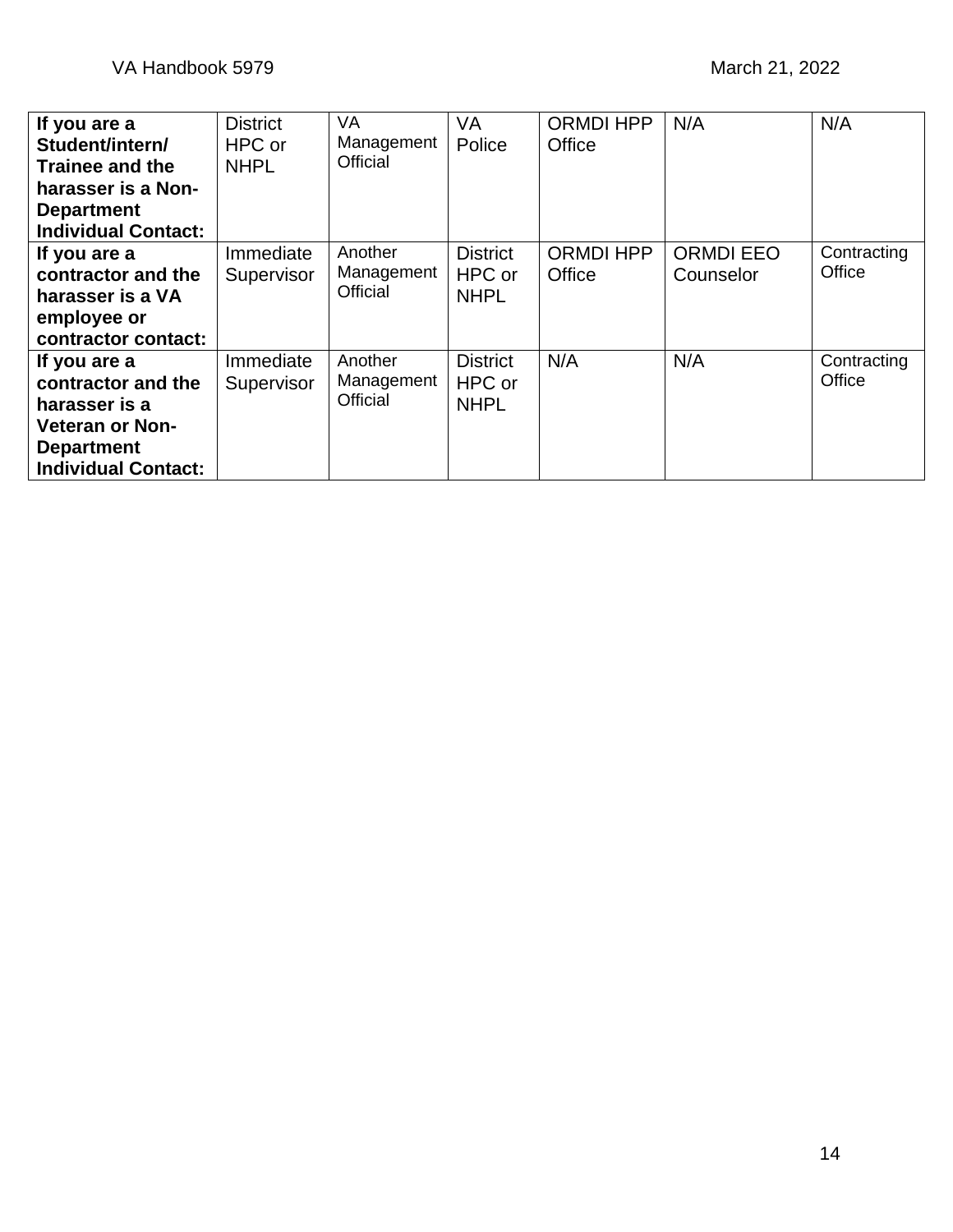### **TABLE 5.3 NCA REPORTING PROCEDURES FOR INDIVIDUALS EXPERIENCING HARASSMENT**

| <b>Note: Harassment</b><br>can be reported<br>to any of the<br>points of contact<br>in any order.                                                             | Local<br>Point of<br><b>Contact</b><br>(POC)             | Local<br>Point of<br><b>Contact</b><br>(POC) | Local<br>Point of<br><b>Contact</b><br>(POC)             | <b>Agency</b><br><b>Harassment</b><br><b>Complaint</b><br>(POC)                            | <b>Agency</b><br><b>Discrimination</b><br>Complaint<br>(POC)                    | <b>Additional</b><br><b>Reporting</b><br><b>Option</b>                            |
|---------------------------------------------------------------------------------------------------------------------------------------------------------------|----------------------------------------------------------|----------------------------------------------|----------------------------------------------------------|--------------------------------------------------------------------------------------------|---------------------------------------------------------------------------------|-----------------------------------------------------------------------------------|
| If you are VA<br>employee and the<br>harasser is a VA<br>employee or<br>contractor<br>contact:                                                                | Immediate<br>Supervisor                                  | Another<br>Management<br><b>Official</b>     | <b>District</b><br>HPC or<br>Cemetery<br><b>Director</b> | <b>ORMDI</b><br><b>HPP Office</b><br>$-$ Call 1-<br>888-566-<br>3982<br>select<br>option 3 | <b>ORMDI EEO</b><br>Counselor-<br>Call 1-888-<br>566-3982<br>select<br>option 2 | <b>OAWP</b> (visit<br>https://oawp.v<br>a.gov/intake/<br>for further<br>quidance) |
| If you are VA<br>employee and the<br>harasser is a<br><b>Veteran or Non-</b><br><b>Department</b><br><b>Individual</b><br>contact:                            | Immediate<br>Supervisor                                  | Another<br>Management<br>Official            | <b>District</b><br>HPC or<br>Cemetery<br><b>Director</b> | <b>ORMDI</b><br><b>HPP Office</b>                                                          | <b>ORMDI EEO</b><br>Counselor                                                   | N/A                                                                               |
| If you are a<br><b>Veteran</b><br>beneficiary and<br>the harasser is a<br>VA employee or<br>contractor<br>contact:                                            | <b>District</b><br>HPC or<br>Cemetery<br><b>Director</b> | <b>VA</b><br>Management<br>Official          | <b>VA</b><br>Police                                      | <b>ORMDI</b><br><b>HPP Office</b>                                                          | N/A                                                                             | N/A                                                                               |
| If you are a<br><b>Veteran</b><br>beneficiary and<br>the harasser is a<br>Veteran<br>beneficiary or<br><b>Non-Department</b><br><b>Individual</b><br>contact: | <b>District</b><br>HPC or<br>Cemetery<br><b>Director</b> | <b>VA</b><br>Management<br>Official          | <b>VA</b><br>Police                                      | N/A                                                                                        | N/A                                                                             | N/A                                                                               |
| If you are a<br>Student/Intern/<br>Trainee and the<br>harasser is a VA<br>employee or<br>contractor<br>contact:                                               | Immediate<br>Supervisor                                  | Another<br>Management<br><b>Official</b>     | <b>District</b><br>HPC or<br>Cemetery<br><b>Director</b> | <b>ORMDI</b><br><b>HPP Office</b>                                                          | <b>ORMDI EEO</b><br>Counselor                                                   | N/A                                                                               |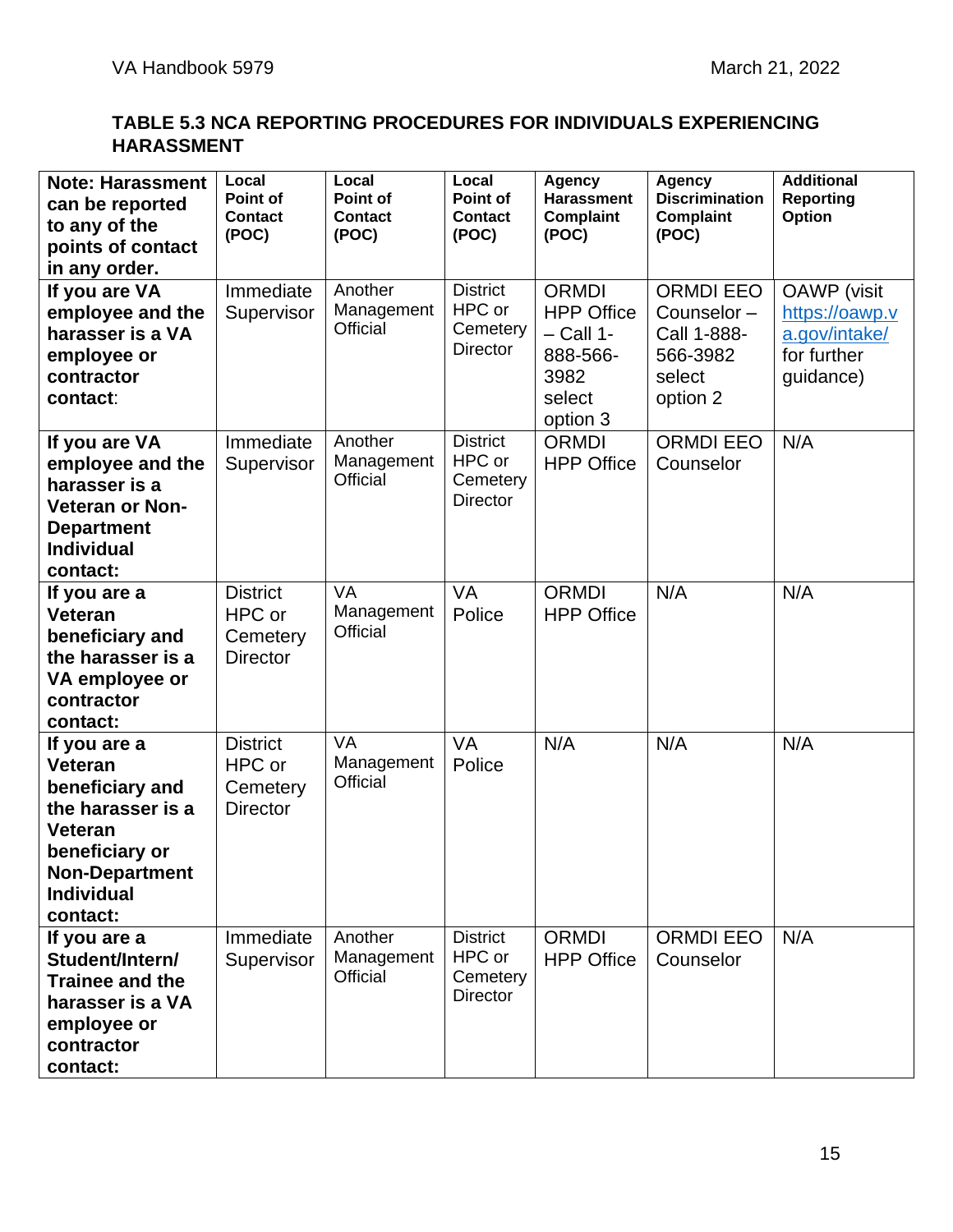| If you are a<br>Student/intern/<br><b>Trainee and the</b><br>harasser is a<br><b>Non-Department</b><br><b>Individual</b><br><b>Contact:</b> | <b>District</b><br>HPC or<br>Cemetery<br><b>Director</b> | <b>VA</b><br>Management<br>Official | VA<br>Police                                             | <b>ORMDI</b><br><b>HPP Office</b> | N/A                           | N/A                   |
|---------------------------------------------------------------------------------------------------------------------------------------------|----------------------------------------------------------|-------------------------------------|----------------------------------------------------------|-----------------------------------|-------------------------------|-----------------------|
| If you are a<br>contractor and<br>the harasser is a<br>VA employee or<br>contractor<br>contact:                                             | Immediate<br>Supervisor                                  | Another<br>Management<br>Official   | <b>District</b><br>HPC or<br>Cemetery<br><b>Director</b> | ORMDI<br><b>HPP Office</b>        | <b>ORMDI EEO</b><br>Counselor | Contracting<br>Office |
| If you are a<br>contractor and<br>the harasser is a<br><b>Veteran or Non-</b><br><b>Department</b><br><b>Individual</b><br><b>Contact:</b>  | Immediate<br>Supervisor                                  | Another<br>Management<br>Official   | <b>District</b><br>HPC or<br>Cemetery<br><b>Director</b> | ORMDI<br><b>HPP Office</b>        | N/A                           | Contracting<br>Office |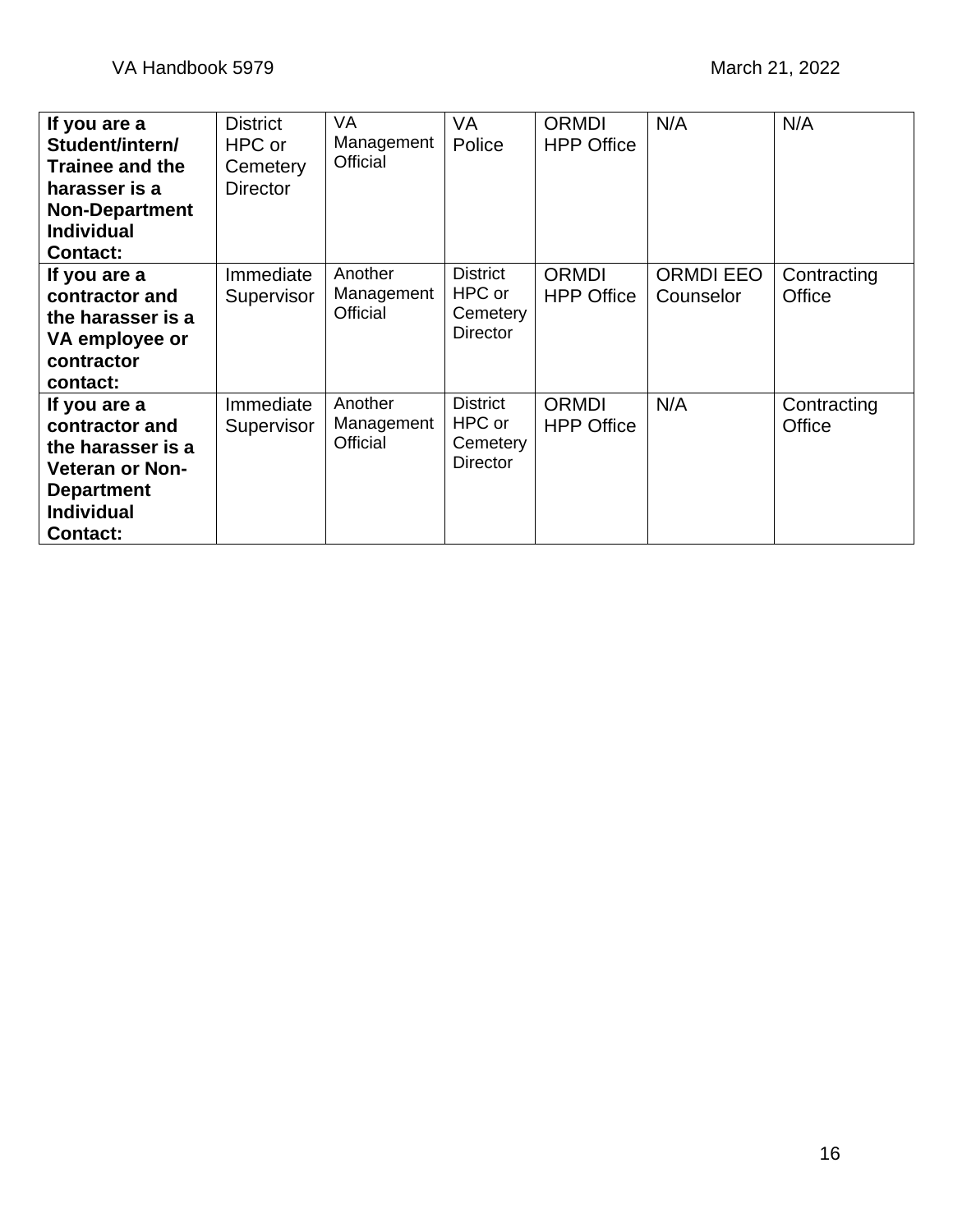### **TABLE 5.4 ALL OTHER VA FACILITIES AND STAFF OFFICE REPORTING PROCEDURES FOR INDIVIDUALS EXPERIENCING HARASSMENT**

| <b>Note: Harassment</b><br>can be reported                                                                                                                           | Local<br><b>Point of</b> | Local<br>Point of                          | Local<br><b>Point</b> | <b>Agency</b><br><b>Harassmen</b>                                           | <b>Agency</b><br><b>Discriminati</b>                                       | <b>Additional</b><br><b>Reporting</b>                                |
|----------------------------------------------------------------------------------------------------------------------------------------------------------------------|--------------------------|--------------------------------------------|-----------------------|-----------------------------------------------------------------------------|----------------------------------------------------------------------------|----------------------------------------------------------------------|
| to any of the                                                                                                                                                        | <b>Contact</b>           | <b>Contact</b>                             | of                    | t                                                                           | on                                                                         | <b>Option</b>                                                        |
| points of contact                                                                                                                                                    | (POC)                    | (POC)                                      | <b>Contac</b>         | <b>Complaint</b>                                                            | <b>Complaint</b>                                                           |                                                                      |
| in any order.                                                                                                                                                        |                          |                                            | t (POC)               | (POC)                                                                       | (POC)                                                                      |                                                                      |
| If you are VA<br>employee and the<br>harasser is a VA<br>employee or<br>contractor                                                                                   | Immediate<br>Supervisor  | Another<br>Management<br>Official          | <b>HPC</b>            | <b>ORMDI</b><br><b>HPP Office</b><br>$-$ Call 1-<br>888-566-<br>3982 select | <b>ORMDI EEO</b><br>Counselor-<br>Call 1-888-<br>566-3982<br>select option | <b>OAWP</b> (visit<br>https://oawp.v<br>a.gov/intake/<br>for further |
| contact:                                                                                                                                                             |                          |                                            |                       | option 3                                                                    | 2                                                                          | guidance)                                                            |
| If you are VA<br>employee and the<br>harasser is a<br><b>Veteran or Non-</b><br><b>Department</b><br><b>Individual</b><br>contact:                                   | Immediate<br>Supervisor  | Another<br>Management<br>Official          | <b>HPC</b>            | <b>ORMDI</b><br><b>HPP Office</b>                                           | <b>ORMDI EEO</b><br>Counselor                                              | N/A                                                                  |
| If you are a<br>Veteran<br>beneficiary and<br>the harasser is a<br>VA employee or<br>contractor<br>contact:                                                          | <b>HPC</b>               | <b>VA</b><br>Management<br><b>Official</b> | <b>VA</b><br>Police   | <b>ORMDI</b><br><b>HPP Office</b>                                           | N/A                                                                        | N/A                                                                  |
| If you are a<br><b>Veteran</b><br>beneficiary and<br>the harasser is a<br><b>Veteran</b><br>beneficiary or<br><b>Non-Department</b><br><b>Individual</b><br>contact: | <b>HPC</b>               | <b>VA</b><br>Management<br>Official        | <b>VA</b><br>Police   | N/A                                                                         | N/A                                                                        | N/A                                                                  |
| If you are a<br>Student/Intern/<br>Trainee and the<br>harasser is a VA<br>employee or<br>contractor<br>contact:                                                      | Immediate<br>Supervisor  | Another<br>Management<br>Official          | <b>HPC</b>            | <b>ORMDI</b><br><b>HPP Office</b>                                           | <b>ORMDI EEO</b><br>Counselor                                              | N/A                                                                  |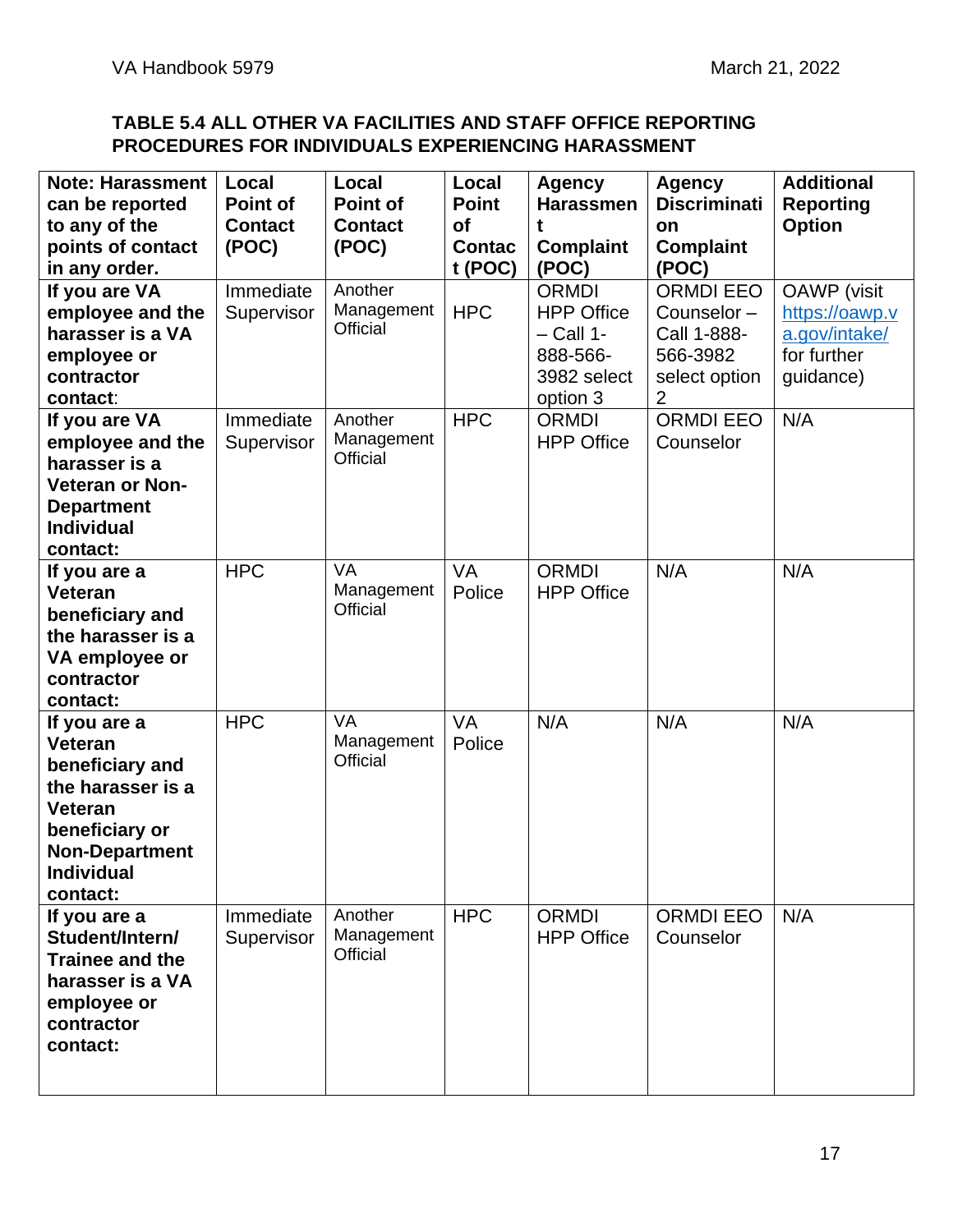| If you are a<br>Student/intern/<br><b>Trainee and the</b><br>harasser is a<br><b>Non-Department</b><br><b>Individual</b><br><b>Contact:</b> | <b>HPC</b>              | <b>VA</b><br>Management<br>Official | <b>VA</b><br>Police | <b>ORMDI</b><br><b>HPP Office</b> | N/A                           | N/A                   |
|---------------------------------------------------------------------------------------------------------------------------------------------|-------------------------|-------------------------------------|---------------------|-----------------------------------|-------------------------------|-----------------------|
| If you are a<br>contractor and<br>the harasser is a<br>VA employee or<br>contractor<br>contact:                                             | Immediate<br>Supervisor | Another<br>Management<br>Official   | <b>HPC</b>          | <b>ORMDI</b><br><b>HPP Office</b> | <b>ORMDI EEO</b><br>Counselor | Contracting<br>Office |
| If you are a<br>contractor and<br>the harasser is a<br><b>Veteran or Non-</b><br><b>Department</b><br><b>Individual</b><br><b>Contact:</b>  | Immediate<br>Supervisor | Another<br>Management<br>Official   | <b>HPC</b>          | <b>ORMDI</b><br><b>HPP Office</b> | N/A                           | Contracting<br>Office |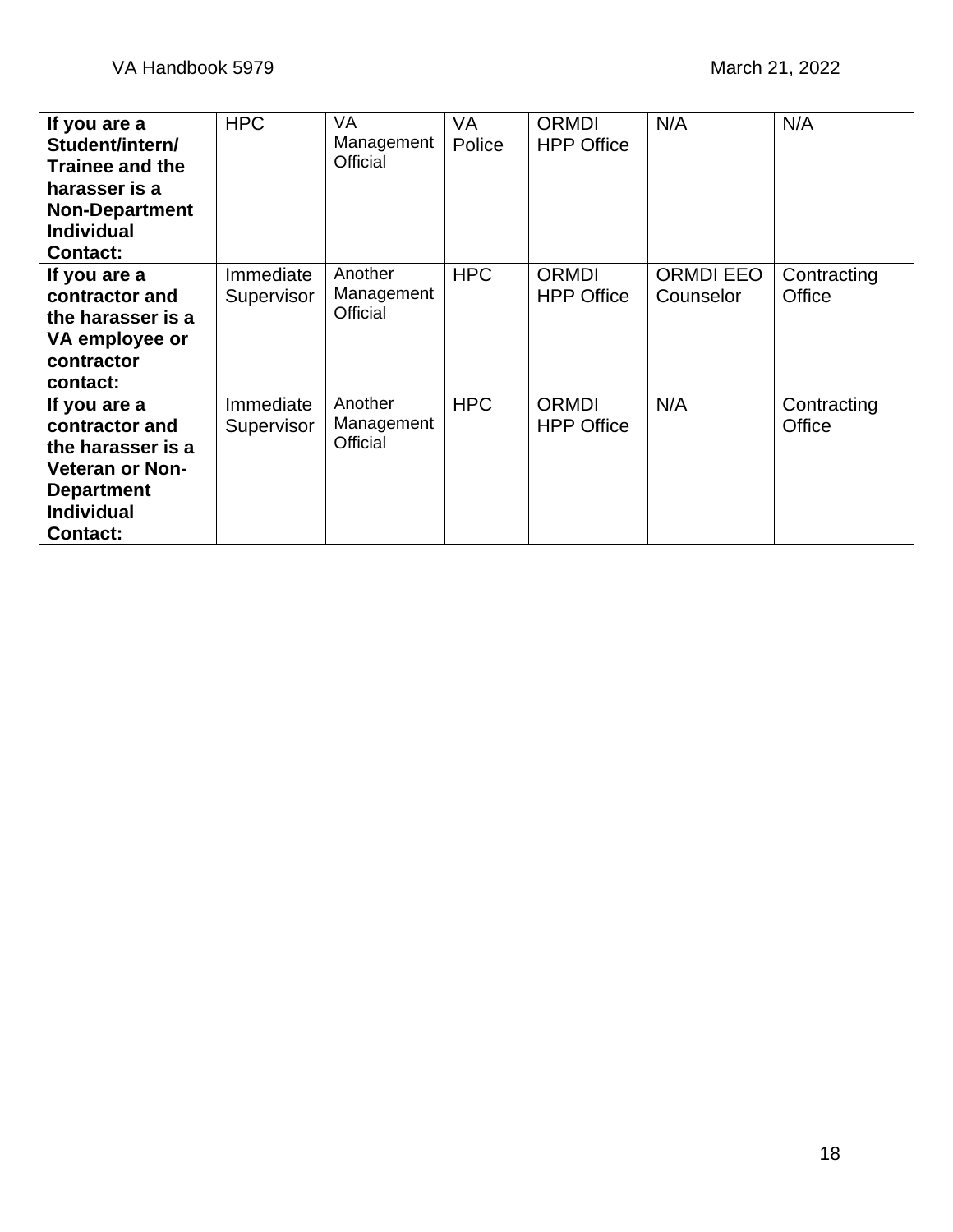- f. **Harassment Witnessed by a Bystander.** Bystander Intervention is recognizing harassing and harmful behavior or interaction and choosing to respond in a way that could positively influence the outcome. Bystander intervention strategies include the Four D's (distract, delegate, direct and document) which allows individuals (employees, contractors, Veterans and other non-Department individuals) to send powerful messages about acceptable and expected behavior in VA. Visit TMS for additional information and training courses.
	- (1) VA employee (Witness) Bystander Intervention: VA policy requires all employees and contractors to act when they see something, they believe is harassing behavior. All employees or contractors shall take appropriate action such as intervening and reporting the observed behavior to a management official or VA Police if necessary. VA employees and contractors will be held accountable for not reporting harassing behavior. Disciplinary action is an accountability option.
	- (2) Non-employee (Witness) Bystander Intervention: Veterans, beneficiaries and non-Department individuals are highly encouraged to take the Veteran Bystander Intervention online training course to learn the Four D's of intervention in order to be able to effectively assess and address harassing behavior. Veterans completing the VA Bystander Intervention Training are instructed to contact a VA employee if they witness behavior that is inappropriate or considered harassment. Employees are responsible for reporting the incident to the appropriate official as defined in this handbook. See Tables 5.1 – 5.4 for the appropriate point of contact.

#### g. **Harassment Involving a Senior Leader.**

- (1) Senior leader refers to an individual who is:
	- (a) A Senior Executive; Title 38 SES-equivalent employees; VISN and VA Medical Center (VAMC) Chiefs of Staff or equivalent positions (e.g., Chief Medical Officers); VISN and VAMC Associate Directors for Patient Care Services or equivalent positions (e.g., nurse executives); Employees appointed to senior-level (SL) and scientific and professional (ST) positions; Political appointees.
	- (b) Veterans law judges; Veterans Health Administration and Veterans Benefits Administration facility (e.g., VAMC) Directors, associate Directors, and Assistant Directors at the General Schedule (GS) grade 14 or above; National Cemetery Administration Cemetery Directors and District Chiefs of Operations at GS-14 or above.
- (2) Harassment involving senior leaders is considered misconduct. Therefore, if management receives a report of harassment against a senior leader in the HPP forum, they are required to notify the Office of Accountability and Whistleblower (OAWP). Please refer to [VA Directive 0500](https://www.va.gov/vapubs/search_action.cfm?dType=1) (Investigation of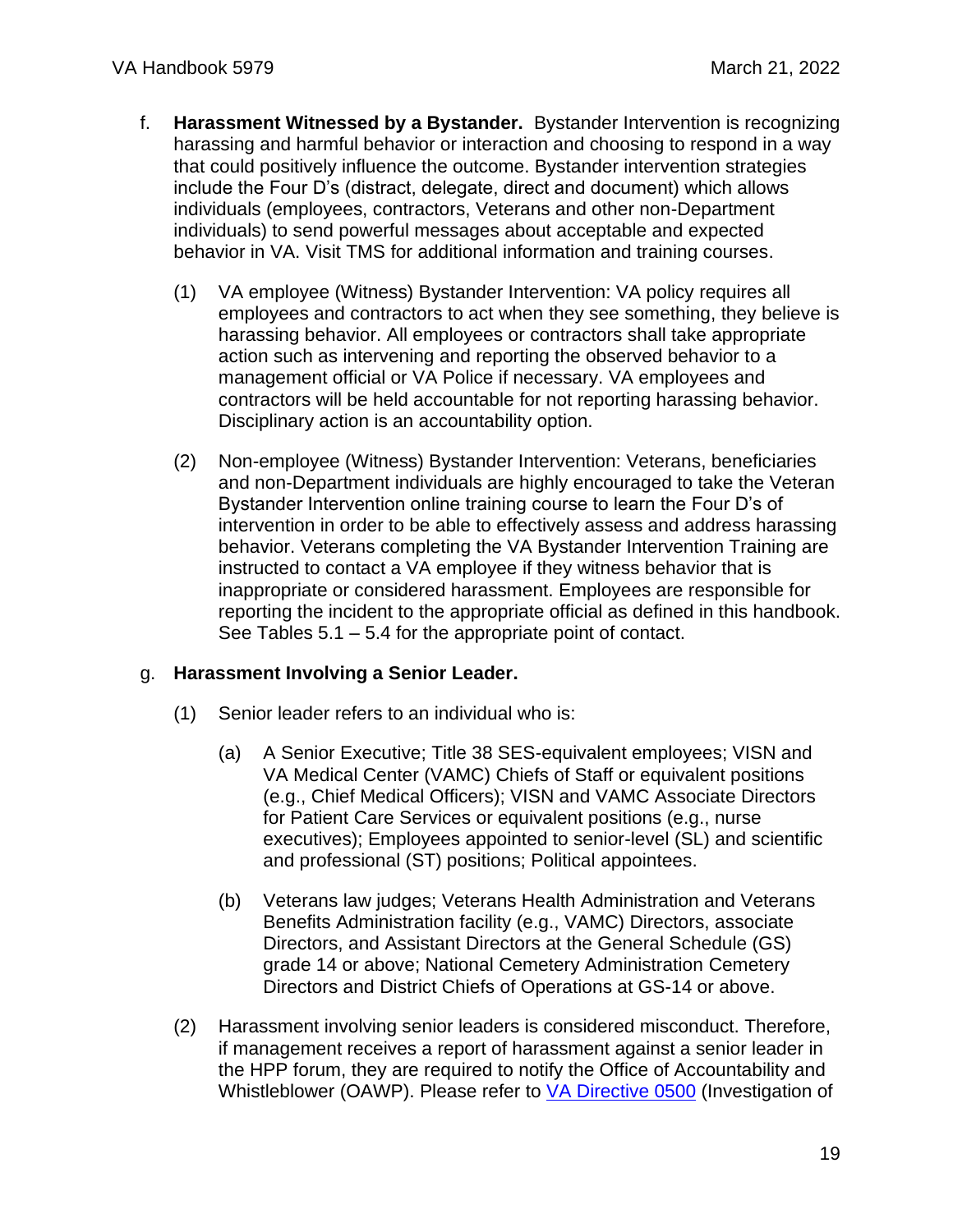Whistle blower disclosures and allegations involving Senior Leaders) or [VA](https://www.va.gov/accountability/)  [OAWP Website](https://www.va.gov/accountability/) for more information.

- (3) If OAWP agrees to conduct the investigation, management must continue to take prompt and immediate action to ensure the alleged conduct is not ongoing and the individual is protected from retaliation while the investigation is being conducted. If OAWP declines to investigate the alleged senior leader misconduct, facilities and staff offices are required to notify the ORMDI HPP office within 2 business days of OAWP's declination and begin to conduct a fact finding into the allegations.
- (4) Additional guidance for reporting allegations of unlawful activity, fraud waste and abuse, prohibited personnel practices, violations of VA policy and gross mismanagement involving VA programs and operations employees may contact the following offices:
	- (a) The VA Office of Inspector General (VAOIG). For more information please visit: [OIG Hotline \(va.gov\).](https://www.va.gov/oig/hotline/default.asp)
	- (b) The U.S. Office of Special Counsel (OSC). For more information please visit: [Home \(osc.gov\).](https://osc.gov/)

#### h. **Harassment Involving Social Media.**

- (1) Social media is a computer-based technology that facilitates the sharing of ideas, thoughts and information through building virtual networks and communities. The use of social media to intimidate, threaten, stalk or purposely create an unwelcoming environment is prohibited.
- (2) Harassment involving social media is prohibited. If a VA employee uses social media to target and/or harass another VA employee, contractor, Veteran or non-Department individual who has visited a VA facility, management has the duty to act and take prompt and appropriate action to end the harassment and prevent further postings from occurring.
- (3) Any VA employee who is a target of social media harassment by a VA Employee, Veteran, contractor or any non-Department individual should notify a management official, the HPC or the ORMDI HPP office.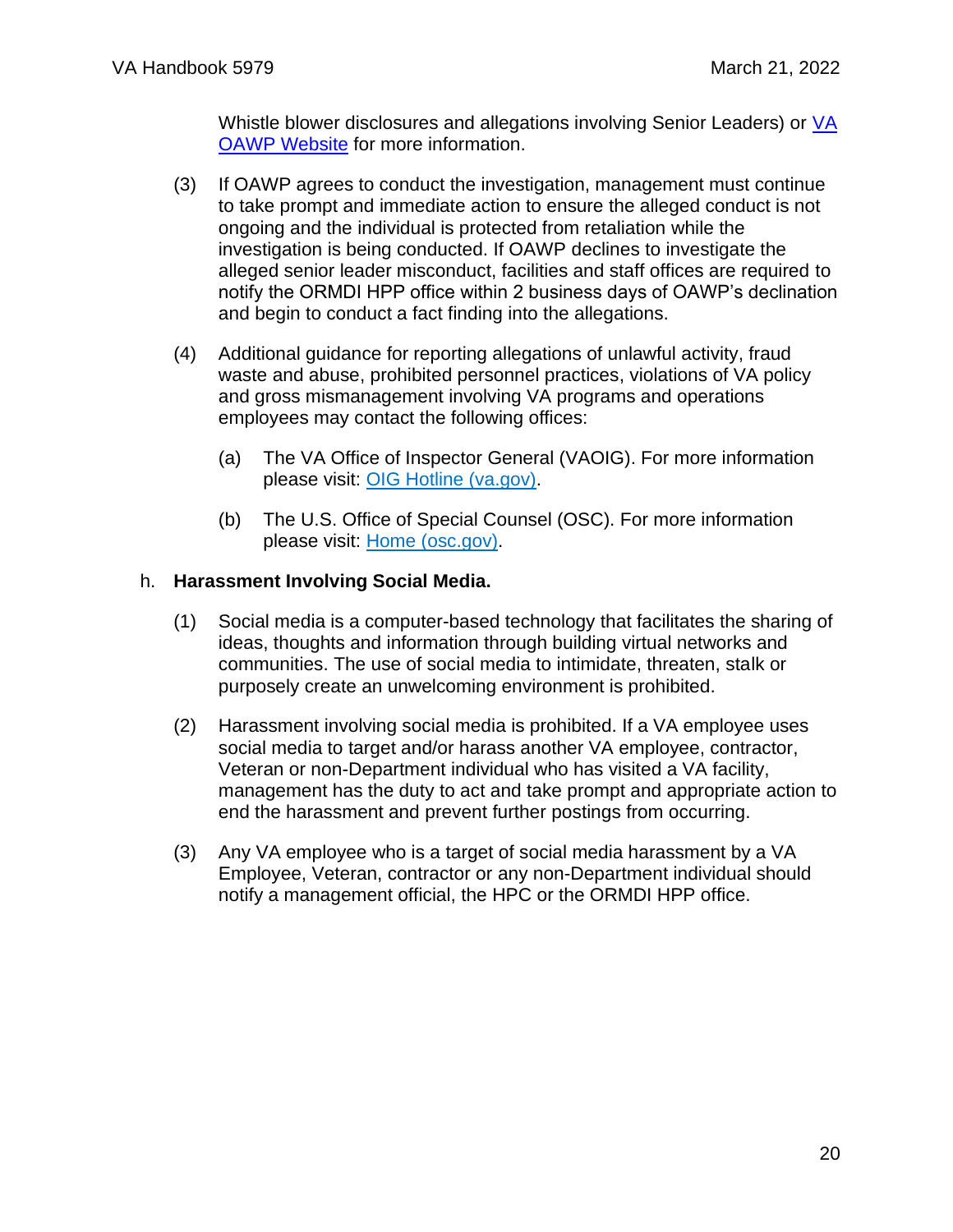#### <span id="page-20-0"></span>**6. PROCESSING ALLEGATIONS OF HARASSMENT.**

- a. Harassment of any type negatively impacts the work environment and productivity. It is the responsibility of each facility to address harassment allegations immediately. Managers and supervisors must take all allegations of harassing conduct seriously and take the following steps to address all allegations:
	- (1) **Immediately respond.** Upon receipt of a harassment allegation, management is required to address the allegations within five business days. All allegations received directly by the manager should be reported to the facility HPC within two business days from initial notification. To determine the best course of action for addressing the allegation, it is highly recommended that management consult with the HPC and/or Human Resource Employee Relations/Labor Relations before deciding which method best addresses the allegation (i.e., inquiry, factfinding or Administrative Investigative Board (AIB)). See VA Handbook 0700 for additional guidance.
	- (2) **Take initial intervention measures.** In certain situations, it may be necessary to separate the individuals identified in harassment allegations as an initial intervention measure. It is highly recommended that management consult with OGC to address and stop any harassing conduct and prevent further harassment while the allegations are being investigated. OGC will be available to provide guidance for issuing a Stay Away/No Contact Order and separating the individuals.
	- (3) **Allegations reported directly to the facility HPC.** The facility HPC is responsible for notifying the ORMDI HPP office within two business days of receiving the allegation. For sexual harassment allegations, the HPC must complete and enter VA Form 10221a through the Sexual Harassment Intake Portal within two business days of receipt of the allegation. Additional sexual harassment procedures are found in Chapter 7 of this handbook.
		- (a) The facility HPC notifies the appropriate management official to begin the investigation process.
		- (b) The facility HPC is responsible for monitoring the progress of the inquiry and notifying leadership if the completion of the inquiry will exceed 30 business days. The sexual harassment intake form can be found on the [ORMDI HPP Website.](http://www.va.gov/ORMDI/HPP.asp)
	- (4) **Allegations reported directly to the ORMDI HPP office.** Allegations reported directly to the ORMDI HPP office will be entered in the HPP Complaint Tracking System and forwarded to the appropriate NHPL/HPC for action.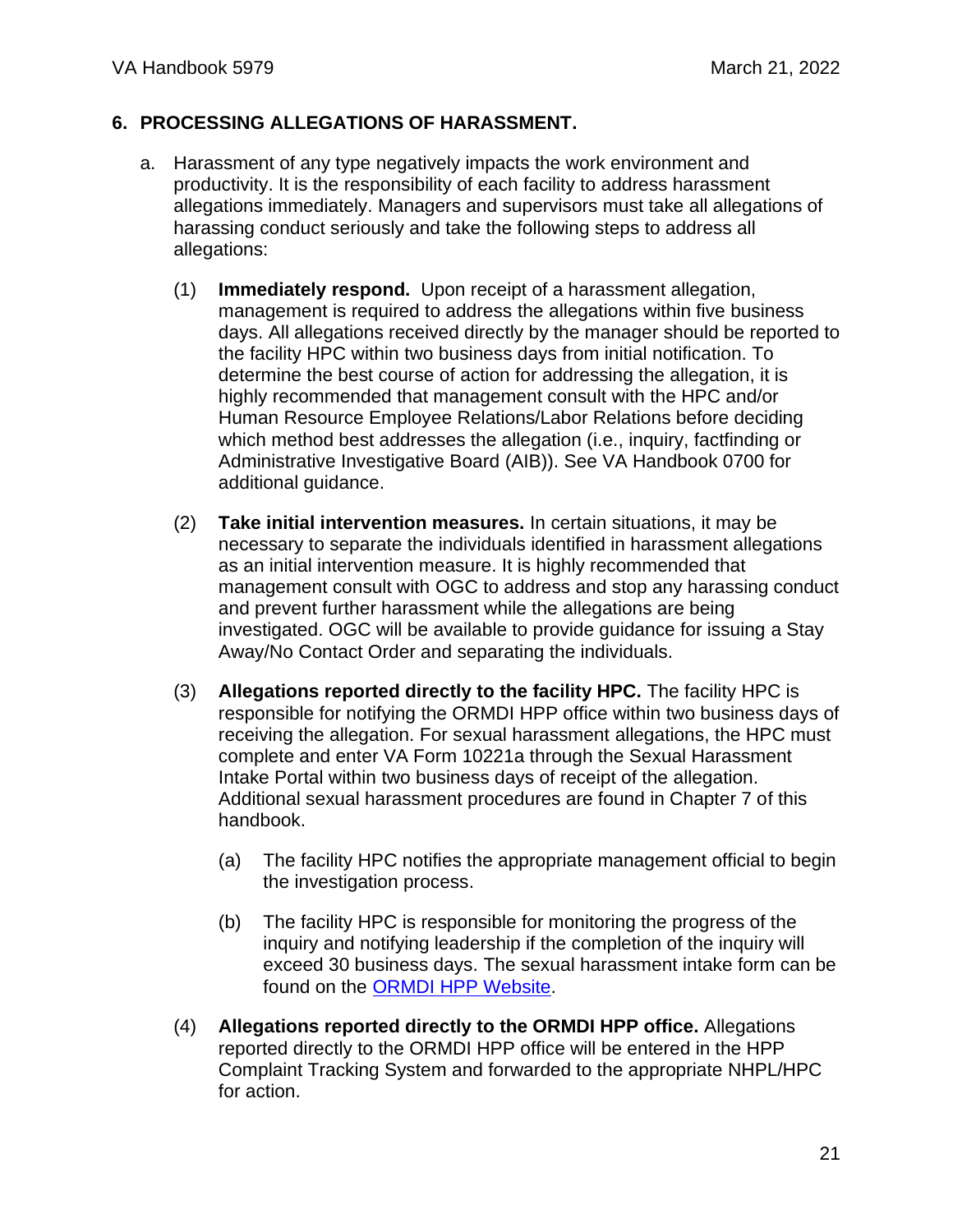- (5) **Protect individuals who report allegations from retaliation.** Managers and supervisors are required to ensure individuals who report harassment are not retaliated against for making the disclosure of misconduct or reports of harassment.
- (6) **Follow-up with the individual who experienced harassment.** Management officials who receive notification of harassment allegations are required to provide a written notification on the outcome of the inquiry, factfinding or AIB within three business days of the completion of the report to the person who experienced harassment. Third party reporters will not receive the report details or notification on the outcome of the inquiry, factfinding, or AIB. See Chapter 11 Definitions for third party reporter definition.
- (7) **Treat all harassment allegations as confidential.** All allegations of harassment will be treated as confidential. Only relevant information will be shared to allow management to conduct the necessary inquiry or factfinding. If allegations are partially/fully substantiated, managers and employees are advised to consult with human resources for evidence file release of information requirements.

### **7. PROCESSING ALLEGATIONS OF SEXUAL HARASSMENT**

- <span id="page-21-0"></span>a. Sexual harassment means unsolicited verbal or physical contact of a sexual nature which is threatening in character. Sexual harassment is a form of sex discrimination that violates [Title VII of the Civil Rights Act of 1964.](https://www.eeoc.gov/statutes/title-vii-civil-rights-act-1964) Unwelcome sexual advances, requests for sexual favors and other verbal or physical conduct of a sexual nature constitutes sexual harassment when this conduct explicitly or implicitly affects an individual's employment, unreasonably interferes with an individual's work performance, or creates an intimidating, hostile or offensive work environment.
- b. Sexual harassment is gender neutral. The individual reporting harassment, as well as the individual accused of harassment, can be of any gender. Neither the individual reporting harassment nor the individual accused of harassment must be of the opposite sex. Anyone can be accused of harassment as long as the conduct fits the harassment definition. The individual reporting harassment does not have to be the target of the harassment. Examples of sexual harassment may include:
	- (1) Sexual pranks, repeated sexual teasing, jokes, or innuendo, in person, texting or via email;
	- (2) Verbal abuse of a sexual nature;
	- (3) Touching or grabbing of a sexual nature;
	- (4) Repeatedly standing too close to or brushing up against a person;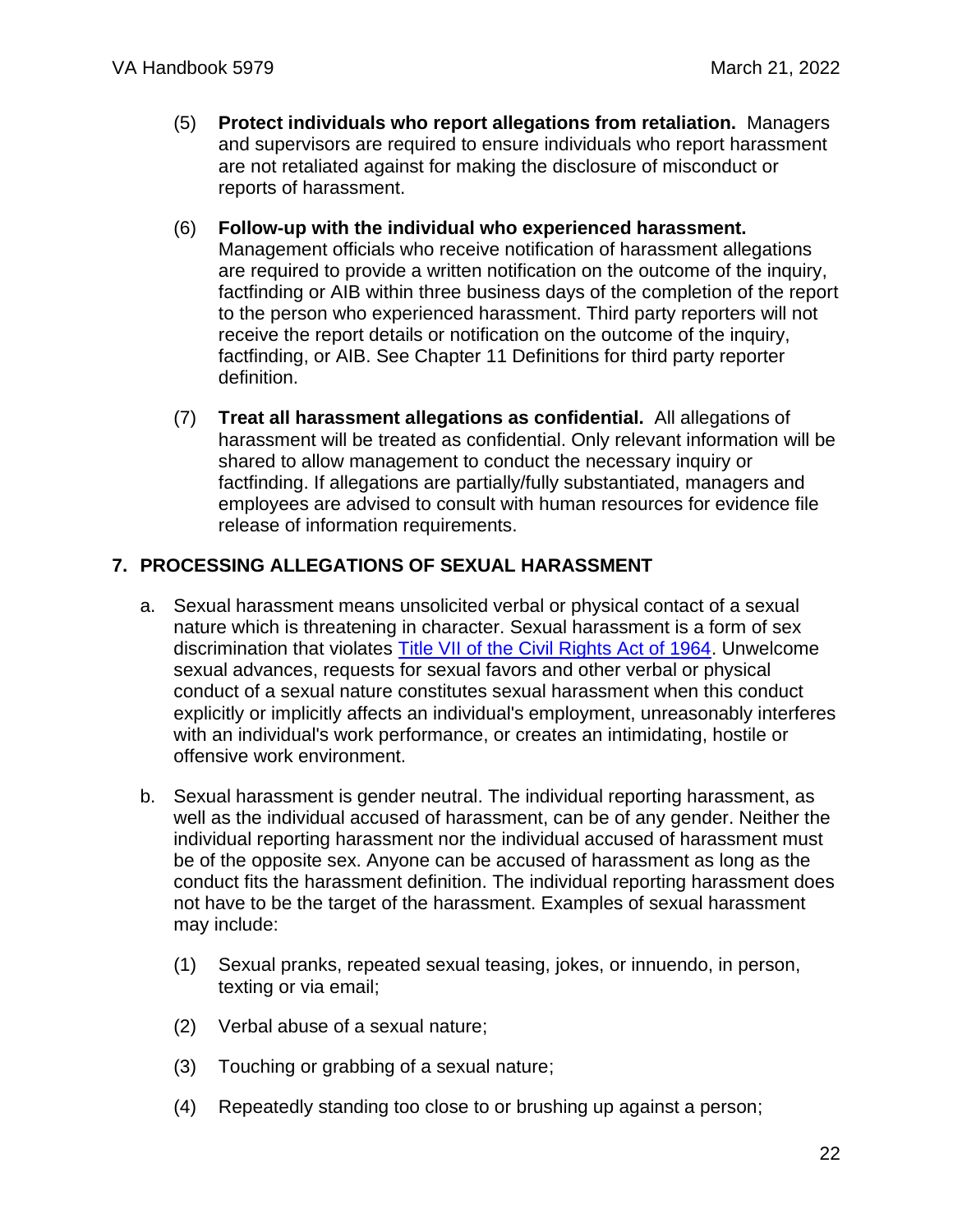- (5) Repeatedly asking a person to socialize during off-duty hours when the person has said no or has indicated he/she is not interested (supervisors should be careful not to pressure their employees to socialize);
- (6) Giving gifts or leaving objects that are sexually suggestive;
- (7) Repeatedly making sexually suggestive gestures;
- (8) Making or posting sexually demeaning or offensive pictures, cartoons or other materials in the workplace; or on social media; and
- (9) Off-duty, unwelcome conduct of a sexual nature that affects the work environment.
- c. Within one business day of a sexual harassment allegation, management is required to conduct initial intervention measures to separate the person who brings forth the allegation from the person accused of sexual harassment. The person who brings forth the allegation(s) should not be moved unless he/she provides a written request stating the move is voluntary and without coercion.
- d. To obtain an exception not to move the individual accused of sexual harassment for operational reasons, consult with OGC to ensure an alternative measure is put in place to protect the individual who reported the incident from further harassment and retaliation.
- e. When sexual harassment reports are received, the management official and/or the HPC must report the allegation to the ORMDI HPP office within two business days. They will complete and submit VA Form 10221a through the Sexual Harassment Intake Portal.
- f. Sexual harassment allegations reported to the ORMDI HPP office will be forwarded to the NHPL within one business day of receipt. The NHPL is required to notify the facility HPC within one business day. See Appendix B for HPP Complaint Process Timeline. For a sample sexual harassment complaint form visit the [ORMDI HPP Website.](http://www.va.gov/ORMDI/HPP.asp)
- g. Management is required to take the necessary steps to protect employees or contractors from retaliation who, in good faith, report sexual harassment incidents even if the allegations are not substantiated. It is a violation of federal law and this policy to retaliate against someone who has reported possible sexual harassment. Violators may be subject to disciplinary action.

#### <span id="page-22-0"></span>**8. SEXUAL ASSAULT RESPONSE PROCEDURES.**

a. Sexual assault includes any sexual act or behavior that is perpetrated when someone does not or cannot consent. Falling under this definition of sexual assault are sexual activities such as: forced sexual intercourse, sodomy, oral penetration or penetration using an object, molestation, fondling and attempted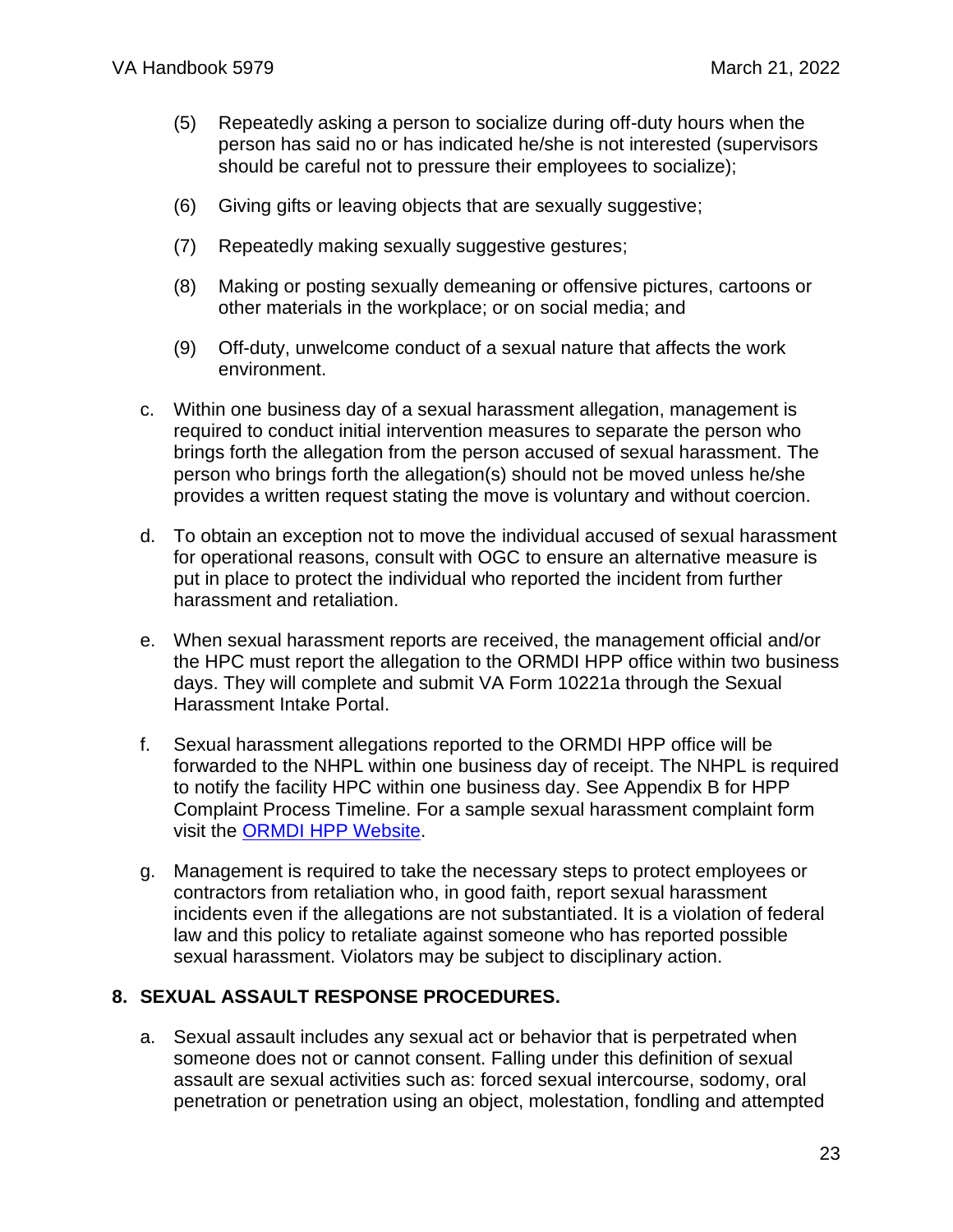rape. Sexual assault can occur in heterosexual or same-sex relationships. Individuals who experience or witness sexual assault should immediately report the incident (ideally within four hours) to:

- (1) The VA Police/Security. The VA Police/Security are required to take prompt action, report the incident to the Secretary of the VA and investigate all sexual assault allegations that occur on VA property. In addition to reporting the incident to VA Police/Security, individuals can also report the incident to local law enforcement.
- (2) Federal, state, or local law enforcement in VA facilities where there is no VA Police/Security presence. Federal, state or local law enforcement must be contacted immediately (ideally within four hours of the incident). The facility reporting the incident must also contact the VA Police/Security who has jurisdiction for that facility to ensure appropriate reporting and tracking of the incident.
- (3) All sexual assault allegations are required to be reported to the VA Office of Inspector General (VAOIG). For additional guidance please refer to: VA [OIG Crisis Line.](https://www.va.gov/oig/hotline/complainant-release-preference.asp)
- (4) All sexual assault allegations are also required to be reported to the Secretary of VA notification within one business day of the incident and the Secretary or authorized designee will ensure a thorough investigation is conducted and provide written notification of receipt of the allegation and a written memorandum of the outcome of the completed investigation to the individual who experienced sexual assault. Please see [VA Directive 0321](https://www.va.gov/vapubs/viewPublication.asp?Pub_ID=618&FType=2) for specific reporting requirements.

### <span id="page-23-0"></span>**9. PRIVACY and CONFIDENTIALITY.**

- a. **Employee and Contractor Confidential Reporting.** VA adheres to confidential reporting. Information relating to reports of harassment, sexual harassment, sexual assault or hostile or abusive conduct will be maintained on a confidential basis. In cases involving VA employees and contractors, management has a duty to act. A conflict between an employee's desire for confidentiality and the Agency's duty to address harassment may arise if an employee informs a supervisor or manager about the alleged harassment, hostile or abusive conduct, and asks management to keep the matter confidential and take no action.
	- (1) Information relating to reports of harassment, or hostile or abusive conduct will be maintained on a confidential basis to the greatest extent possible, consistent with an appropriate, thorough, and impartial investigation. Information may be disclosed to conduct an effective harassment inquiry, to defend the Agency in any litigation in which the information may be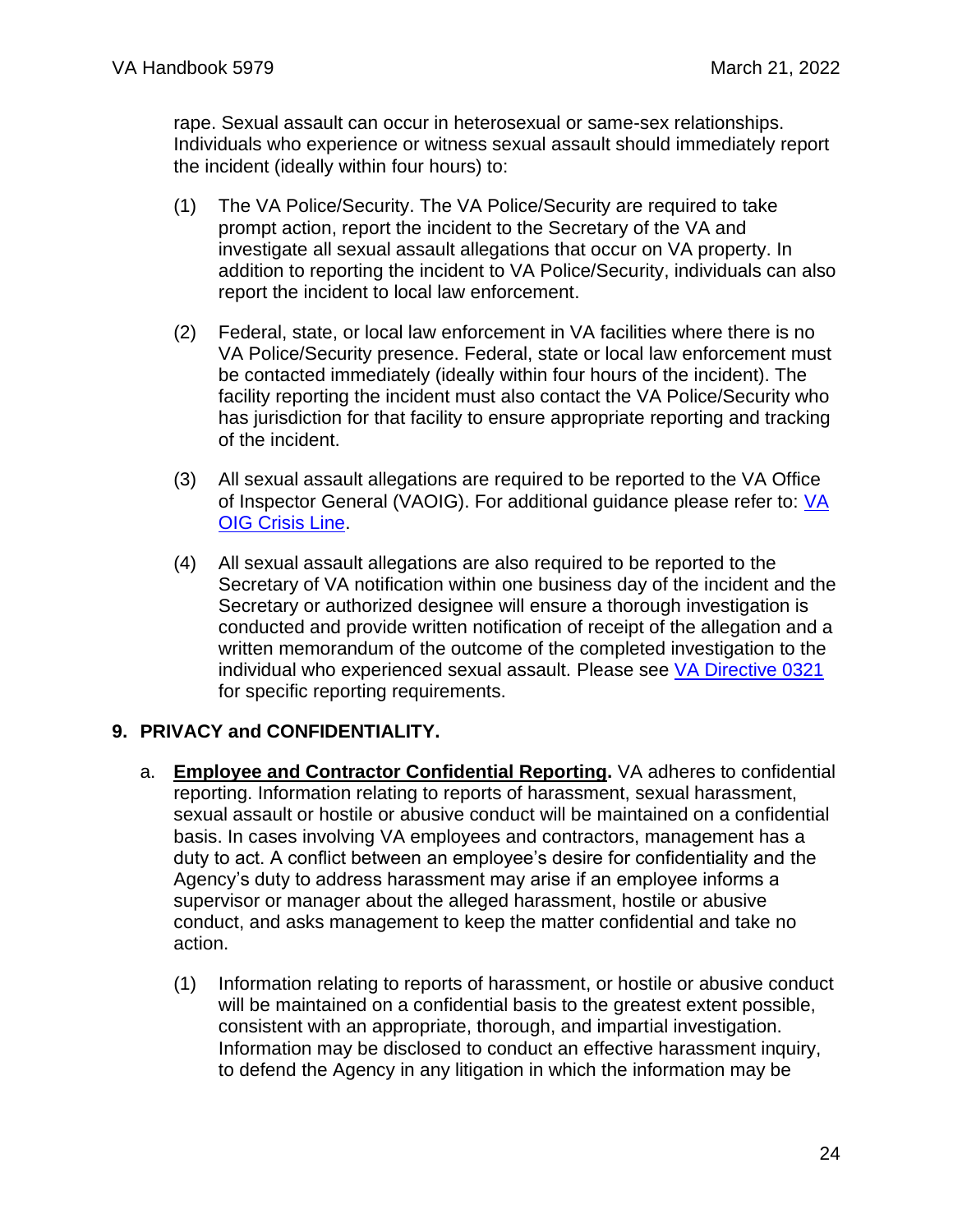relevant and necessary, or for any other purpose consistent with law, regulation or agency policy.

- (2) Inaction by the management official in such circumstances could lead to liability on the part of the Agency. Failure to act may also result in disciplinary action against the supervisor or manager. In such cases, management must carry out its duty to prevent and correct harassment or hostile or abusive behavior despite the confidentiality request from the alleged victim.
- b. **Non-employee Confidential Reporting.** Under Secretaries, Assistant Secretaries and other key officials are required to establish a confidential reporting option for non-employee Veterans and non-Department individuals. Officials receiving allegations of harassment from non-Department individuals, and/or non-employee Veterans should inform the individual that every attempt will be made to honor their request for confidentiality. However, to appropriately address allegations expediently and thoroughly certain information is essential. This may include providing the name of the alleged harasser and potential witnesses to the Agency officials assigned to address the allegations.
- c. **Privacy Act Compliance.** The DAS of ORMDI through the Chief, Harassment Prevention Program is responsible for ensuring that all records pertaining to allegations of harassment are compliant with the Privacy Act of 1974. VA follows the requirements of the Privacy Act which protects personal information that VA maintains in systems of records. A system of records is a file, database or program from which personal information is retrieved by name or another personal identifier. The Privacy Act provides protection for personal information. This typically include how information is collected, used, disclosed, stored and disposed. VA System of Records Notices are available at: [VA Privacy Service](https://www.oprm.va.gov/privacy/systems_of_records.aspx)  [Website.](https://www.oprm.va.gov/privacy/systems_of_records.aspx)
- d. **Maintenance of Records.** Administrations and Staff Offices are required to maintain reports pertaining to the Harassment Prevention Program. Reports of harassment are required to be uploaded in the HPP Complaint Tracking System. Electronic records are the preferred method of recordkeeping. If facilities have non-electronic files, they must be stored in a secure area. The maintenance of records and any disclosure of information from these records must be in compliance with the Privacy Act, title 5 United States Code and VA Records Management policy and procedures.

### <span id="page-24-0"></span>10.**OTHER STATUTORY AND ADMINISTRATIVE PROCESSES.**

a. The purpose of the Harassment Prevention Program is to stop harassment that has occurred and deter its occurrence in the future. Reporting harassment to the ORMDI HPP office does not delay or stop the time limits for filing a complaint through other statutory procedures.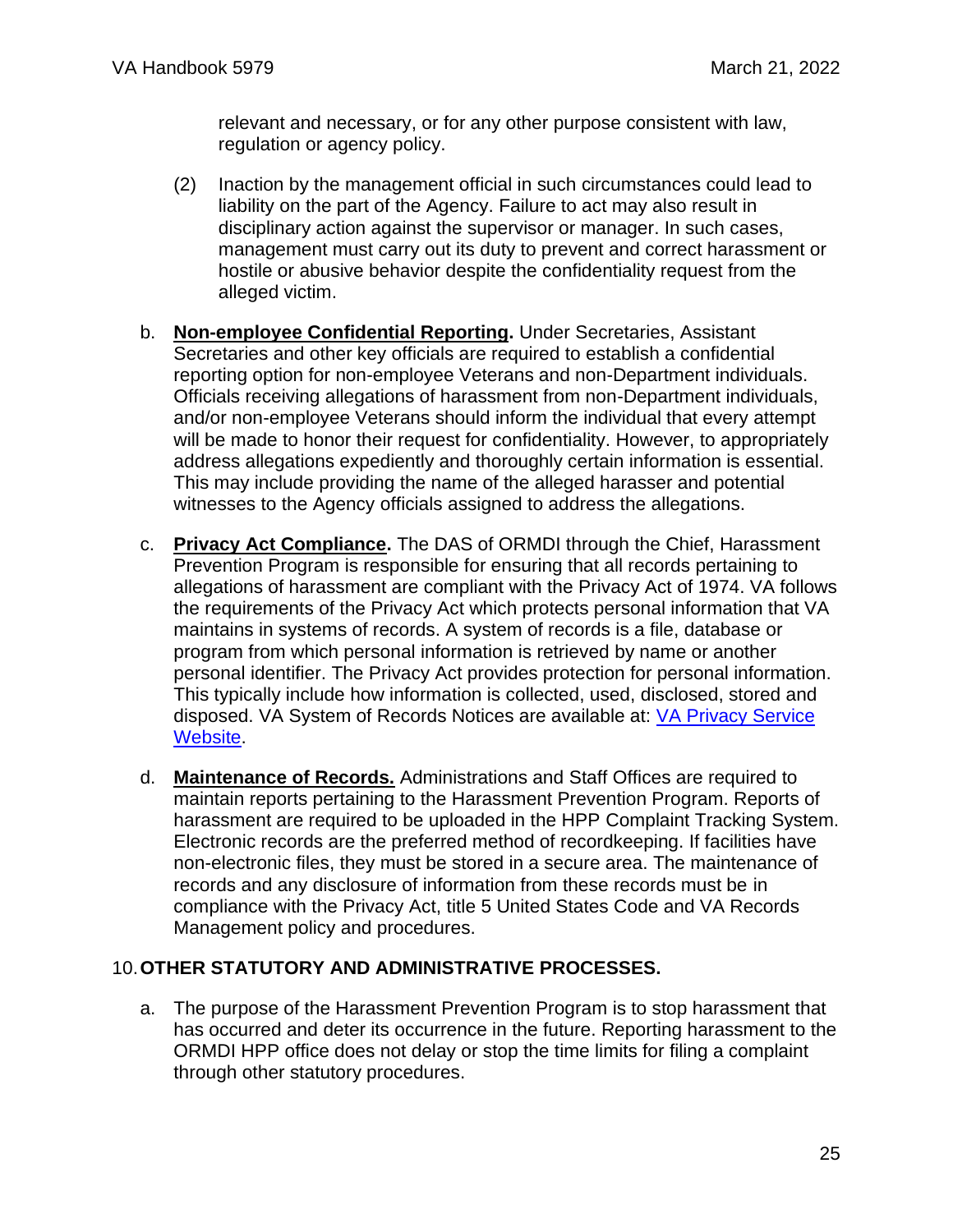- b. An employee who chooses to pursue statutory, administrative, or collective bargaining remedies for unlawful harassment must select one of the available forums below:
	- (1) EEO Complaint pursuant to [29 C.F.R. § 1614,](https://www.eeoc.gov/publications/federal-eeo-complaint-processing-procedures) requires an employee to contact ORMDI EEO office within 45 calendar days of the most recent incident of alleged harassment (or personnel action, if one is involved), as required in 29 C.F.R. § 1614.105(a);
	- (2) Negotiated Grievance Process requires an employee to file a grievance in accordance with the provisions of the Collective Bargaining Agreement;
	- (3) VA Administrative Grievance requires an employee to file a grievance in accordance with the provisions of VA Handbook 5021;
	- (4) Appeal to the Merit Systems Protection Board pursuant to 5 C.F.R. § 1201.22 an employee must file a written appeal with the Board within 30 days of the effective date of an appealable adverse action as defined in 5 C.F.R. § 1201.3, or within 30 days of the date of receipt of the Agency's decision, whichever is later; and
	- (5) Whistleblower Disclosures involving senior leaders, as defined in VA Directive 0500, must be reported to OAWP. OAWP may investigate these allegations. for more information about OAWP, visit [VA OAWP Website.](http://www.va.gov/accountability)

### <span id="page-25-0"></span>11.**DEFINITIONS.**

- a. **Administrative Investigation:** The investigative process of gathering evidence and ascertaining facts about matters, conducted primarily to enhance administrative effectiveness and efficiency. AIBs and Factfindings are both types of administrative investigations which VA can utilize and rely upon when taking administrative actions, including disciplinary actions under VA Directive and Handbook 5021. See [VA Handbook 0700](https://www.va.gov/ogc/investigations.asp) for specific requirements and guidance.
- b. **Administrative Investigation Boards (AIB)**: A type of administrative investigation under VA Directive 0700 and relevant portions of this handbook for collecting and analyzing evidence, ascertaining facts and documenting complete and accurate information regarding matters of interest to VA. This type of administrative investigation requires the most documentation and has substantial procedural requirements. See [VA Handbook 0700](https://www.va.gov/ogc/investigations.asp) for specific requirements and guidance.
- c. **Agency Harassment Prevention Office (also known as the ORMDI Harassment Prevention Program (HPP) office):** HPP is an office under the Office of Resolution Management Diversity & Inclusion and is responsible for establishing a centralized tracking system that will be the official system of record for tracking all harassment allegations, developing harassment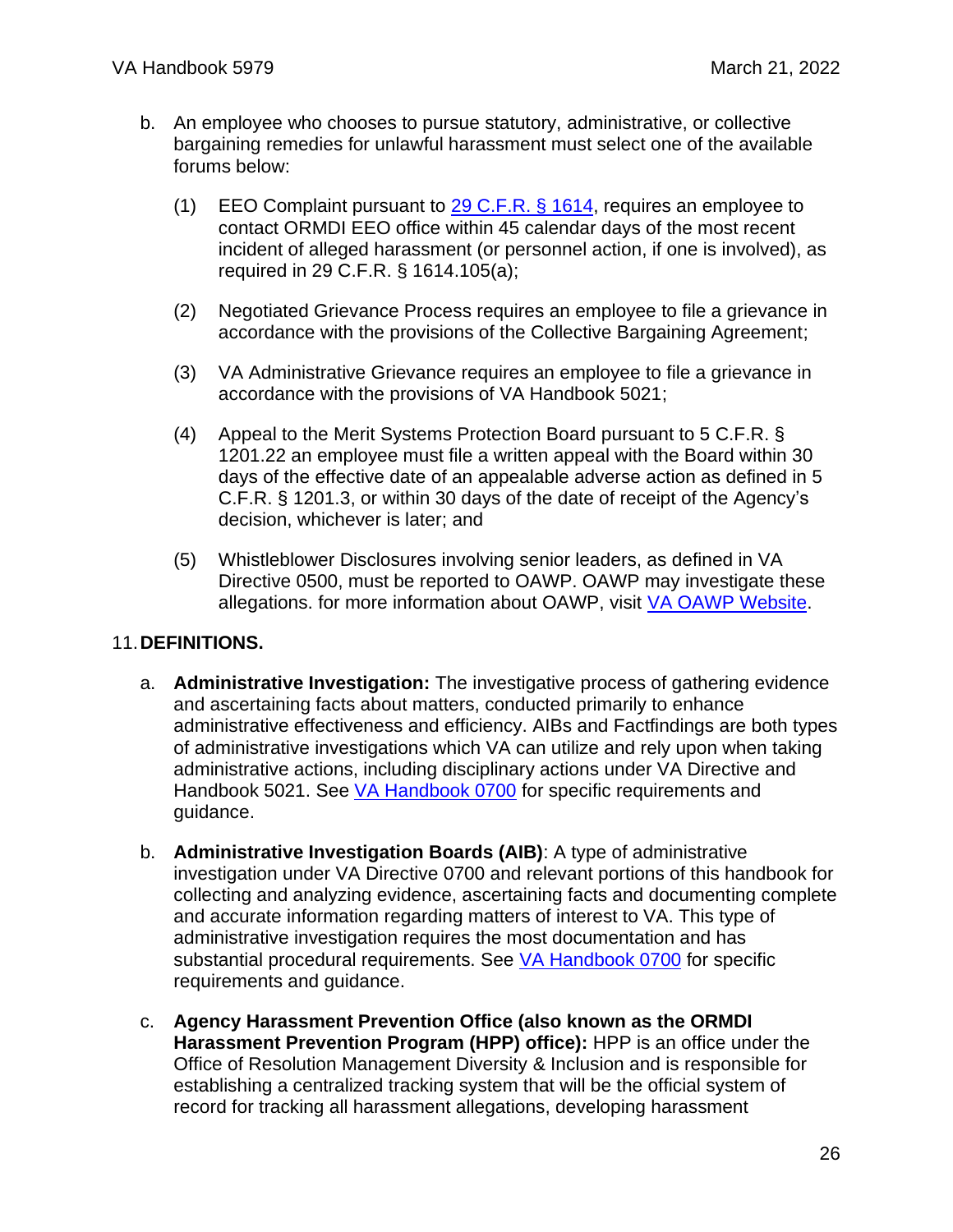prevention policy and compliance procedures for all Administrations and Staff Offices within the Department of Veterans Affairs.

- d. **Authorization Letter**: The document that authorizes an individual to serve as a factfinder and to conduct a factfinding. An Authorization Letter may not be necessary for every Factfinding; for example, if the initiating official is also the factfinder.
- e. **Charge Letter**: The document (including amendments) that appoints members to an AIB and authorizes the AIB to conduct an administrative investigation. A Charge Letter is required for every AIB. See [VA Handbook 0700](https://www.va.gov/ogc/investigations.asp) for a sample Charge Letter.
- f. **Convening Authority**: The authority responsible for convening and coordinating AIBs. Convening Authorities include the heads of VA Administrations and Staff Offices, chief executives of VA facilities and authority senior to any of them in the VA organization. The head of VA Administrations and Staff Offices may further define, clarify or limit this authority.
- g. **Contractor**: Federal contractors are individuals or employers who enter into a contract with the United States (any Department or Agency) to perform a specific job, supply labor and materials or for the sale of products and services. A Federal subcontractor is a company that does business with another company that holds direct contracts with the Federal Government. As a part of doing business with the VA expects all contractors to adhere to the policy and procedures established by VA Directive 5979 and this handbook.
- h. **Collateral Duty Cadre of Factfinders**: A group of qualified factfinders who volunteer to serve a two-year collateral duty appointment to conduct harassment factfindings received in the ORMDI HPP arena. ORMDI HPP office will authorized a Cadre member to conduct a factfinding in cases where there is a conflict of interest and no qualified factfinders are in a facility/staff office in accordance with the policy established by this handbook and VA Handbook 0700.
- i. **Disruptive Behavior Reporting System (DBRS)**. The Disruptive Behavior Reporting System (DBRS) is a VHA secure, facility managed, web-based electronic system to collect and manage reports of behavioral events that cause a safety concern. The main purpose of the DBRS is to serve as a tool to promote a safe environment for patients, VA staff and visitors. Anyone with access to the VA computer network can report a disruptive behavior event in the DBRS.
- j. **Equal Employment Opportunity Commission (EEOC)**: A Federal agency responsible for enforcing Federal laws that make it illegal to discriminate against a job applicant or an employee or former employee because of the person's race, color, religion, sex, national origin, age, disability or genetic information.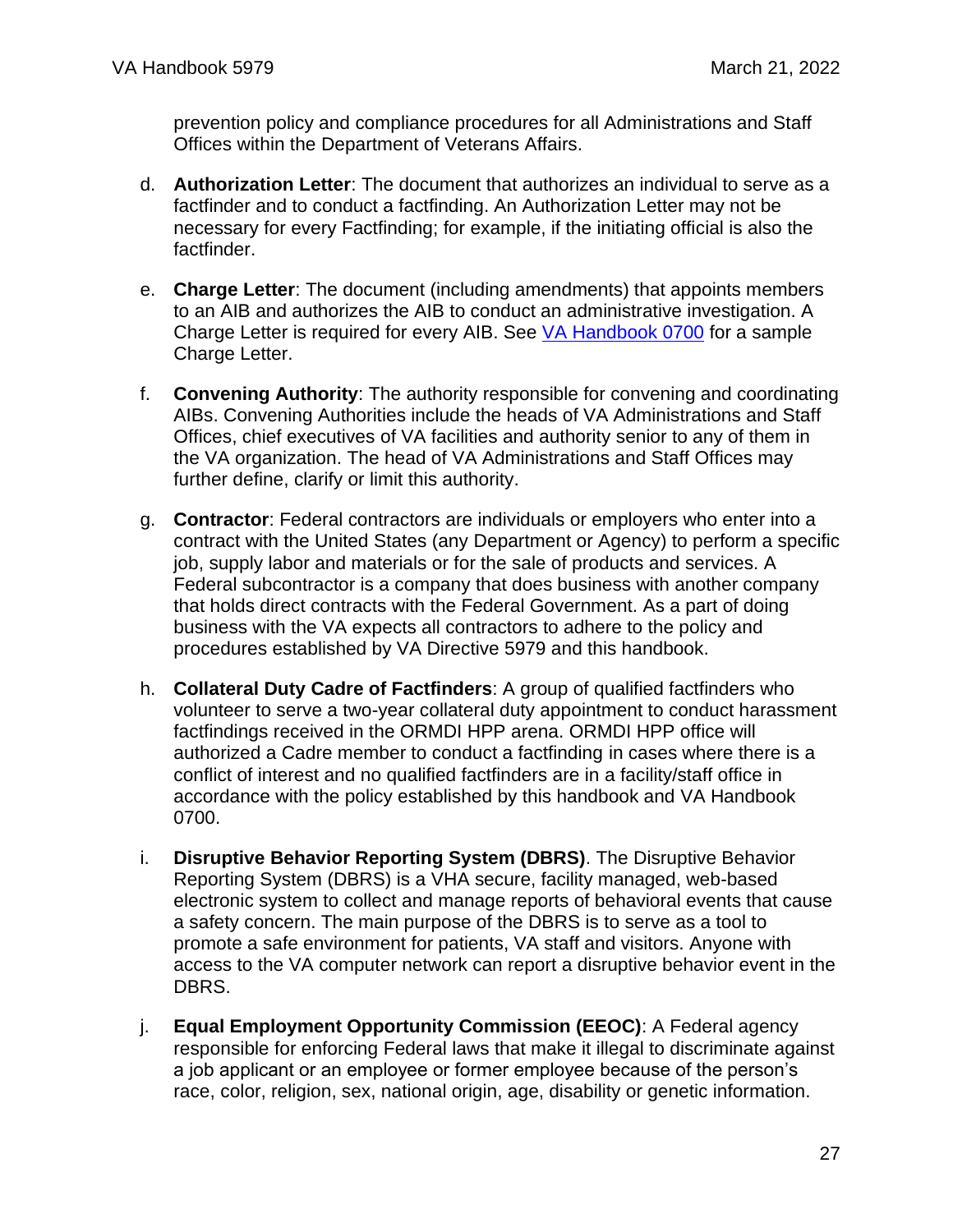EEOC also provides leadership and guidance to Federal agencies on all aspects of the Federal EEO program.

- k. **Factfinder**: An individual appointed by a designated management official/initiating authority to conduct a factfinding. In some instances, the designated management official may be the same person as the factfinder.
- l. **Factfinding**: Is a less formal process of investigation than an AIB; however, it is simply a different type of administrative investigation, and the results, reports and evidence can be used by the VA to take further administrative actions (process improvement, discipline, etc.). See VA Handbook 0700 Administrative Investigations and Factfindings for additional guidance.
- m. **Harassment**: EEOC defines harassment as any unwelcome conduct that is based on race, color, religion, sex (including gender identity, transgender status, sexual orientation and pregnancy), national origin, age (40 or older), disability or genetic information. Harassment becomes unlawful when:
	- (1) Enduring the offensive conduct becomes a condition of continued employment or the conduct is severe or pervasive enough to create a work environment that a reasonable person would consider intimidating, hostile or abusive.
	- (2) Anti-discrimination laws also prohibit harassment against individuals in retaliation for filing a discrimination charge, testifying, or participating in any way in an investigation, proceeding, or lawsuit under these laws; or opposing employment practices that they reasonably believe discriminate against individuals, in violation of these laws.
	- (3) In addition to understanding what harassment is, it is also important to differentiate between harassment and other behavior. Petty slights, annoyances and isolated incidents (unless extremely serious) will not rise to the level of illegality. Harassment also should be distinguished from management's legitimate efforts to supervise employees. for example, management is required to provide feedback to employees regarding time and attendance, conduct and work performance. Negative feedback or action from management on these topics could be unpleasant for the employee but may not rise to the level of harassment.
	- (4) Offensive conduct may include offensive jokes, slurs, epithets or name calling, physical assaults or threats, intimidation, ridicule or mockery, insults or put-downs, offensive objects or pictures and interference with work performance. Harassment can occur in a variety of circumstances, including, the following:
		- (a) The individual accused of harassment or the person who experienced harassment can be a anyone to include: VA management officials,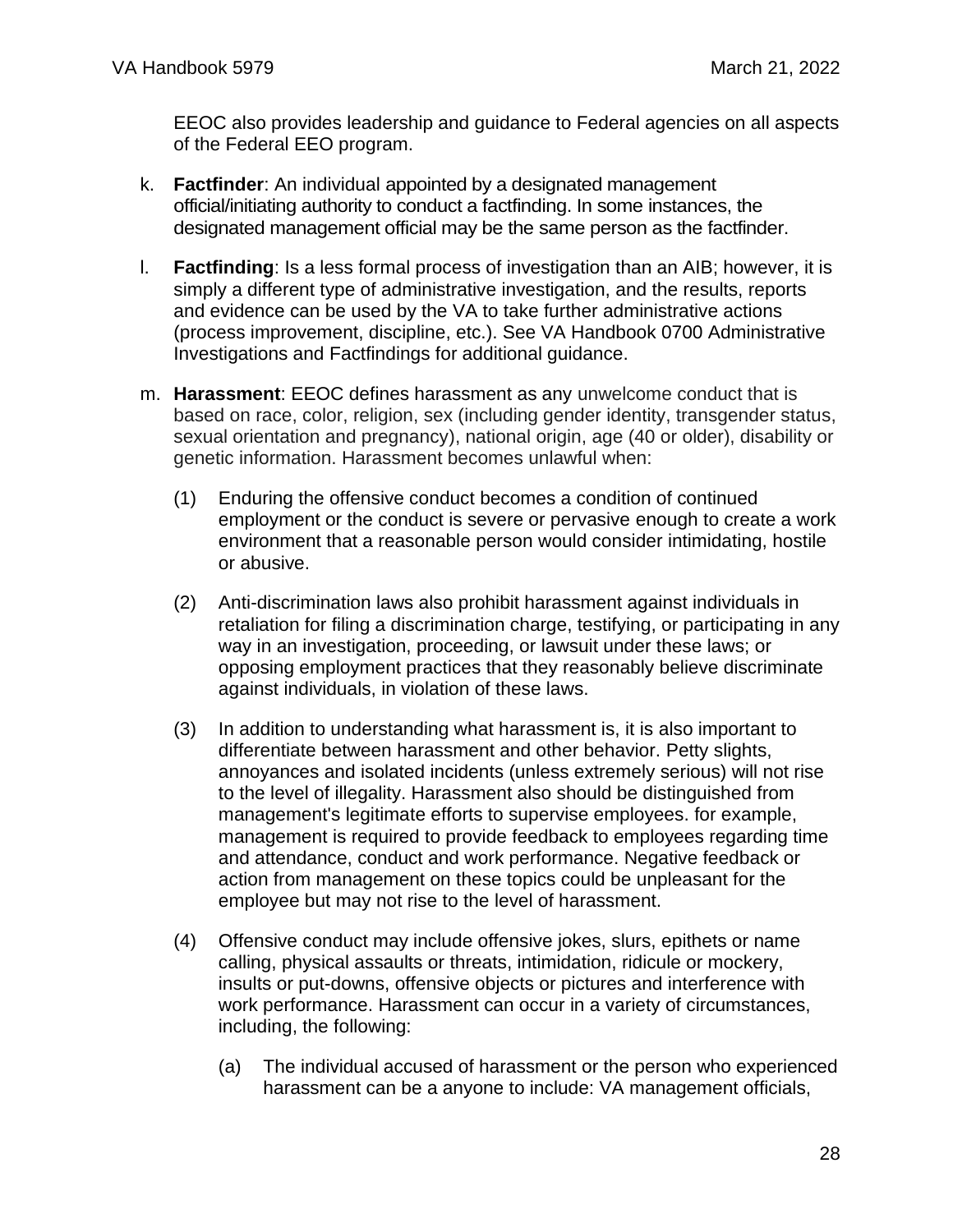contractors, a co-workers, Veterans or non-Department person such as a visitor or vendor.

(b) The harassment reporter does not have to be the person harassed and can be anyone affected by the offensive conduct.

Note: the conduct covered by this handbook is broader than the legal definition of unlawful harassment. VA further prohibits employees from engaging in harassing conduct for any reason regardless of whether the conduct was related to one or more of the legally protected bases

- n. **Harassment Prevention Program Compliance Review (HPP Assessment)**: Harassment Prevention Program (HPP) Compliance Reviews will be conducted by the ORMDI HPP office. The compliance reviews will focus on each facility and Staff Office within VA to ensure the Agency is meeting the VA's goal of a harassment-free work environment. The compliance review focus areas are leadership and accountability, program compliance, harassment prevention efforts, and training and communication.
- o. **Initiating Authority**: The authority responsible for initiating and coordinating factfindings. Initiating authorities include supervisors, heads of service lines, business offices or divisions, the heads of VA Administrations and Staff Offices, chief executives of VA facilities and authority's senior to any of them in the VA organization. The Initiating authority could serve as the factfinder, or they may appoint others to conduct the factfinding.
- p. **Inquiry**: An informal process by supervisors to obtain and assemble readily available information about an incident, the results of which are used for various purposes, including to determine the need for an AIB or a Factfinding.
- q. **Non-Compliance Letter**: Administrations, Staff Offices and facility Senior Leaders at the Director level or above who fail to respond with the required documentation in the HPP Complaint Tracking System 30 business days from initial date of the allegation was reported will receive a non-compliance letter. If an extension is not approved or the facility fails to submit the required documentation in the HPP Complaint Tracking System in 60 business days from initial date the allegation was reported, a non-compliance report will be submitted to the DAS of ORMDI and the applicable Network/Executive/Regional Director. Non-Compliance reports are provided to the Secretary of VA quarterly.
- r. **Non-Department individual**: Is defined as any visitor to a VA facility who is not an employee, contractor or Veteran who receives care or services from VA.
- s. **Office of Accountability and Whistleblower Protection (OAWP)**: OAWP promotes and improves accountability within the Department of Veterans Affairs. The office receives and investigates allegations of misconduct and poor performance against VA senior leaders and allegations of whistleblower retaliation against VA supervisors.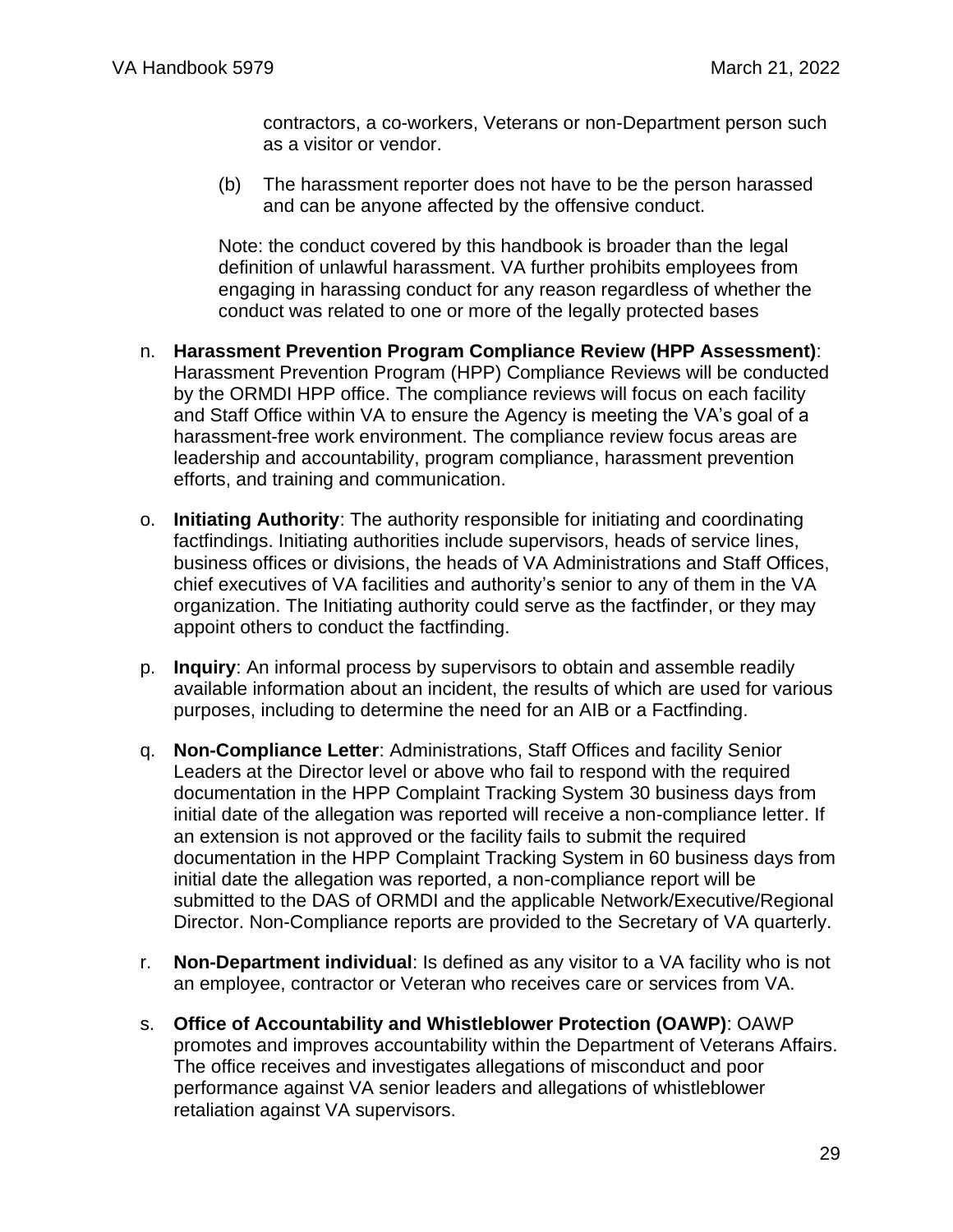- t. **Remediation Plan**: Is a detailed plan required to be created when a facility/staff office receives five or more substantiated sexual harassment, or sexual assault allegations or a combination thereof in the fiscal year. The plan will include actions to be taken to remedy non-compliance and prevent harassment, sexual harassment and sexual assault in the future.
	- (1) Remediation plans require two levels of approval, the Facility Director, and Network/Regional/Executive Director or other applicable key officials.
	- (2) Approved remediation plans must be submitted to the ORMDI HPP Office within five business days after second level approval.
	- (3) ORMDI HPP office will review and monitor remediation plans for compliance. See Appendix E for a sample remediation plan.
- u. **Third Party Reporter**: The individual who is not the target of harassment but either witnessed the harassment or reports an incident concerning the harassment of another individual.
- v. **U.S. Office of Special Counsel (OSC)**: Covers complaints by Federal employees and applicants of prohibited personnel practices and reprisal for whistleblowing; enforces restrictions on political activity of Federal employees; and protects employment and reemployment rights of Veterans, guardsman and reservists.
- w. **VA Office of Inspector General (VA OIG)**: Covers complaints by VA employees and contractors of fraud, waste, abuse, misconduct by senior officials, patient abuse, serious safety violations, gross waste if funds or official time. Employees and contractors contacting VA OIG have the following reporting options:
	- (1) Submit an identified complaint. By submitting an identified complaint, the individual agrees that the VA OIG can disclose their name and other information the individual provided, if necessary, to ensure their issues are addressed. This level of confidentiality is appropriate for complainants seeking personal relief, such as Veterans, dependents and contractors, or for complainants comfortable being identified if needed regarding concerns involving VA programs and operations.
	- (2) Submit a Confidential Complaint. Individuals submitting a confidential complaint agree to provide the OIG their name, but request that their name not be disclosed outside the OIG. This category is appropriate for complainants who fear reprisal from the VA or other alleged wrongdoers for contacting the OIG.
	- (3) Submit an Anonymous Complaint: Individuals submitting an anonymous complaint may mean OIG will not know their name. Individuals are reminded that OIG will not be able to contact them, therefore OIG may not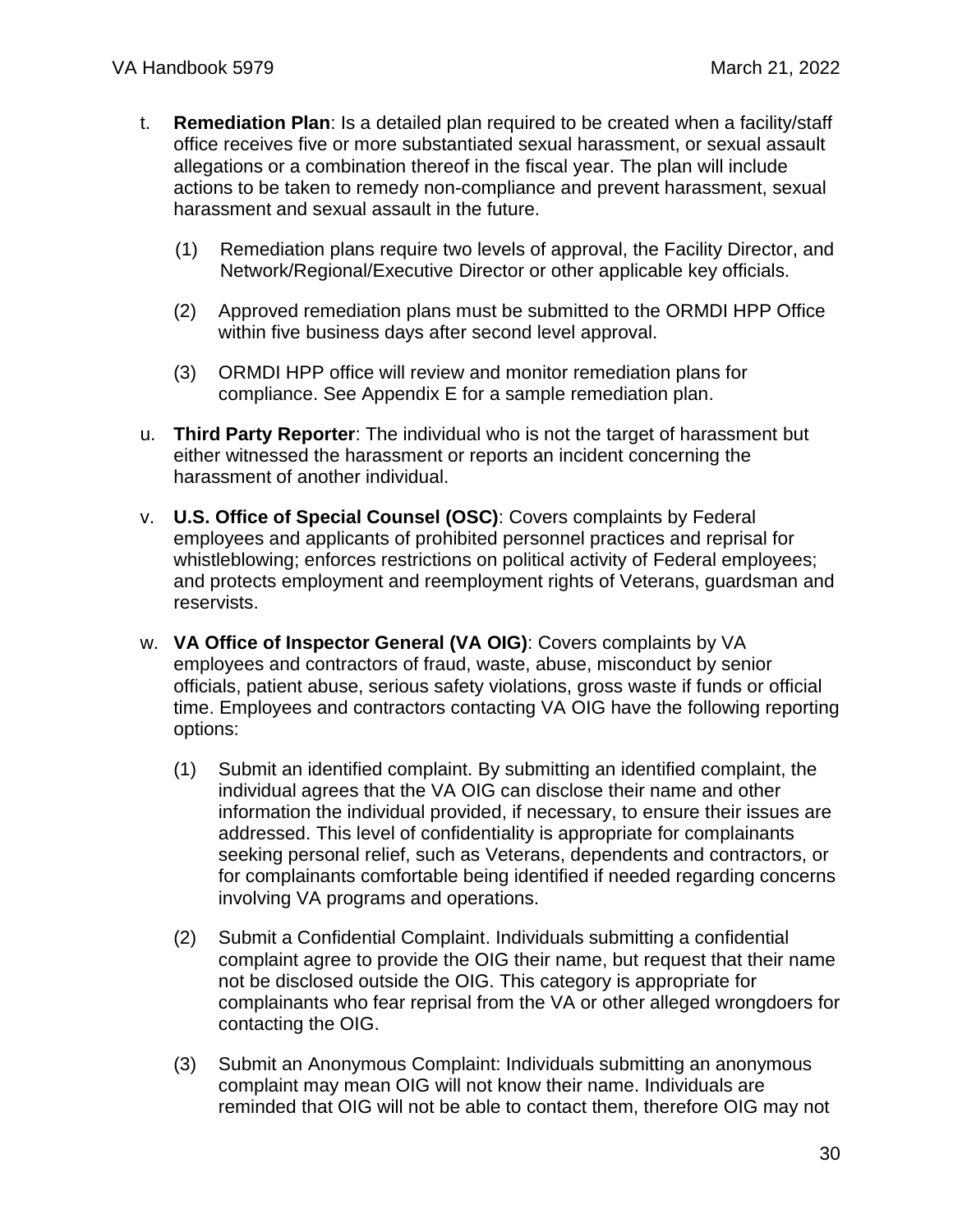have enough information to pursue their concern, and they may not be able to find out if a case was opened.

#### <span id="page-30-0"></span>12.**REFERENCES.**

- a. [Title VII of the Civil Rights Act of 1964, as amended, 42 United States Code](https://www.eeoc.gov/statutes/title-vii-civil-rights-act-1964)  (U.S.C.) [§2000e-16.](https://www.eeoc.gov/statutes/title-vii-civil-rights-act-1964)
- b. [Age Discrimination in Employment Act of 1967, as amended, 29 U.S.C.](https://www.eeoc.gov/statutes/age-discrimination-employment-act-1967) §633a.
- c. [Americans with Disabilities Act Amendments Act of 2008, 42 U.S.C. §12101](https://www.eeoc.gov/statutes/rehabilitation-act-1973) [et](https://www.eeoc.gov/statutes/ada-amendments-act-2008) [seq.](https://www.eeoc.gov/statutes/ada-amendments-act-2008) Rehabilitation Act of 1973, as amended, 29 U.S.C. §791(g).
- d. [Civil Service Reform Act of 1978, 5 U.S.C.](https://www.congress.gov/bill/95th-congress/senate-bill/2640) §2302(b) (10).
- e. [Genetic Information Nondiscrimination Act of 2008, \(GINA\), 42 U.S.C.](https://www.eeoc.gov/statutes/genetic-information-nondiscrimination-act-2008) §2000f[f-](https://www.eeoc.gov/statutes/genetic-information-nondiscrimination-act-2008) $1(b)$ .
- f. The Pregnancy [Discrimination Act](https://www.eeoc.gov/statutes/pregnancy-discrimination-act-1978) of 1978
- g. P.L. [Number](https://www.govinfo.gov/content/pkg/STATUTE-92/pdf/STATUTE-92-Pg2076.pdf) 95-955[.Executive Order 11478, as amended, prohibiting](https://www.commerce.gov/cr/executive-order-13087)  [discrimination based on sexual](https://www.commerce.gov/cr/executive-order-13087) orientation
- h. May 28, 1998. [Executive Order 13152](https://www.eeoc.gov/federal-sector/facts-about-discrimination-federal-government-employment-based-marital-status) prohibiting discrimination based on parental status May 2000
- i. [EEOC Management Directive 715,](https://www.eeoc.gov/federal-sector/management-directive/frequently-asked-questions-about-management-directive-715) December 3, 2019
- j. [EEOC Enforcement Guidance: Vicarious Employer Liability](https://www.eeoc.gov/laws/guidance/enforcement-guidance-vicarious-liability-unlawful-harassment-supervisors) for Unlawf[ul](https://www.eeoc.gov/laws/guidance/enforcement-guidance-vicarious-liability-unlawful-harassment-supervisors) [Harassment by Supervisors, June 18,1999](https://www.eeoc.gov/laws/guidance/enforcement-guidance-vicarious-liability-unlawful-harassment-supervisors)
- k. EEOC [Management Directive 110,](https://www.eeoc.gov/federal-sector/management-directive/management-directive-110) as revised, August 5,2015
- I. **[VA Secretary Equal Employment Opportunity, Diversity and Inclusion,](https://www.va.gov/ORMDI/docs/EEO_Policy.pdf) No FEA[R](https://www.diversity.va.gov/policy/statement.aspx)** [and Whistle-blower Rights and Protection Policy Statement, April 15, 2021](https://www.diversity.va.gov/policy/statement.aspx)
- m. VA [Secretary Memo](https://www.va.gov/ORMDI/images/Anti_Harassment_Secretary_Memorandum.pdf) regarding the establishment of the Anti-Harassme[nt](https://www.va.gov/ORM/images/Anti_Harassment_Secretary_Memorandum.pdf) office/HPP, February 12, 2015
- n. [VA Handbook 0500,](https://www.va.gov/vapubs/viewPublication.asp?Pub_ID=1062&FType=2) Investigation of Whistle-blower Disclosures and Allegations Involving Senior Leaders or Whistle-blower Retaliation [Equal Employment](https://www.eeoc.gov/federal-sector)  [Opportunity Commission \(EEOC\)](https://www.eeoc.gov/federal-sector)
- o. [Johnny Isakson and David P. Roe, M.D., Veterans Health Care and Benefits](https://www.congress.gov/bill/116th-congress/house-bill/7105/text/enr)  [Improvement Act of 2020, Title V, Deborah Sampson,](https://www.congress.gov/bill/116th-congress/house-bill/7105/text/enr) Subtitle III, Eliminating Harassment and Assault, Section 5303 (P. L. 116-315).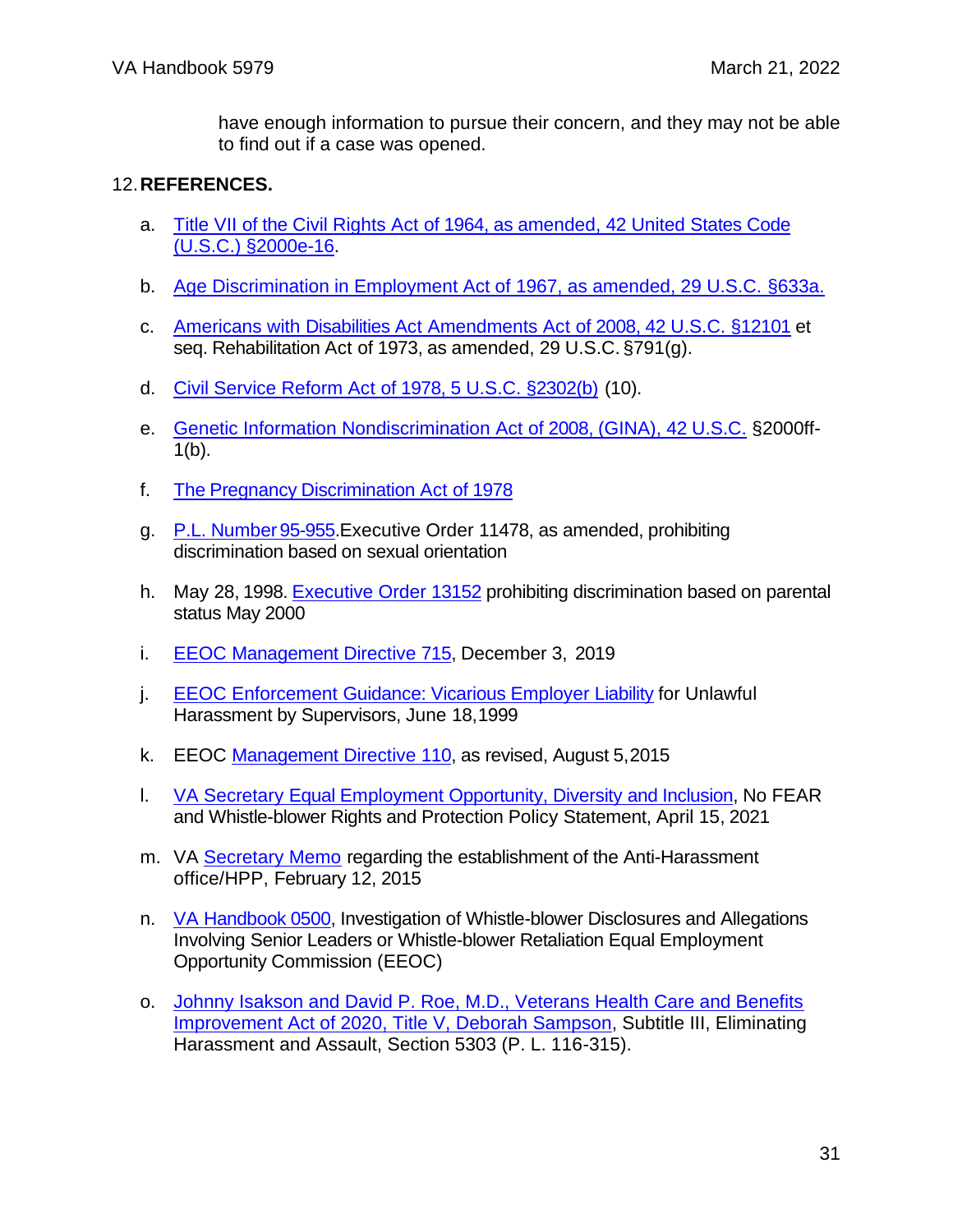### <span id="page-31-0"></span>**13.ADDITIONAL RESOURCES.**

The following program resources are available at the [ORMDI HPP Website:](https://www.va.gov/ORMDI/HPP.asp)

- a. Harassment Allegation Checklist for Supervisors;
- b. Factfinding Materials;
- c. Factfinding Guide;
- d. Sample Factfinding Authorization Letter;
- e. Sample Interview Questions;
- f. Factfinding Report Template;
- g. Factfinding CADRE application;
- h. Employee/Management Decision Tree;
- i. VA Handbook 0700;
- j. VA Directive 0700; and
- k. VA Directive 5979.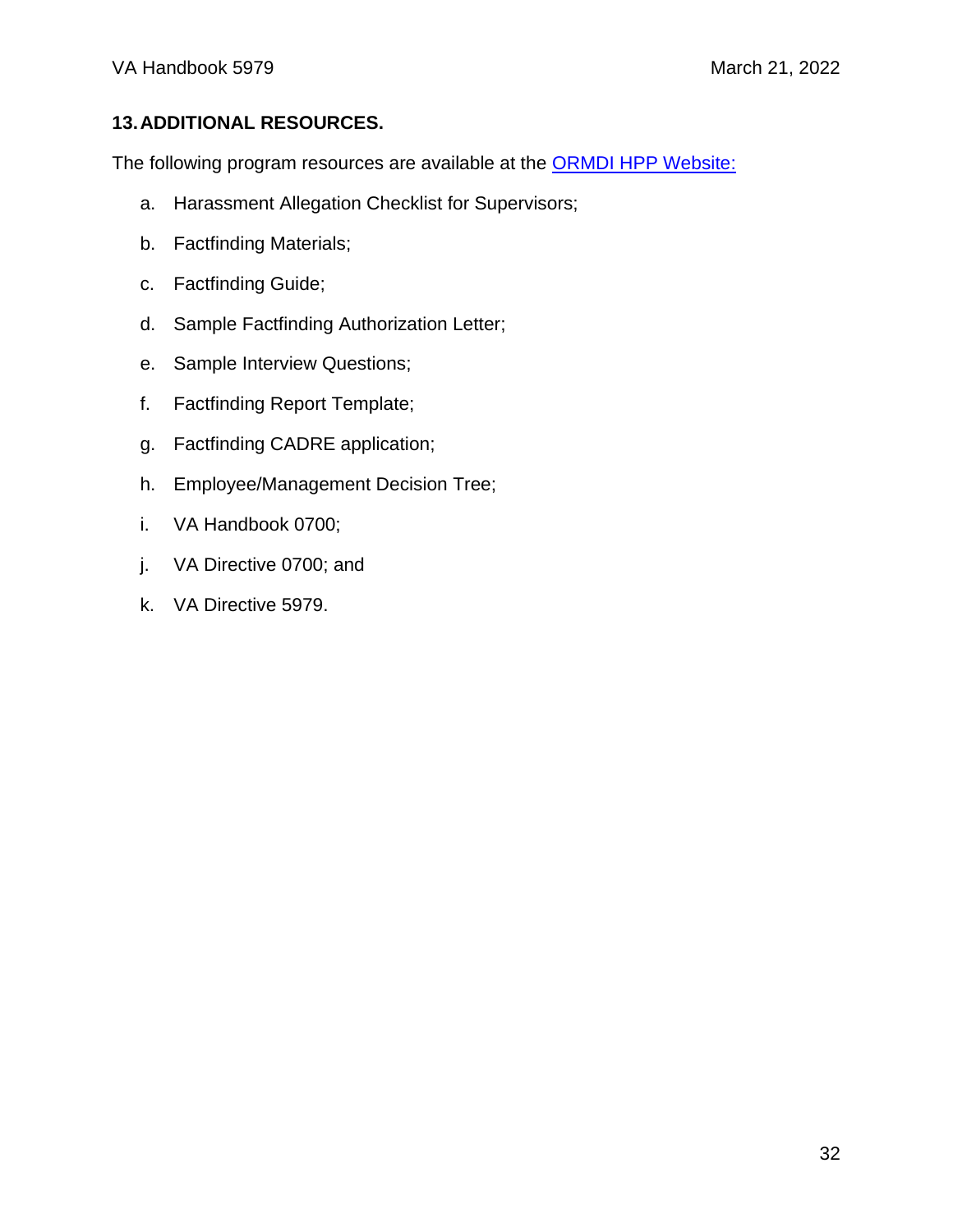### <span id="page-32-0"></span>**APPENDIX A: FREQUENTLY ASKED QUESTIONS**

- 1. **What is the Harassment Prevention Process?** The Harassment Prevention Process is a 30-business day process designed to address allegations of harassment in all forms. The goal of the Harassment Prevention Process is to stop harassing behavior before it becomes severe and/or pervasive.
- 2. **What is the purpose of the process?** The purpose of the process is to ensure prompt inquiry of harassment allegations, take prompt and effective action to stop any ongoing harassment, and take the appropriate corrective action against the responsible party for substantiated allegations.
- 3. **Who can utilize this process?** This process may be utilized by employees, contractors, Veterans and non-Department individuals. Veterans and non-Department individuals should contact local points of contact to report harassment. For example, a non-Department individual experiences harassment in a VA health care facility should contact the Patient Advocate at that facility.
- 4. **When should management separate employees when a report of harassment is received?** Management has a responsibility to ensure that all employees have a safe and harassment-free work environment. The necessity to separate employees will be determined on a case-by-case basis.
- 5. **Is it an acceptable practice to conduct interviews with the individual accused of harassment and individual reporting harassment in the same meeting?** No. The factfinder should conduct all interviews separately.
- 6. **Is management required to discipline an employee if the harassment allegation is substantiated?** Discipline is not a requirement, but managers are required to ensure the harassing behavior stops. Non-compliance with the HPP Directive and Secretary of the VA EEO Policy Statement will be reported to the appropriate senior level official and to the Secretary of VA. Factfinders do not make recommendations for disciplinary actions. Deciding management officials are provided the factfinding report. Managers are strongly encouraged to consult with Human Resources (HR), Employee Relations/ Labor Relations (ER/LR) and Office of General Counsel (OGC) to determine appropriate actions for substantiated allegations.
- 7. **What happens when a person refuses to cooperate in an inquiry/factfinding or administration investigation?** All VA employees are required to cooperate in an inquiry, factfinding or administrative investigation. If the individual accused of harassment fails to cooperate in the investigation, management has a duty to act, and the investigation will continue. Management is advised to seek guidance for ER/LR and OGC to discuss appropriate next steps. Management should explain to the individual accused of harassment and/or a witness who fails to cooperate they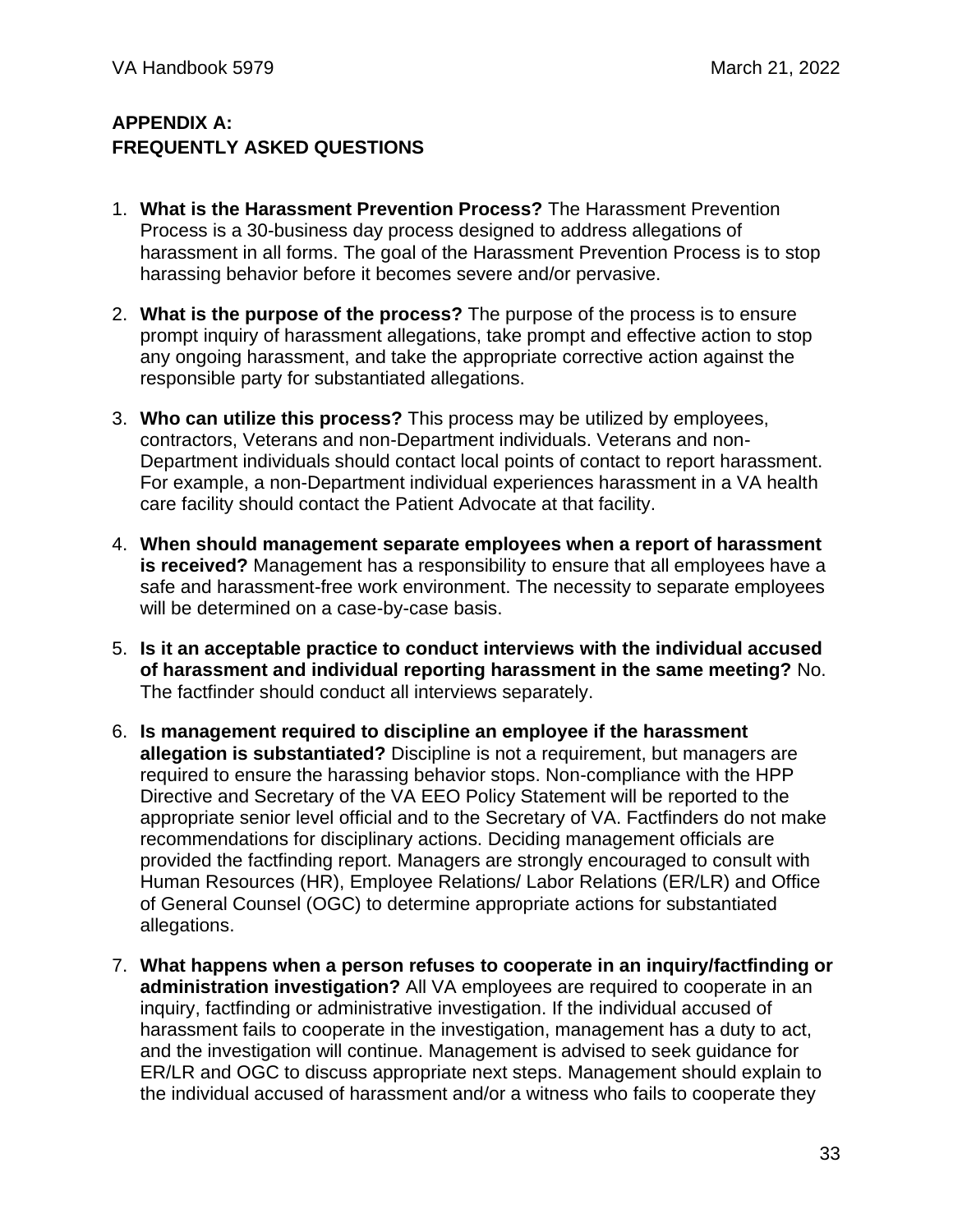will potentially be subject to disciplinary action for failure to cooperate in the inquiry/factfinding or administrative investigation.

- 8. **Can you file in both the EEO and HPP arenas?** Yes. Reporting an allegation of harassment to the VA's Harassment Prevention Program does not affect an employee's rights under the EEO complaint process. Note: An employee who reports allegations of harassment, in accordance with the Harassment Prevention Program, has not filed an EEO complaint.
- 9. **What is the difference between HPP and EEO?** The Harassment Prevention Program is created to address harassing behavior before it becomes severe and/or pervasive. The EEO complaint process addresses harassment that has been determined to be severe and/or pervasive and in violation of Federal antidiscrimination laws. Under the EEO process an individual may be awarded monetary and non-monetary damages if the Agency is found liable. Individuals can file both EEO and HPP complaints on the same issue.
- 10.**Should management address a report of harassment filed with the HPP office if an employee already filed an EEO Complaint for the same incident?** Yes. Management is responsible for ensuring the work environment is harassment free and has a duty to act when allegations of harassment are brought to their attention even if an EEO complaint has been filed. Note: If an individual wants to report a harassment allegation to HPP after filing an EEO complaint and it is determined by ORMDI HPP office during the initial contact that the harassment has ceased, the case will not be processed by the ORMDI HPP office. The individual will be given other avenues of redress.
- 11.**How will the individual who experiences harassment find out the result of the inquiry?** The management official who authorized the factfinding will provide a written notification to the individual who reported the harassment via email. A sample of the notification email is available at: [ORMDI HPP Website.](https://www.va.gov/ORMDI/HPP.asp)
- 12.**What is a HPP Compliance Review?** The HPP Compliance Review (HPPCR) is a review of VA facilities' HPP programs. The compliance review focus areas are leadership and accountability, program compliance and harassment prevention efforts.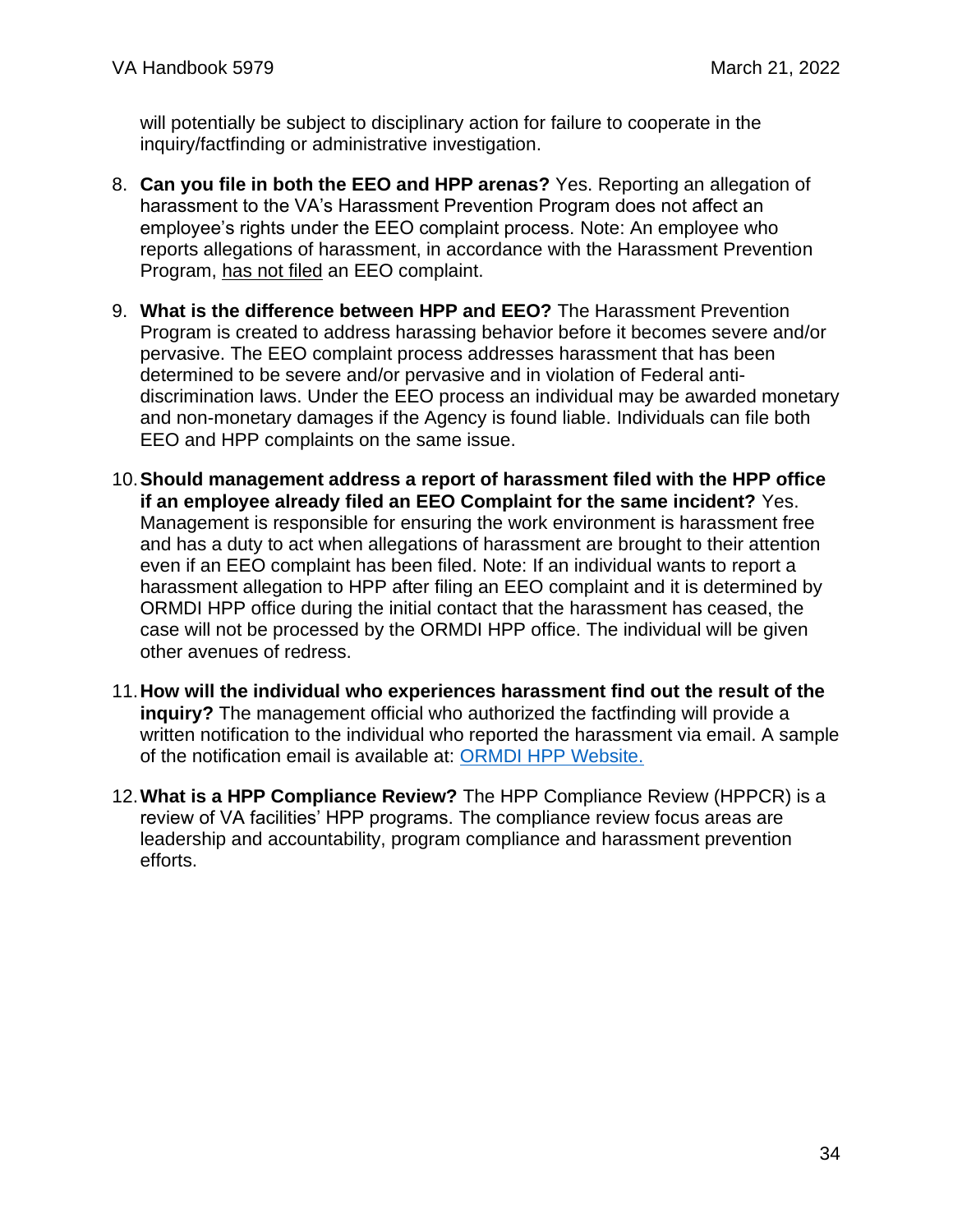### 13.**What is the difference between the Harassment Prevention Program process and the EEO Complaint process**?

| <b>Harassment Prevention Program</b><br>(HPP) Process                                                                                                                  | <b>EEO Process</b>                                                                                                                                    |  |  |  |
|------------------------------------------------------------------------------------------------------------------------------------------------------------------------|-------------------------------------------------------------------------------------------------------------------------------------------------------|--|--|--|
| Employees should report<br>$\bullet$<br>harassing conduct immediately to<br>supervisor, Harassment<br><b>Prevention Coordinator (HPC)</b><br>and the ORMDI HPP office. | Employees must contact an EEO<br>Counselor within 45 calendar<br>days of alleged discrimination.                                                      |  |  |  |
| Supervisor and relevant experts<br>$\bullet$<br>determine whether Factfinding is<br>necessary.                                                                         | At formal level, all accepted<br>complaints will be investigated by<br>an EEO investigator.                                                           |  |  |  |
| Factfinding seeks to gather<br>$\bullet$<br>information to determine whether<br>there was misconduct.                                                                  | Formal investigation seeks to<br>$\bullet$<br>gather information to determine<br>whether the Agency engaged in<br>discriminatory conduct.             |  |  |  |
| A factfinding can result in<br>$\bullet$<br>disciplinary actions against<br>individual(s).                                                                             | An investigation and finding<br>$\bullet$<br>against the Agency can result in<br>an individual being awarded<br>monetary and non-monetary<br>damages. |  |  |  |
| Internal process - employee is<br>$\bullet$<br>not entitled to a copy of the<br>factfinding report.                                                                    | EEO process - the individual<br>reporting harassment will receive<br>a copy of the Report of<br>Investigation.                                        |  |  |  |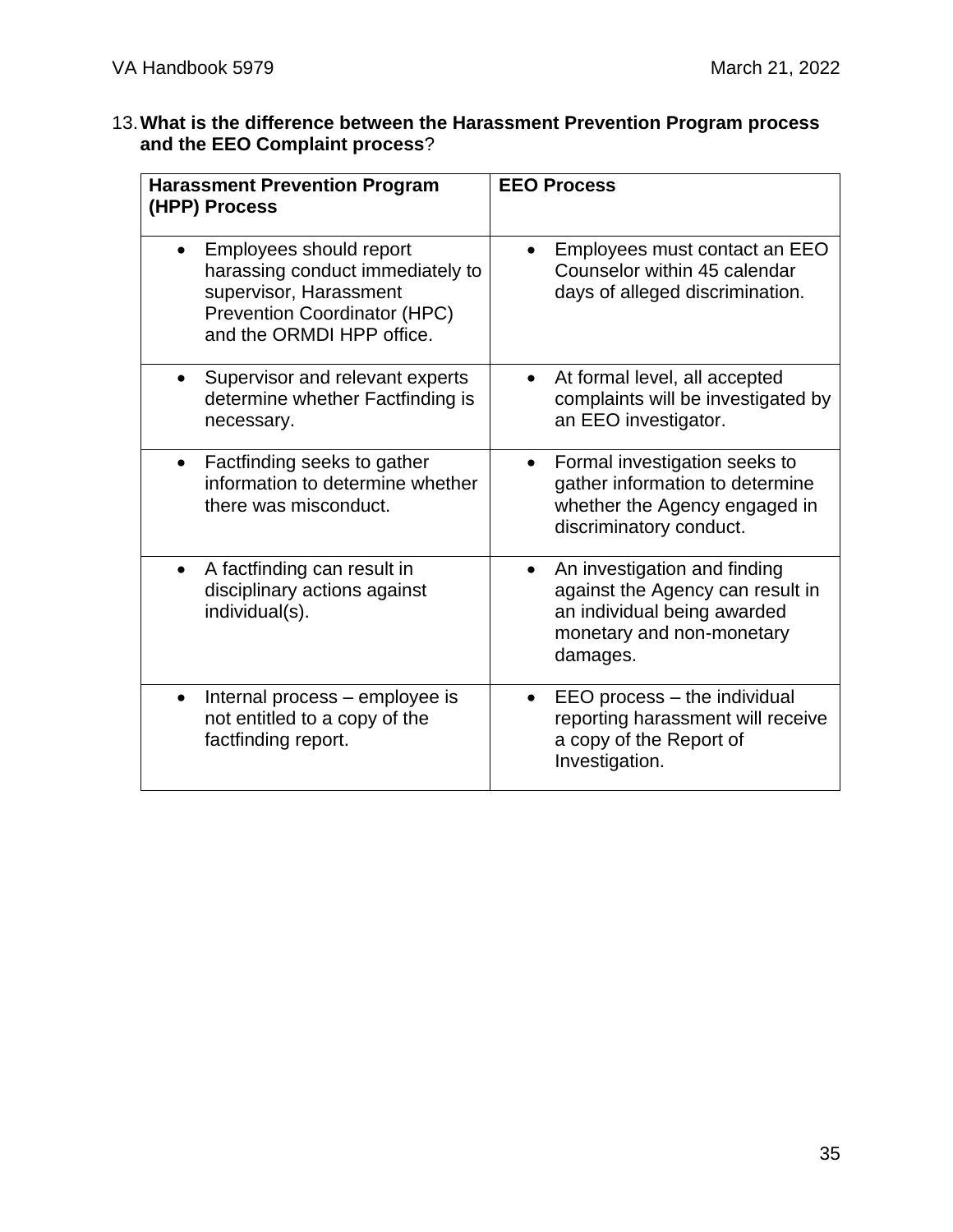### <span id="page-35-0"></span>**APPENDIX B: HPP PROCESS TIMELINE**

| Day 0     | <b>Event Occurs</b>                                       | An individual reports an allegation of harassment. Individuals are<br>$\bullet$<br>encouraged to contact an appropriate official within 48 hours of an<br>incident.                                                                                                                                                                                                                                                                                                                                                                                                                                                                                                                                                                  |
|-----------|-----------------------------------------------------------|--------------------------------------------------------------------------------------------------------------------------------------------------------------------------------------------------------------------------------------------------------------------------------------------------------------------------------------------------------------------------------------------------------------------------------------------------------------------------------------------------------------------------------------------------------------------------------------------------------------------------------------------------------------------------------------------------------------------------------------|
| Day 1     | Event is Reported                                         | Allegations reported directly to the ORMDI HPP office will be placed in the<br>$\bullet$<br>HPP Complaint Tracking System and assigned to the appropriate<br>administration/staff office within one business day.<br>Allegations reported directly to management must be shared with the<br>$\bullet$<br>facility HPC who will notify the ORMDI HPP office within two business<br>days of receipt of all harassment. Sexual harassment allegations must be<br>reported using VA Form 10221a and submitted in the Sexual Harassment<br>Intake Portal.<br>All sexual assault allegations should be immediately reported to VA<br>Police/Security and/or local law enforcement for criminal investigation<br>ideally within four hours. |
| Day 2     | Management<br>official Notified                           | HPC should notify the appropriate management official within one<br>$\bullet$<br>business day of receipt of the allegation received from the Agency HPP<br>office or the individual reporting the allegation.                                                                                                                                                                                                                                                                                                                                                                                                                                                                                                                        |
| Day 3     | Receipt of<br>Allegation<br>Acknowledged by<br>Management | Management or the HPC ensures harassment allegations are<br>$\bullet$<br>acknowledged to the individual reporting the allegation within two<br>business days from receipt of complaint.                                                                                                                                                                                                                                                                                                                                                                                                                                                                                                                                              |
| Day 3     | Intervention<br>Initiated                                 | Appropriate management official should conduct an initial assessment<br>$\bullet$<br>within one business day to determine what type of intervention measures<br>are required. (e.g. inquiry, factfinding or AIB).                                                                                                                                                                                                                                                                                                                                                                                                                                                                                                                    |
| Day 5     | Inquiry/Factfinding<br><b>Begins</b>                      | Appropriate management official in consultation with the HPC selects a<br>$\bullet$<br>factfinder within three business days of receipt of the allegation and the<br>factfinding begins within five business days. for a copy of a factfinding<br>template visit: ORMDI HPP W.ebsite                                                                                                                                                                                                                                                                                                                                                                                                                                                 |
| Day<br>15 | Inquiry/Factfinding<br>Completed                          | Factfinding should be completed with 10 business days. Factfinder<br>$\bullet$<br>submits final report to the management official within two business days<br>after the fact gathering, evidence collection and interviews are completed.                                                                                                                                                                                                                                                                                                                                                                                                                                                                                            |
| Day<br>18 | Rendering<br>Decision                                     | Management in consultation with ER/LR and/or OGC, will evaluate the<br>٠<br>report and decide what, if any, corrective action is required.<br>Corrective measures should be designed to stop harassment, correct its<br>$\bullet$<br>effects on the individual experiencing harassment, and ensure that the<br>harassment does not reoccur.<br>These corrective measures need not be those that the individual who<br>$\bullet$<br>experienced harassment requests or prefers if the action taken is<br>effective.                                                                                                                                                                                                                   |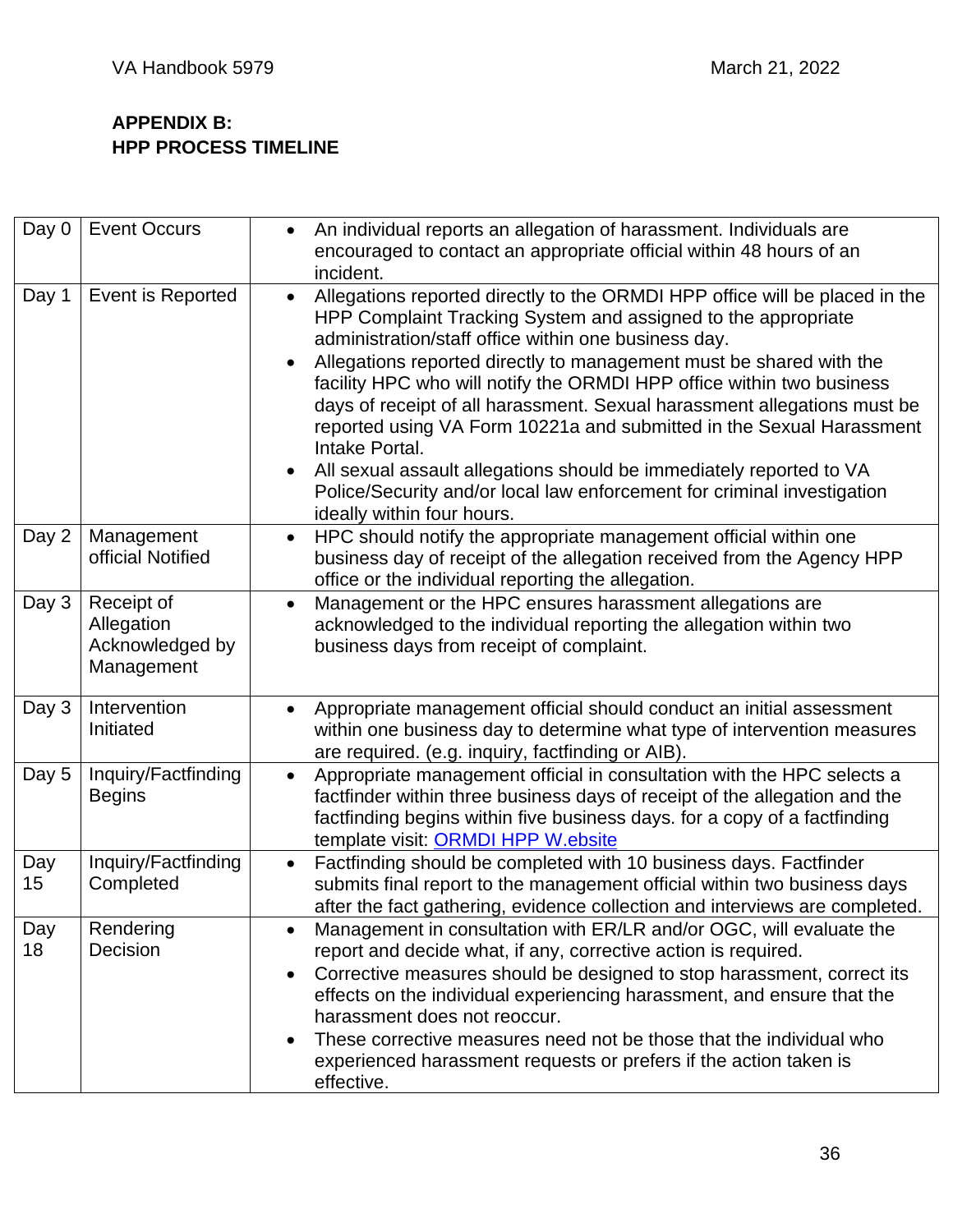|           |                                                                  | Management will initiate corrective action that is reasonable and<br>commensurate with the facts of the case and must explain their rationale<br>for the type of corrective action proposed.<br>Determinations regarding the selected level of discipline must be based<br>on non-discriminatory, business-related reasons and may not be arbitrary<br>or capricious. the level of discipline should not be so extreme in proportion<br>to the offense(s) as to shock the conscience of the reviewing officials.                    |
|-----------|------------------------------------------------------------------|-------------------------------------------------------------------------------------------------------------------------------------------------------------------------------------------------------------------------------------------------------------------------------------------------------------------------------------------------------------------------------------------------------------------------------------------------------------------------------------------------------------------------------------|
| Day<br>18 | Individual who<br>reported<br>harassment is<br>notified          | Individual who experienced harassment should receive a written<br>$\bullet$<br>notification of the outcome of the factfinding within three business days of<br>the completion of the factfinding.<br>The individual should not receive a copy of the factfinding report or<br>specific details of any corrective actions.                                                                                                                                                                                                           |
| Day<br>20 | Corrective<br>measures<br>determined                             | Appropriate management official should consult with HR ER/LR to<br>$\bullet$<br>propose the appropriate corrective action within one business day of all<br>substantiated allegations.                                                                                                                                                                                                                                                                                                                                              |
| Day<br>30 | Closing<br>Harassment<br>Allegation $-$<br><b>Facility Level</b> | Within three business days of a substantiated allegation(s), notify the<br>ORMDI HPP office of the corrective action or any other measures taken to<br>address the substantiated allegations.<br>To officially close a harassment allegation, the facility must submit a copy<br>of the completed factfinding or inquiry or administrative investigation,<br>management notification, and written follow up memorandum to the<br>ORMDI HPP office and/or HPC within 30 business days of the receipt of<br>the report of harassment. |
| Day<br>30 | Allegation closed<br>- Agency Level                              | HPC submits the following documents in the HPP Complaint Tracking<br>$\bullet$<br>System at the conclusion of the factfinding and a decision is rendered:<br>Management notification, Factfinding report, written follow up<br>memorandum.<br>ORMDI HPP office reviews documentation for compliance, verifies the<br>alleger is made aware of the outcome of the investigation, ensure the<br>alleged conduct has ceased and closes the case.                                                                                       |

The HPP process should be completed within 30-business days beginning at the day of notification.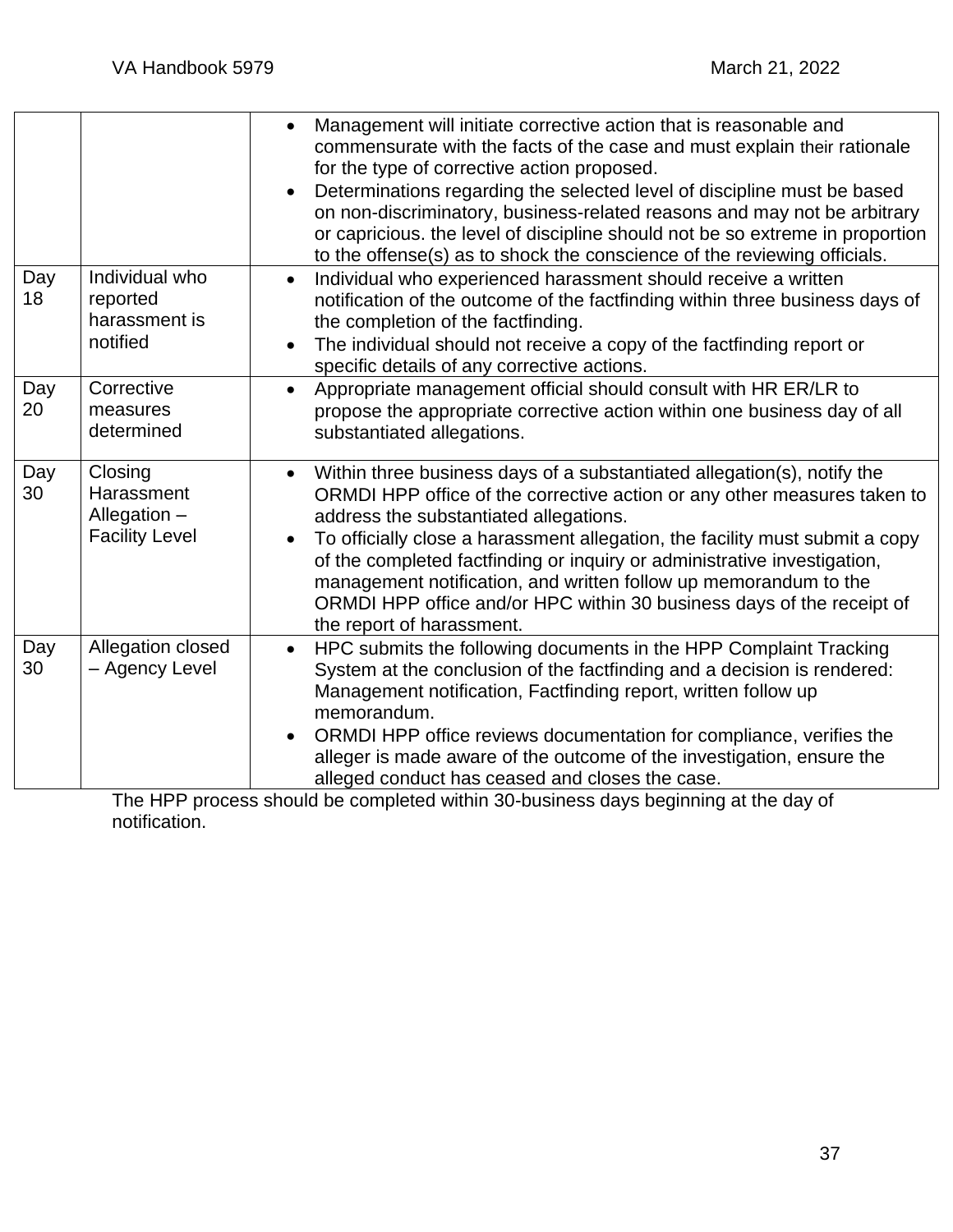### <span id="page-37-0"></span>**APPENDIX C: HOW TO CONDUCT A FACTFINDING**

#### **1. How to Conduct a Harassment Investigation.**

- a. Managers and supervisors have a duty to investigate when they receive an allegation of harassment in the workplace. When an allegation is made, the requirement to address the allegation arises without regard to whether the individual who was harassed wants the investigation. If the individual informs management that they do not want the allegations to be investigated, management is still obligated to act once it is made aware of the incident.
- b. Action such as instructing the alleged harasser to avoid contact with individual is not a substitute for an investigation. As appropriate, managers and supervisors should consider taking interim measures such as a temporary reassignment of the alleged harasser to prevent potential misconduct prior to completing the investigation. A factfinding is an informal administrative investigation. The primary purpose of a factfinding is to ascertain the magnitude of a problem, gather and analyze evidence, identify and interview witnesses, summarize and record witness statements and provide a report to the management official who authorized the factfinding. For allegations involving a single instance and no witnesses the factfinding may be relatively simple.
- c. If the individual who experienced harassment describes more than one instance of harassment or identifies multiple witnesses the factfinding will be more involved. To determine the extent of the factfinding the manager in collaboration with the facility HPC, HR or the Agency HPP office will determine the appropriate means to address the allegation. For additional information please review VA Directive 0700 and VA Handbook 0700 Administrative Investigations and Factfinding.

#### **2. Selecting a Factfinder.**

- a. A factfinding can be conducted by any supervisor, employee relations or human resources staff, Quality Assurance staff, privacy staff, Compliance Officer or other subject matter expert, as determined by the Initiating Authority. The training level required to conduct a Factfinding is less intensive than the training needed to conduct an AIB. However, Factfinders must have a minimum of one hour of factfinding training in a program approved by OGC or VA's Law Enforcement Training Center or the ORMDI HPP office, which includes the onehour video hosted on TMS, course number 4557027.
- b. If the Factfinder is in the same chain of command as the subject of the investigation, the Factfinder should be at or above the grade or organizational level of the subject.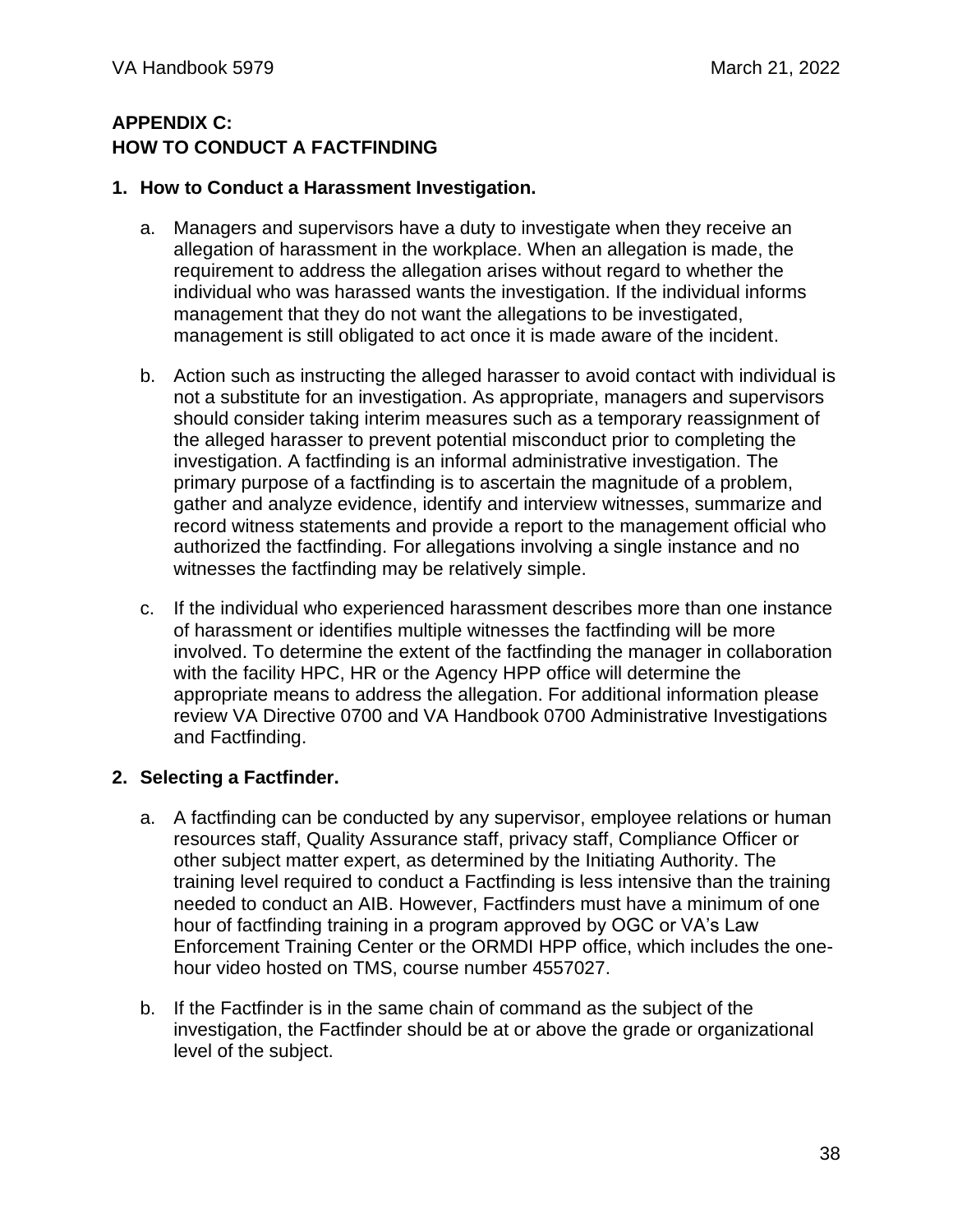- c. In the event that there are no appropriate personnel to appoint as Factfinder within a facility or organization, the Initiating Authority may seek qualified Factfinders from other VA organizations or reach out to the ORMDI HPP office to request a factfinding cadre member to conduct the factfinding.
- d. The Factfinders individual workload should be adjusted to ensure they are able to thoroughly conduct the factfinding.
- e. First-line supervisors may not always be the best choice to conduct a factfinding in their department. In some cases, the supervisor may be too professionally involved with the persons being investigated or may be implicated in the allegation. Additionally, supervisors are often not properly trained to conduct harassment investigations. In such cases, third party initiated factfinding should be conducted. For additional guidance see VA Handbook 0700.
- f. Persons of both genders should be available to prevent claims that an individual was uncomfortable or embarrassed to provide details to a factfinder of the opposite sex. HPP Coordinators should not conduct factfindings. HPP Coordinators are only to provide guidance to factfinders. Factfinders should be provided a copy of this handbook which outlines the roles and responsibilities of a factfinder. The ORMDI HPP office is available to assist facilities in assigning trained factfinders from the HPP Factfinder Cadre Program.

#### **3. Planning and Preparation.**

- a. Complete and forward the Factfinding Authorization Letter. Sample authorization letter is available to download from [ORMDI HPP Website.](https://www.va.gov/ORMDI/HPP.asp)
- b. Identify documents for review.
- c. Identify and schedule interviews of potential witnesses. Determine the interview order (the individual who experienced the harassment should be interviewed first). Determine the appropriate forum of inquiry (virtual or in-person interviews).

#### **4. Fact Gathering and Evidence Collection.**

- a. Check union contract and consult with HR, ER/LR and/or OGC if bargaining unit employees are involved. Ensure any bargaining unit employee receives their Weingarten Rights. An individual accused of harassment may be an employee covered under a collective bargaining agreement and may be entitled to certain rights. The supervisor should consult with the OGC or ER/LR regarding these rights.
- b. Ask employees to sign a statement regarding acceptance or declination of union representation. Review appropriate policies and procedures and instructions including this handbook, VA Directive 5979.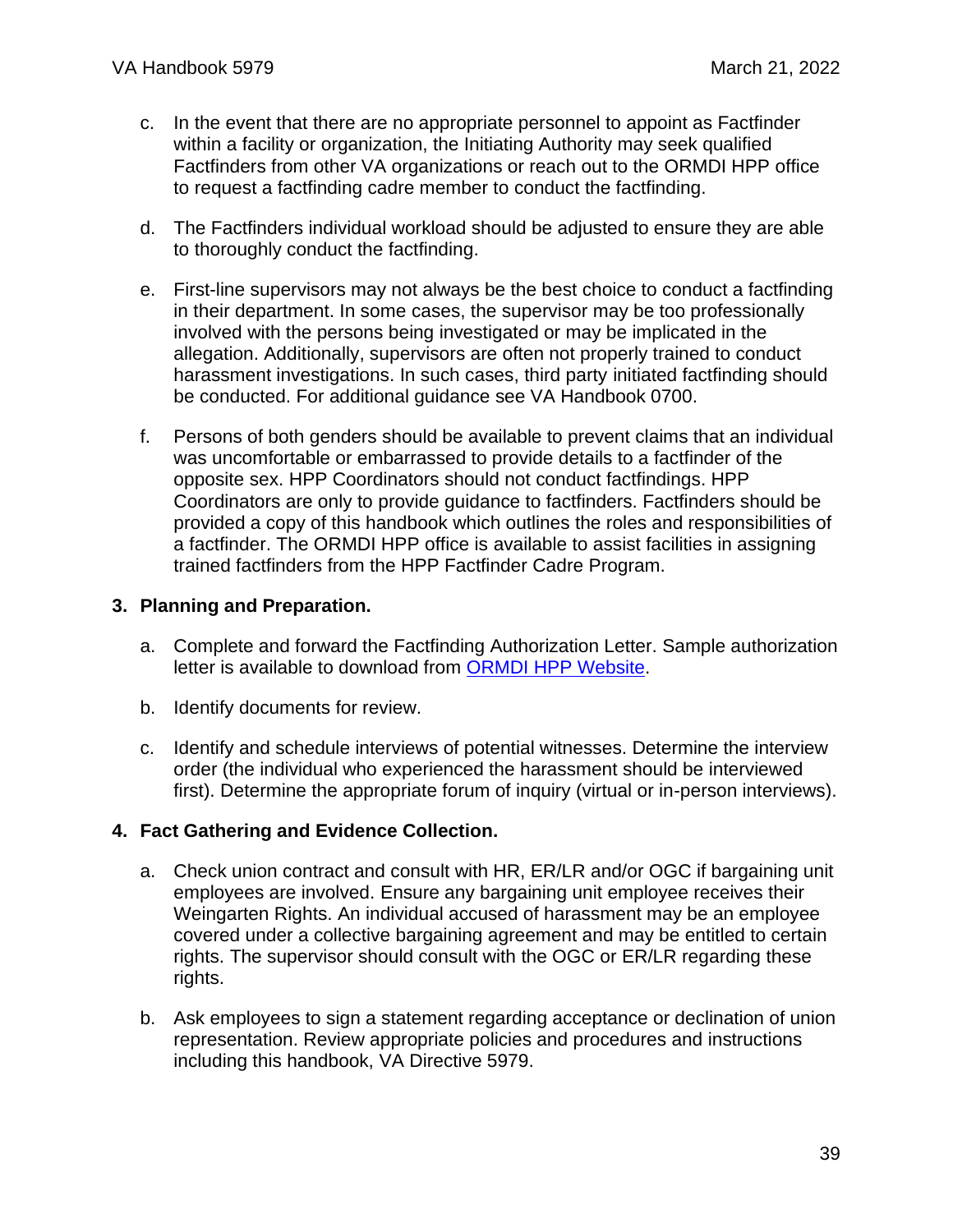c. All individuals should be interviewed separately and in private. Talk with the individual who experienced the harassment first. Review statements provided by all parties and have them sign attesting to their statements.

#### **5. Collect the following evidence:**

- a. Physical*:* equipment, drugs, Veterans Affairs Time and Attendance System (VATAS) records, etc.
- b. Documentary*:* routine business records, documents, reference materials, etc.
- c. Testimonial*:* Reports of contact, transcripts, documentation of verbal statements Demonstrative*:* drawings, models, maps, etc.

#### **6. Preserve the Evidence:**

- a. Secure evidence to prevent unauthorized disclosure.
- b. Establish a chain of custody for tracking the handling of evidence.

#### **7. General Rules for Interviewing Witnesses:**

- a. Maintain professional demeanor. Prepare an outline of questions to ask.
- b. Prepare a list of interviewees and schedule interviews.
- c. Question witnesses separately and always in private.
- d. Ask open-ended questions rather than leading or closed questions (e.g., yes/no questions).
- e. Ask follow-up questions to ensure sufficient detail is gained from the interview. Use who, what, when, where and how questions.
- f. Review details to ensure accuracy.
- g. Ask if there were other witnesses. Ask witnesses about their knowledge of the applicable rules and regulations.
- h. Close interview with the following questions, "Is there anything else you think I should know about this incident?" Thank the person interviewed for the time spent in the interview.

#### **8. Individual Experiencing Harassment Interview.**

- a. Advise the individual of the following:
	- (1) Harassment in VA is taken seriously and will be investigated thoroughly.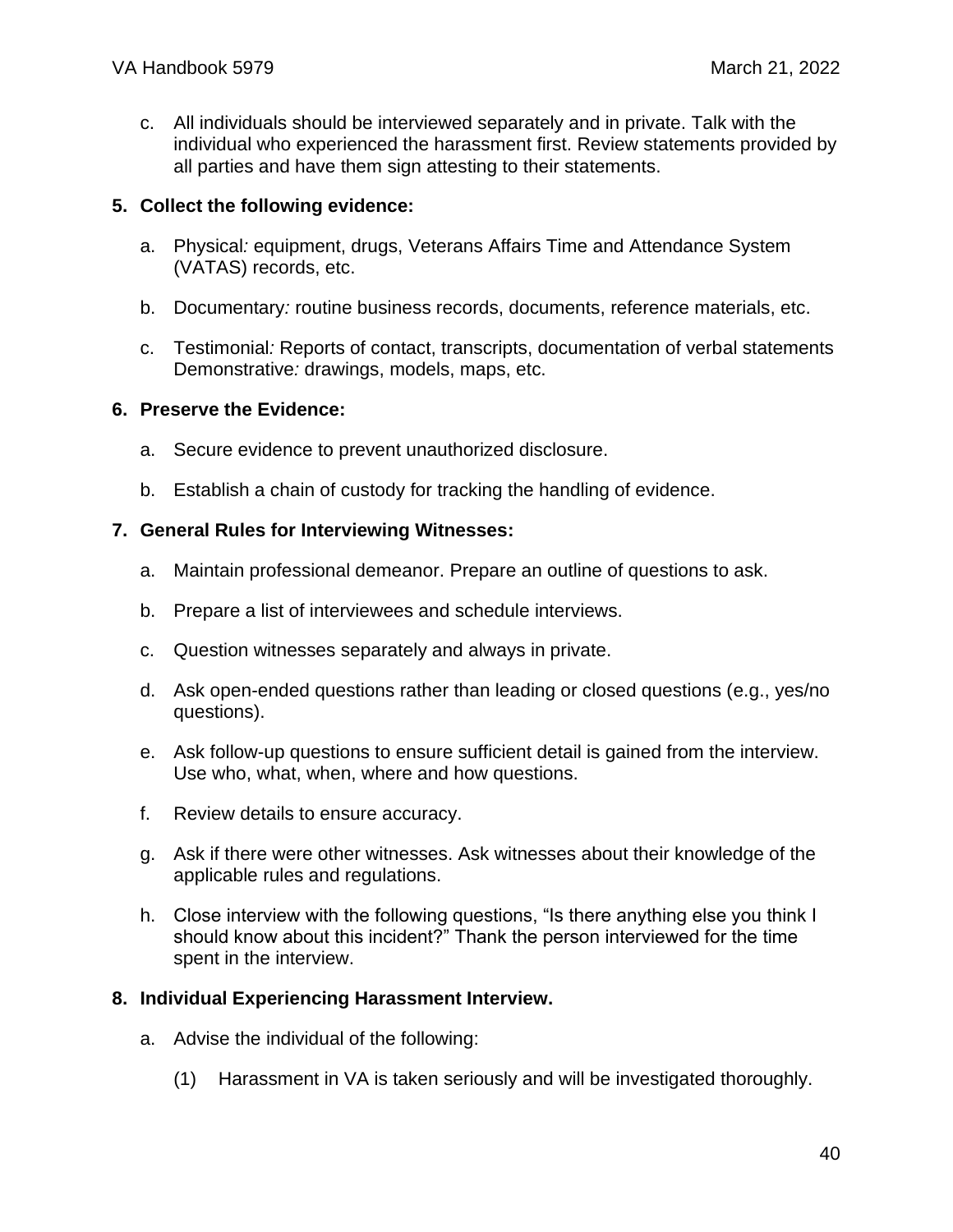- (2) Confidentiality will be maintained to the greatest extent possible. Retaliation for reporting the harassment allegation will not be tolerated. The individual must report retaliation to the HPC or ORMDI HPP office or ORMDI EEO office immediately.
- (3) During the interview, the factfinder should:
	- (a) Be sensitive to the allegations being reported.
	- (b) Obtain a description of each incident to include date, time, place and nature of the conduct. If an exact date cannot be obtained ask for an approximate timeframe, such as it was between Thanksgiving and Christmas.
	- (c) Identify any witnesses to the alleged incident(s). Identify any other persons who may have a similar claim.

#### **9. Alleged Harasser Interview.**

- a. Advise the alleged harasser of the following:
	- (1) The purpose of the meeting is to ask about allegations of workplace conduct.
	- (2) No conclusions have been determined.
	- (3) The interview is the alleged harasser's opportunity to provide their version of the facts.
	- (4) It is expected that all participating in the factfinding will be honest and fully cooperative.
	- (5) Interfering with the inquiry is prohibited.
	- (6) Retaliation is prohibited regardless of whether the allegations are substantiated. Types of retaliation might include: Demoting, transferring, or dismissing the individual reporting the harassment or any employee involved in the inquiry.
- **10.Closing the Factfinding** Once all the evidence is collected and interviews completed the factfinder must prepare a thorough report within two business days and submit to the designated management official. To see a template for the factfinding report go to [ORMDI HPP Website.](https://www.va.gov/ORMDI/HPP.asp)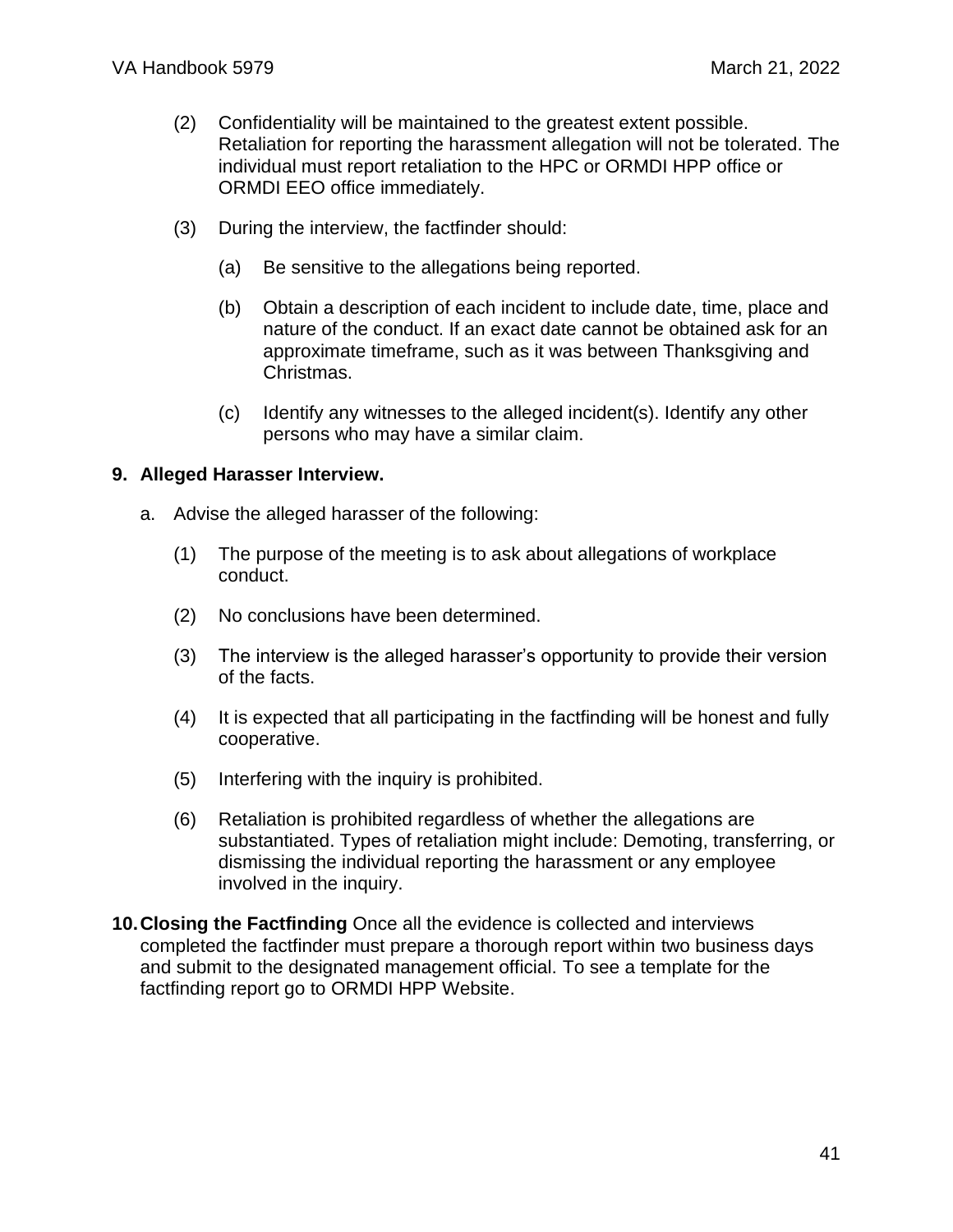#### <span id="page-41-0"></span>**APPENDIX D: HPP COMPLIANCE REVIEWS**

Harassment Prevention Program (HPP) Compliance Reviews will be conducted by the Harassment Prevention Program (HPP) office. Reviews will focus on the mandatory requirements for an effective HPP Program at each facility and staff office as established by VA Directive 5979 Harassment Prevention Directive and Handbook as well as other governing laws and regulations.

#### **Leadership and Accountability**

#### **Check the box if your organization has the following components in place:**

- ☐ **1.** The VA Directive 5979, VA Handbook 5979 and your local harassment prevention policy (if applicable) has been disseminated to all employees within the current fiscal year.
- ☐ **2.** An approved local facility harassment prevention policy that includes:
	- $\Box$  Updated language that clearly explains reporting procedures for Veteran (patients)and non-Department individuals.
	- $\Box$  Reporting procedures for employees who experience harassment from Veteran (Patient)/beneficiaries, contractors, and other non-Department individuals. Clear mechanisms for employees and contractors of the Department to readily identify to whom and how to report incidents of harassment and sexual assault and how to refer non-Department individuals with respect to reporting an incident of harassment or sexual assault
	- ☐ Requirements for bystanders and witnesses to report harassment allegations.
- ☐ **3.** The facility/staff office has above a 98% completion rate on the mandatory Harassment Prevention & Accountability Training TMS Course ID: **45224**.
- ☐ **4.** Harassment prevention messaging is posted throughout the facility.
- ☐ **5.** Harassment prevention messaging is posted on the facility's intranet site.
- ☐ **6**. The facility/staff office has appointed a Harassment Prevention Coordinator.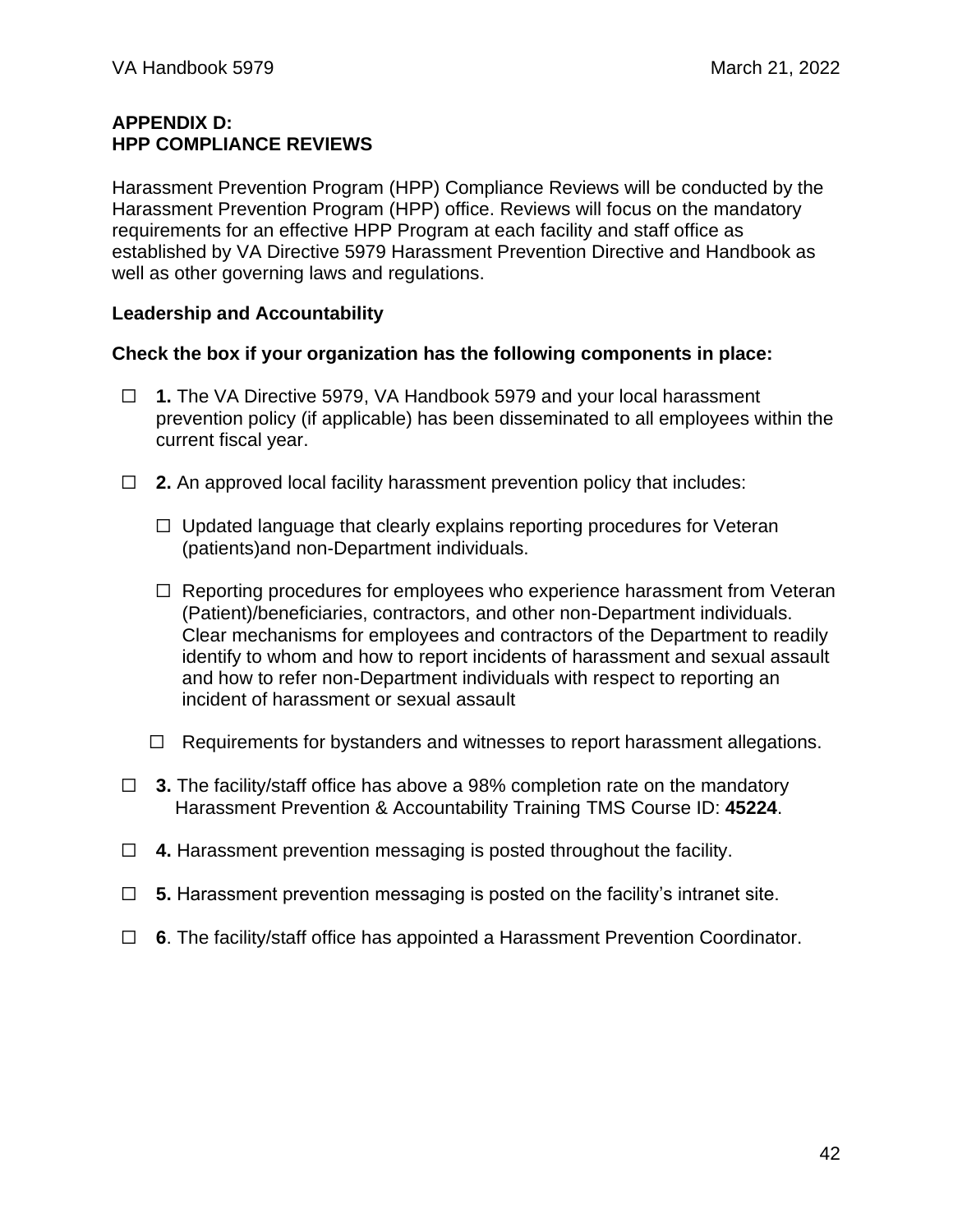#### **Program Compliance**

- ☐ **1.** No open or closed HPP Cases in the last two fiscal years over 30 days from initial contact date to case closure date.
- ☐ **2.** All local harassment allegations reported to the Agency HPP office within two business days of receipt of allegation**.**
- ☐ **3.** Remediation Plan created to address five or more substantiated sexual harassment/sexual assault allegations reported during the current fiscal year.
- ☐ **4.** All HPP inquiries or factfinding begin within five business days of receipt of harassment allegation.
- ☐ **5**. For all sexual harassment allegations: did the individual alleged of sexual harassment get moved/reassigned once management was made aware of the sexual harassment allegation.
- ☐ **6.** All local reports of sexual harassment reported to the ORMDI HPP office within two business days.
- ☐ **8.** The facility did not receive a HPP non-compliance notification during the current fiscal year.
- □ **9.** Imposition of corrective action that is prompt, consistent, and proportionate to the severity of harassment, if harassment is determined to have occurred.
- ☐ **10.** Managers and supervisors have an Equal Employment Opportunity (EEO) and Diversity and Inclusion (DI) element in their performance appraisal that contains the following language:
	- ☐ Address allegations of discrimination and harassment.
	- ☐ Correct harassing conduct.
	- ☐ Take appropriate corrective or disciplinary action against employees for substantiated allegations of harassment or sexual harassment.
- ☐ **11.** HPC has completed mandatory Harassment Prevention Coordinator training by the Agency HPP office.
- ☐ **12.** Received approval from Agency HPP office for the current New Employee Orientation HPP Awareness Training lesson plan.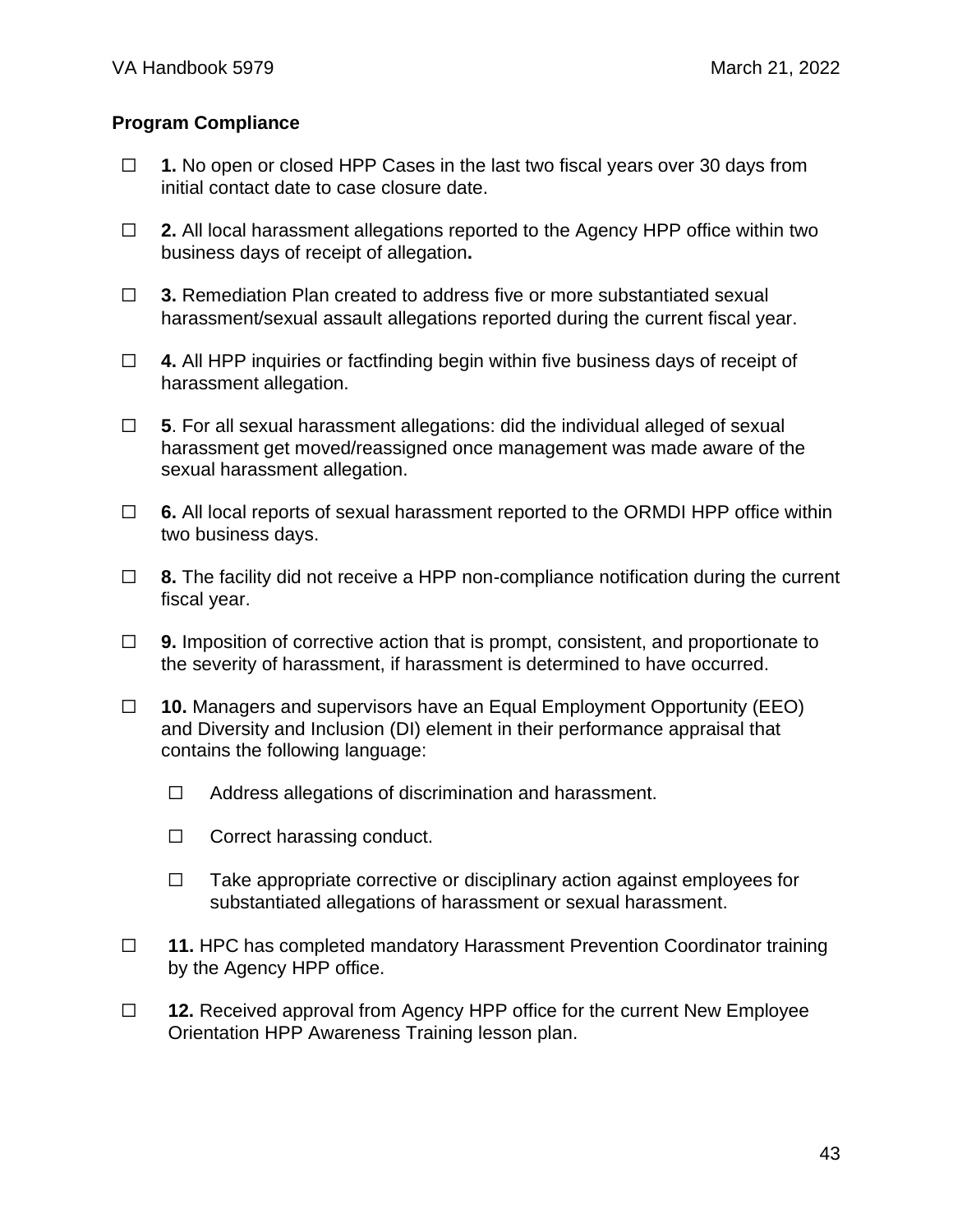#### **Harassment Prevention Efforts**

Check the box if your organization has the following components in place:

- ☐ **1.** The facility/staff office conducts climate surveys on an annual basis to assess the workplace environment to determine if any harassing behaviors exist.
- □ 2. The facility/staff office conducts workplace civility and bystander intervention training on an annual basis.
- ☐ **3.** Leadership and the HPC have a written process to assess harassing behaviors and, where applicable, have documented steps taken to minimize those risks when they have occurred. Prepare to provide examples upon request.

#### **Training and Communication**

Check the box if your organization has completed the following components:

- ☐ **1.** HPP Awareness training certified by the Agency HPP office.
- ☐ **2**. HPP Training conducted each quarter.
- ☐ **3.** TMS records indicates 98% of the workforce (employees, management and supervisors) completed Harassment Prevention Training annually for the last three years.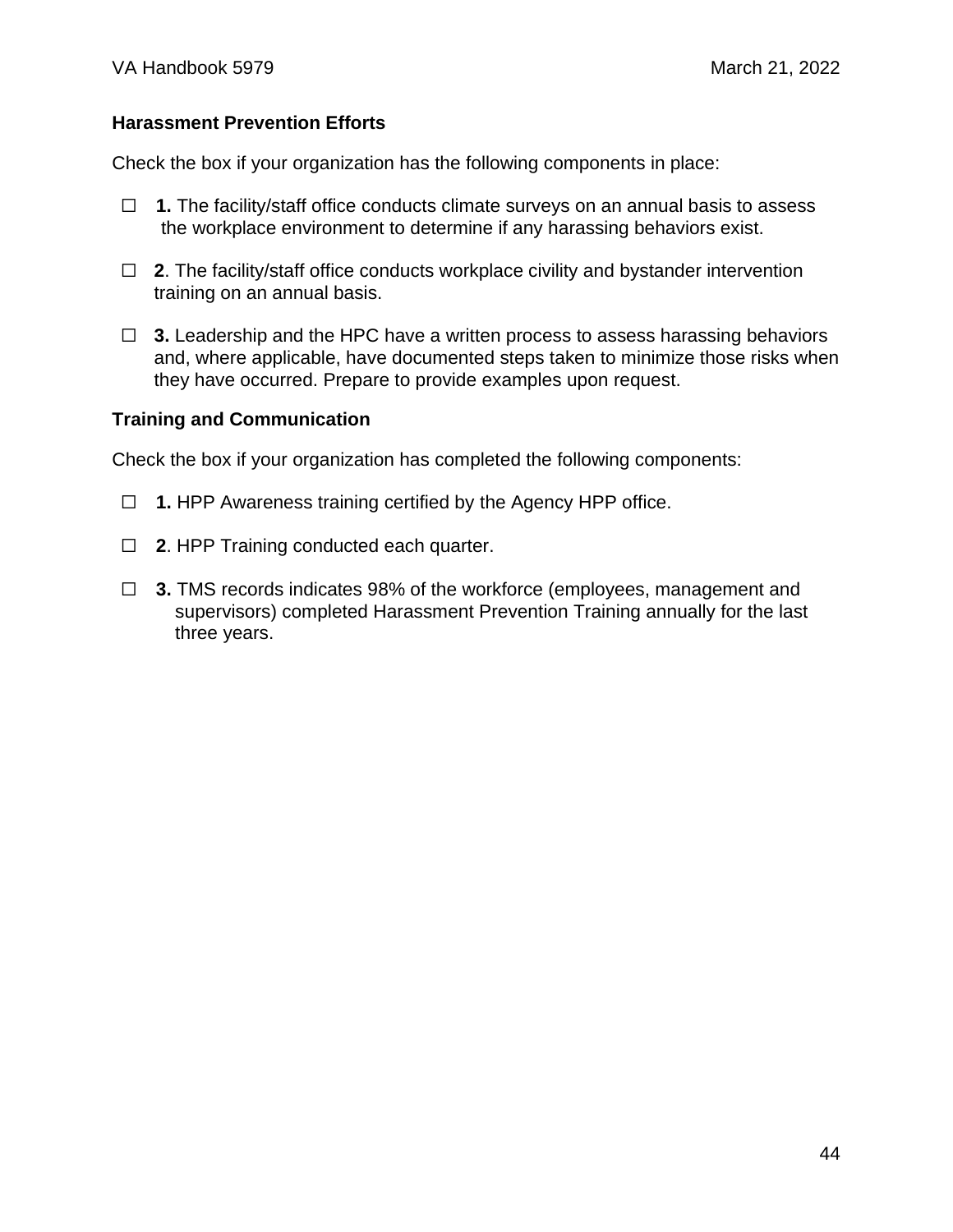### <span id="page-44-0"></span>**APPENDIX E: REMEDIATION PLAN (Sample)**

**VA Facility/Staff Office: Date: Date: Date:** 

Facilities or Staff Offices with five or more substantiated sexual harassment/sexual assault allegations, or a combination thereof are required to complete this remediation plan.

**Number of substantiated sexual assault allegations: \_\_\_\_\_\_\_\_\_\_\_**

**Number of substantiated sexual harassment allegations: \_\_\_\_\_\_\_\_\_\_\_\_\_**

### **Brief Summary of Incidents**

| . .     |  |
|---------|--|
| ⌒       |  |
| ົ       |  |
|         |  |
| -<br>'n |  |

(add lines, as needed)

### **Action Plan**

a. **Directions**: List all current and prior actions taken (as applicable) to address the incidents above (e.g. VA Police investigation completed (date), disciplinary action(s) taken (date), etc.)

| <b>Action Number: 1</b>          | Provide a brief narrative of action: |                                |                                    |                         |
|----------------------------------|--------------------------------------|--------------------------------|------------------------------------|-------------------------|
| Date Initiated                   | <b>Measure</b>                       | Action<br><b>POC</b><br>(Name) | <b>Reassessment</b><br><b>Date</b> | <b>Status of Action</b> |
| Click or tap to enter<br>a date. |                                      |                                | Click or tap to<br>enter a date.   | Choose an item.         |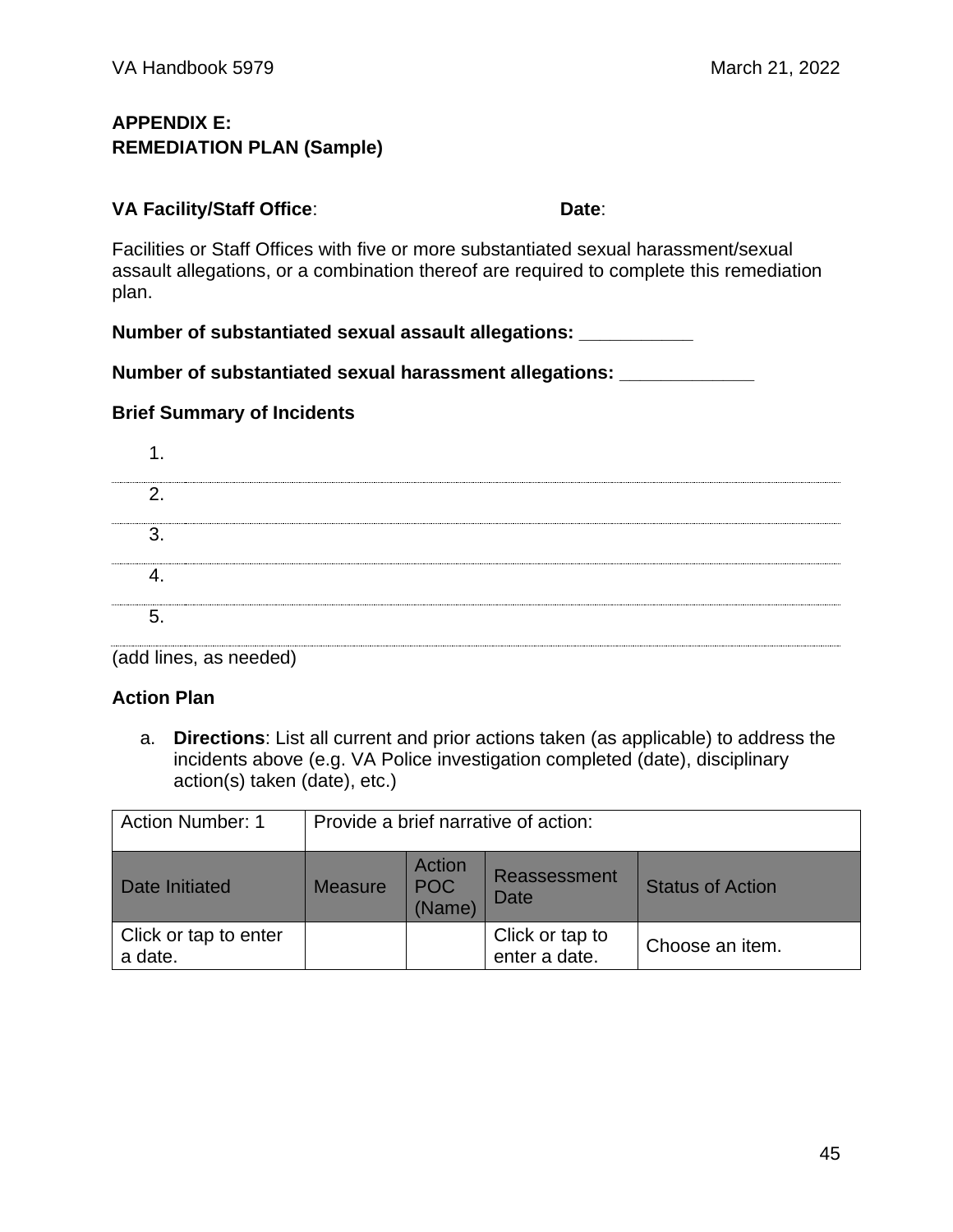| <b>Action Number: 2</b>          | Provide a brief narrative of action: |                          |                                  |                         |  |
|----------------------------------|--------------------------------------|--------------------------|----------------------------------|-------------------------|--|
| Date Initiated                   | <b>Measure</b>                       | Action<br>Owner<br>(ELT) | <b>Reassessment</b><br>Date      | <b>Status of Action</b> |  |
| Click or tap to enter<br>a date. |                                      |                          | Click or tap to<br>enter a date. | Choose an item.         |  |
| <b>Action Number: 3</b>          | Provide a brief narrative of action: |                          |                                  |                         |  |
| <b>Date Initiated</b>            | <b>Measure</b>                       | Action<br>POC<br>(Name)  | Reassessment<br>Date             | <b>Status of Action</b> |  |
| Click or tap to enter<br>a date. |                                      |                          | Click or tap to<br>enter a date. | Choose an item.         |  |
| (odd linear condition)           |                                      |                          |                                  |                         |  |

(add lines, as needed)

#### **Plan Approval**:

| <b>Facility Director:</b> |  |
|---------------------------|--|
|---------------------------|--|

Network Director/Regional Director (or designee): Date:

#### **Agency level review**:

Chief, Harassment Prevention Program office: \_\_\_\_\_\_\_\_\_\_\_\_ Date: \_\_\_\_\_\_\_\_\_\_\_

### **RESOURCES AND RECOMMENDATIONS**

#### **Training and Recommendation (considerations)**

- $\Box$  Bystander intervention training / provider training
- ☐ Root Cause Analysis (RCA) Conducted (attached RCA template completed)
- ☐ Prevention of Sexual Harassment Training
- □ StarVA implemented (behavioral support for at-risk behaviors associated with Dementia)
- □ Victim / Experiencer Recovery and Harassment process standardization (job aid tools)
- ☐ Conduct Prevention and Management of Disruptive Behavior (PMDB) (Level 1) Training: Verbal de-escalation, personal safety, therapeutic containment, and sexual assault prevention
- ☐ Review / Maintenance of Physical Security Systems, including panic alarms.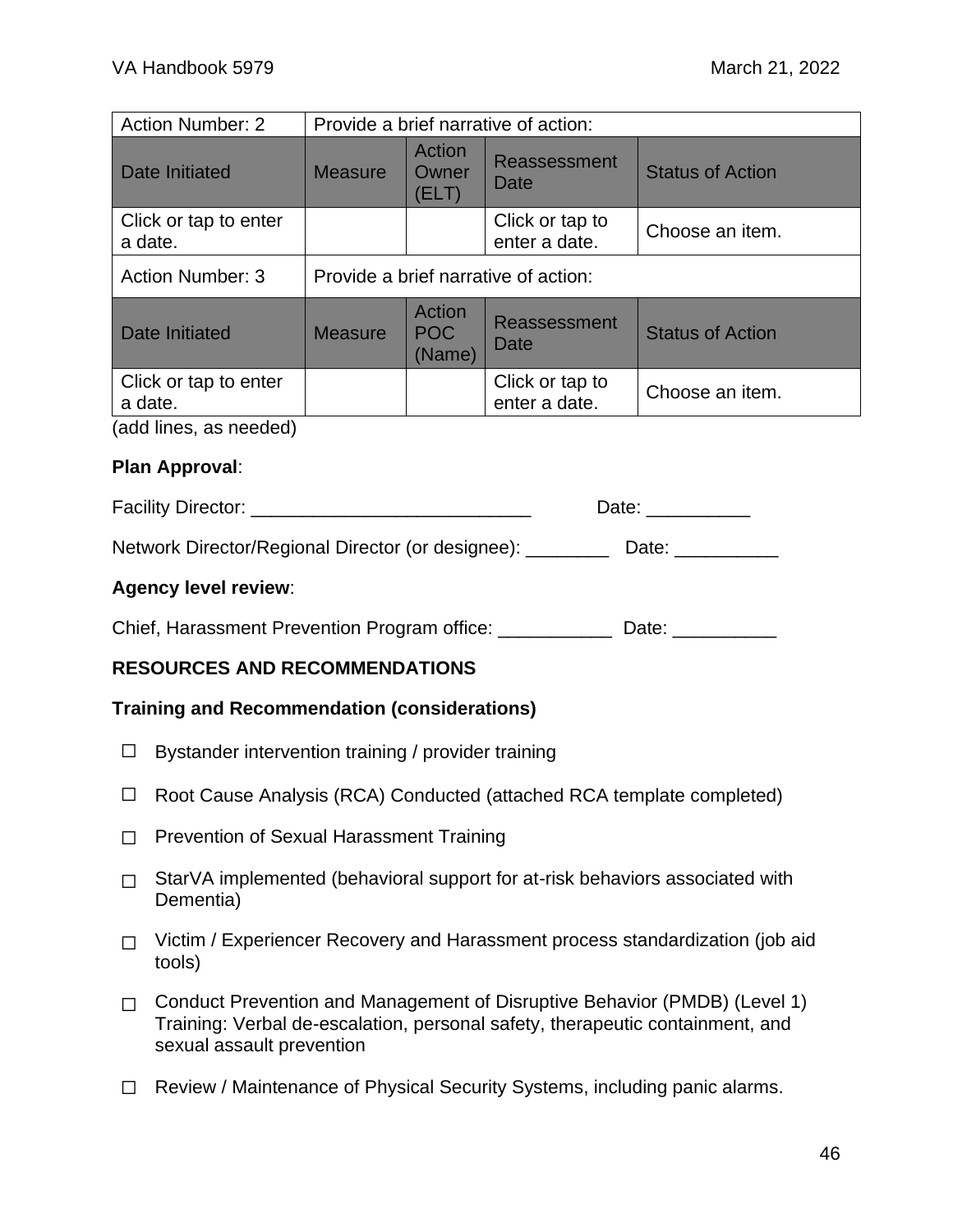- □ Conduct criminal investigation whenever criminal violation occurred on VHA property and track through VA Report Exec.
- □ Review Academic supervisory processes to ensure ongoing monitoring, assessment, training, and reporting of student concerns.
- □ Engage Union collaboration / partnership to revise reporting processes and distribute education on reporting
- ☐ Workplace Harassment Prevention Training for Managers
- ☐ Validate process of record flag review / assignment process and DBRS utilization
- $\Box$  Other (as determined by the facility)

#### **Resources**

| <b>Name</b>                                                                                                           | Link        | <b>Description</b>                                                                                                                             |
|-----------------------------------------------------------------------------------------------------------------------|-------------|------------------------------------------------------------------------------------------------------------------------------------------------|
| Star-VA                                                                                                               | <u>Link</u> | Interdisciplinary Behavioral Care for CLC<br><b>Residents with Dementia</b>                                                                    |
| <b>Prevention of Sexual</b><br><b>Harassment Training</b>                                                             | <u>Link</u> | TMS (VA 35637): Prevention of Sexual<br>Harassment in the Workplace                                                                            |
| Bystander Intervention &<br>Training                                                                                  | <u>Link</u> | Pre-training and Bystander intervention (Anti-<br>harassment training)                                                                         |
| <b>PMDB Level 1 Training</b>                                                                                          | <u>Link</u> | Prevention and Management of Disruptive<br><b>Behaviors</b>                                                                                    |
| <b>Office of Resolution</b><br>Management, Diversity &<br>Inclusion: Harassment<br><b>Prevention Program</b><br>(HPP) | Link        | Training, tracking, monitoring, and reporting of<br>allegations of harassment. Resources for<br>employees, managers, union officials and more. |
| Workplace Harassment<br><b>Prevention for Managers</b>                                                                | <u>Link</u> | Training on characteristic forms of harassment<br>and what supervisors / managers can do to<br>discourage harassing behavior of any type.      |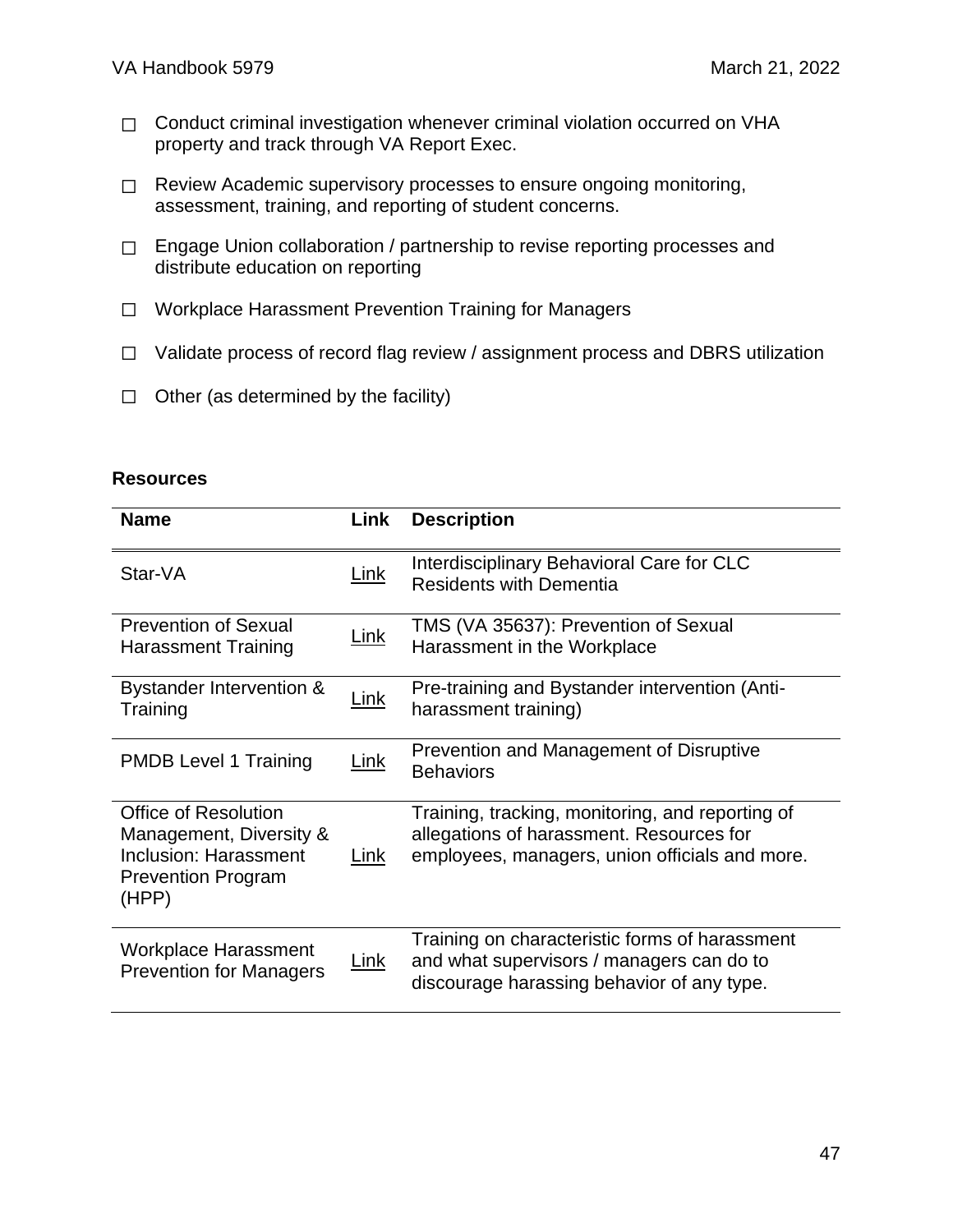#### **Frequently Asked Questions (FAQs)**

a. What is the trigger threshold requiring a facility remediation plan?

**Answer**: Five substantiated events (sexual harassment, sexual assault or a combination thereof) during the fiscal year.

b. Are new remediation plans required for every trigger threshold or can plans be modified?

**Answer**: Existing plans can be modified.

c. Are a minimum number of remediation actions required?

**Answer**: Yes, at least two actions are required (maximums are determined by the facility, Staff Office, and/or Network/District/Executive Director or other key officials).

d. What is the process and criteria for closing a remediation action?

**Answer**: Concurrence of both the facility/Staff Office Director and Network/Regional/Executive Director or other key officials required for closure of a remediation action. Copy of the completed remediation plan must be forwarded to the ORMDI HPP office within five business days of closing.

e. Do we need to list new actions if steps were already completed (e.g. VA Police investigation, etc.)?

> **Answer**: Ensure actions already taken are documented and dated on the plan. Status can be "closed" as appropriate. Recommend additional actions taken, as appropriate. Address changes in approach if trends are noted and / or remediation efforts fail to accomplish desired results.

f. How do I document modifications to the plan (e.g. due to continued occurrences of alleged sexual harassment or assault)?

> **Answer**: the description of action section allows sites to update status of actions. For new actions, add further lines to the tracker (including dates, measures, responsible owners, reassessment dates, and status of action).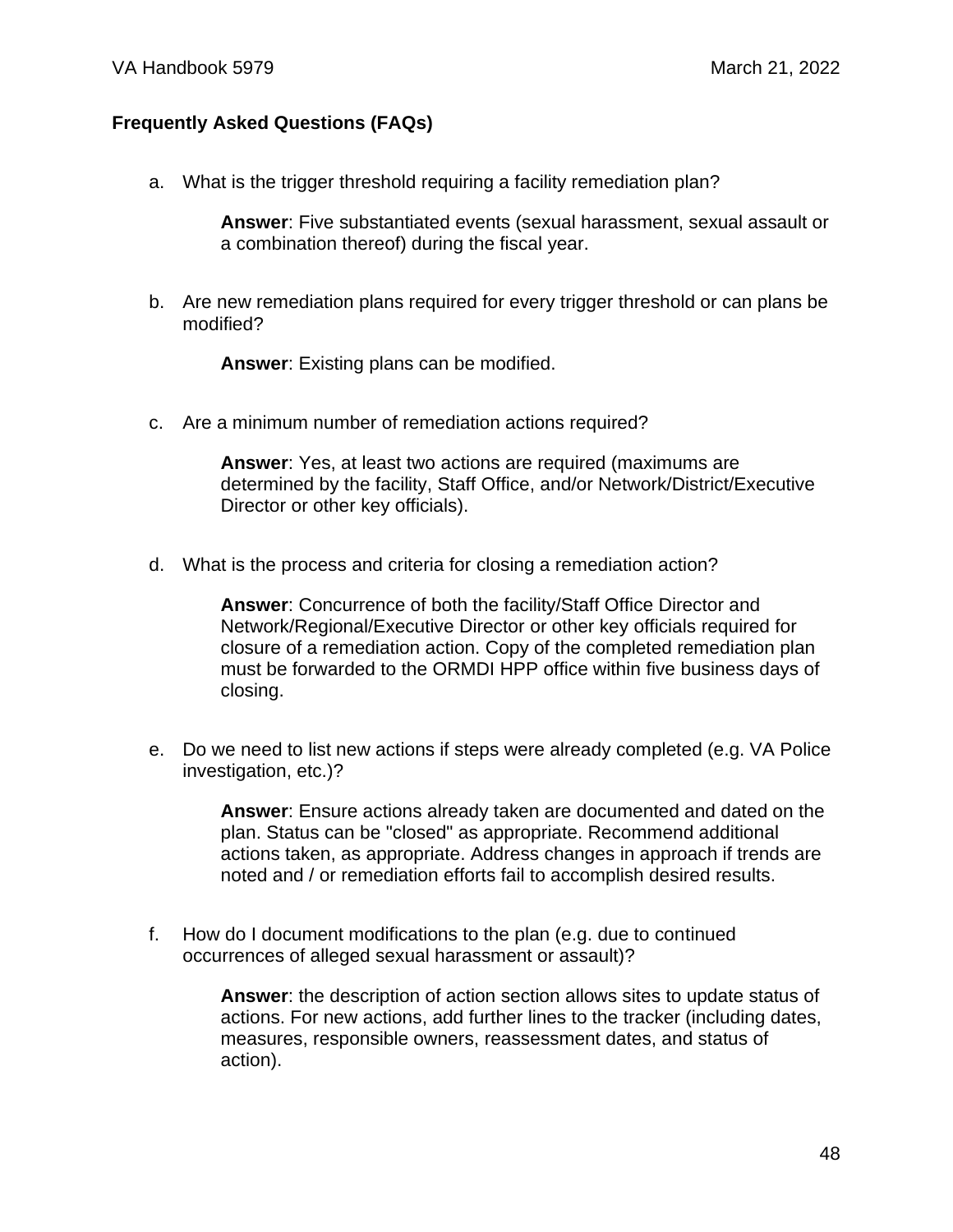# **Root Cause Analysis**

# **Report Date:**

| <b>Tasks</b>                                                                    | Provide response to the tasks below                                          |
|---------------------------------------------------------------------------------|------------------------------------------------------------------------------|
| Program / Area within Facility:                                                 |                                                                              |
| Date of Event:                                                                  |                                                                              |
| <b>Alleged Victim Demographics</b>                                              |                                                                              |
| Age:                                                                            |                                                                              |
| Gender:                                                                         |                                                                              |
| Race:                                                                           |                                                                              |
| Date:                                                                           |                                                                              |
| <b>Event Details</b>                                                            | <b>Provide Event details below</b>                                           |
| Describe the event and include any                                              |                                                                              |
| harm that resulted. Also, identify the                                          |                                                                              |
| cause (if known).                                                               |                                                                              |
| <b>RCA Team Members</b>                                                         |                                                                              |
|                                                                                 | <b>Provide RCA Team member names below</b>                                   |
| <b>Team Leader</b>                                                              |                                                                              |
| Member 2                                                                        |                                                                              |
| Member 3                                                                        |                                                                              |
| Member 4                                                                        |                                                                              |
| Member 5                                                                        |                                                                              |
| <b>Action summary</b>                                                           | Answer the below questions and<br>attach supporting documents (if available) |
| What measures were in place to                                                  |                                                                              |
| minimize or mitigate the risk of                                                |                                                                              |
| occurrence?                                                                     |                                                                              |
| Were all appropriate staff and                                                  | □ YES□ NO                                                                    |
| supervisory trainings completed by                                              |                                                                              |
| those involved in the occurrence?                                               |                                                                              |
| Were all appropriate security measures<br>in place and active in the area where | $\Box$ YES $\Box$ NO                                                         |
| the event occurred?                                                             |                                                                              |
| Are the expected preventive measures                                            | $\Box$ YES $\Box$ NO                                                         |
| against this event occurring clearly                                            |                                                                              |
| described in policy, procedure, written                                         |                                                                              |
| guidelines, employment expectations,                                            |                                                                              |
| and / or included in staff training?                                            |                                                                              |